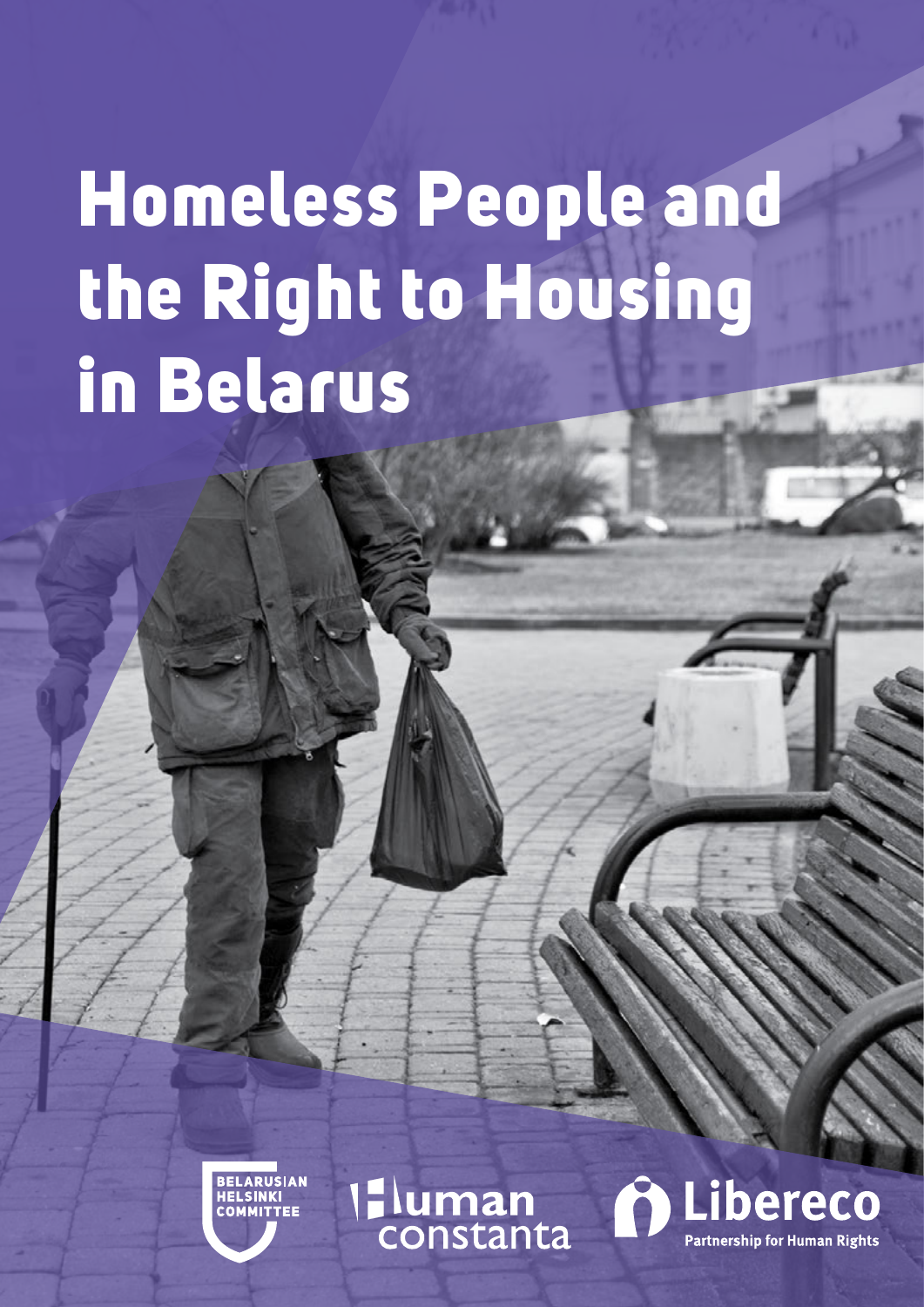#### Contents

| Introduction<br><b>Conclusions</b><br><b>Recommendations</b>                   | $\mathbf{1}$<br>$\overline{2}$<br>$\overline{4}$ |                                             |   |
|--------------------------------------------------------------------------------|--------------------------------------------------|---------------------------------------------|---|
|                                                                                |                                                  | 1. State policy on homelessness             | 5 |
|                                                                                |                                                  | 1.1 Existing support tools for the homeless | 6 |
| 1.2 Statistics on homelessness in Belarus                                      | 8                                                |                                             |   |
| 1.3 The stigmatization of homeless people                                      | 10                                               |                                             |   |
| 1.4 Homelessness among formerly incarcerated people                            | 13                                               |                                             |   |
| 1.5 The persecution of initiatives that provide assistance to the homeless     | 14                                               |                                             |   |
| 1.5.1 The Persecution of Activists from the Food Not Bombs Initiative          | 15                                               |                                             |   |
| 1.5.2 The Persecution of Brother Luigi, Organizer of a Homeless Shelter        | 16                                               |                                             |   |
| 2. Violations and obstacles in the realization of homeless people's rights     | 18                                               |                                             |   |
| 2.1 Registration at one's place of residence and the restoration of documents  | 18                                               |                                             |   |
| 2.2 Practices of restricting access to public places for homeless people       | 20                                               |                                             |   |
| 2.3 The right to temporary shelter                                             | 21                                               |                                             |   |
| 2.4 The right to permanent and affordable housing                              | 24                                               |                                             |   |
| 2.4.1 Obtaining the status of a person in need of improved housing conditions  |                                                  |                                             |   |
| and access to social housing                                                   | 25                                               |                                             |   |
| 2.4.2 Access to commercial housing in the public housing stock and other       |                                                  |                                             |   |
| mechanisms of housing provision                                                | 27                                               |                                             |   |
| 2.5 Eviction without the provision of other housing                            | 29                                               |                                             |   |
| 2.5.1 Eviction from dormitories                                                | 29                                               |                                             |   |
| 2.5.2 Evictions from rented housing of state housing stock                     | 31                                               |                                             |   |
| 2.5.3 Access to justice for economically vulnerable people in case of eviction | 31                                               |                                             |   |
| 2.5.3.1 Lack of access to qualified legal support                              | 32                                               |                                             |   |
| 2.5.3.2 Eviction decisions ordered in absentia                                 | 33                                               |                                             |   |

This report was prepared by the Belarusian Helsinki Committee in collaboration with Human Constanta (Belarus) and Libereco – Partnership for Human Rights (Switzerland). The initiative aims to study and draw attention to the problems experienced by homeless people in Belarus in order to improve their condition and call for the fulfilment of their rights.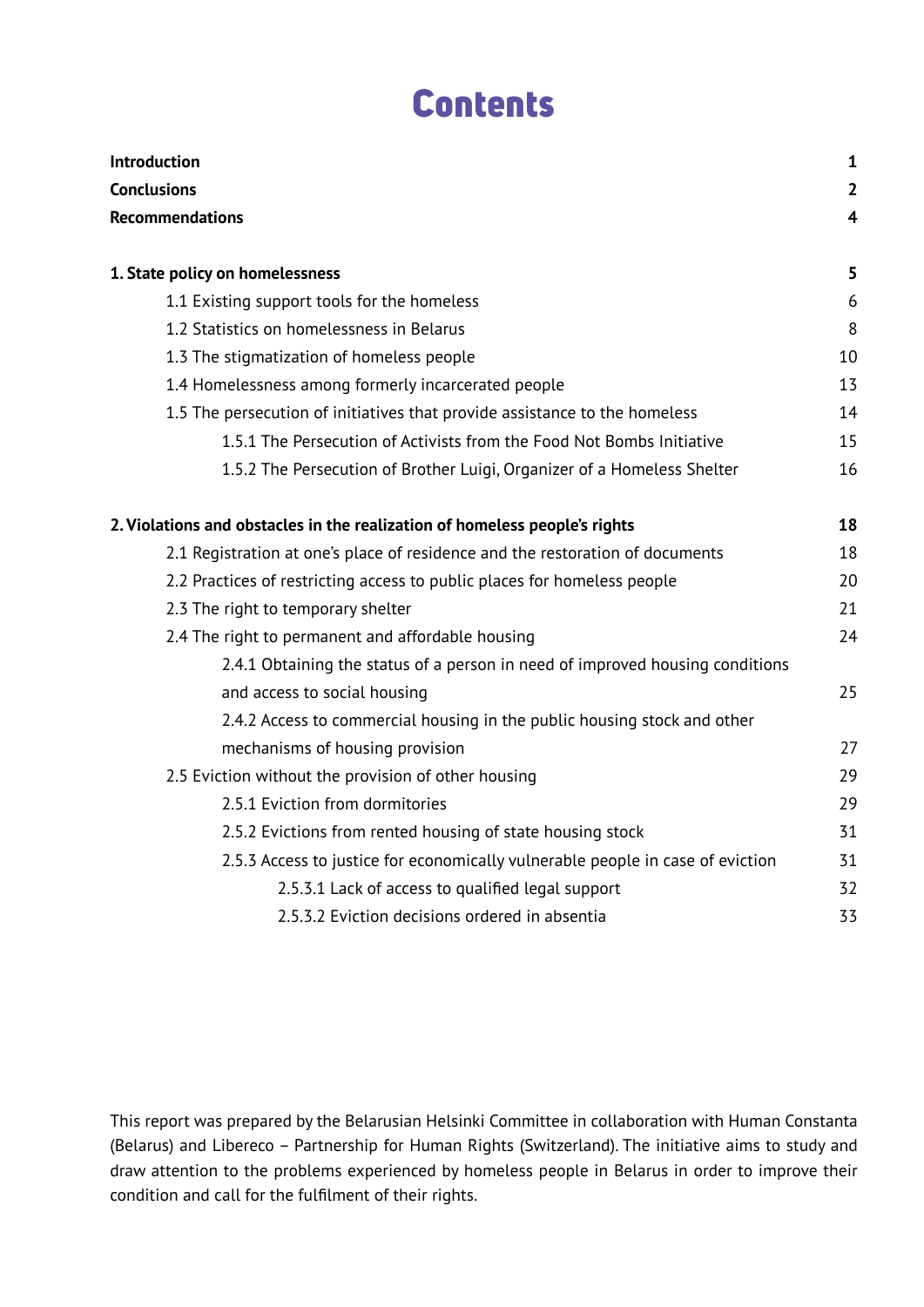#### Introduction

Homelessness is the most visible and extreme violation of the right to adequate housing. A lack of adequate housing is a factor contributing to the vulnerability of homeless people, and often leads to the violation of their rights to life, freedom from discrimination, health, work, privacy, and freedom from cruel or degrading treatment.

The goal of this report is to analyze state policies and mechanisms that offer assistance to homeless people in Belarus from the perspective of everyone's right to adequate housing. This report also presents the problems which homeless people encounter when engaging with these mechanisms – problems which impede the full realization of their rights, or which directly violate them. These issues are addressed within the first and second parts of the report, respectively.

This report is based on a study of Belarusian legislation which directly or indirectly affects the realization of homeless people's rights, relevant publications in mass media, other secondary sources of information, as well as interviews with people who identified themselves as homeless. Semi-structured interviews with homeless people took place between November 2018 and January 2019, and were conducted individually in locations where homeless people receive support in Minsk and in two regional cities in Belarus. Interviews were conducted with 20 individuals experiencing varying levels of economic and housing deprivation. The unwillingness of many community organizations and initiatives to provide access to their facilities served as one of the main reasons for the low number of homeless people interviewed. Quoted individuals' names and places of residence are not disclosed in this report in order to protect their privacy and safety.

The author thanks the organizations and initiatives who supported the development of this report by providing access to locations where homeless people receive assistance.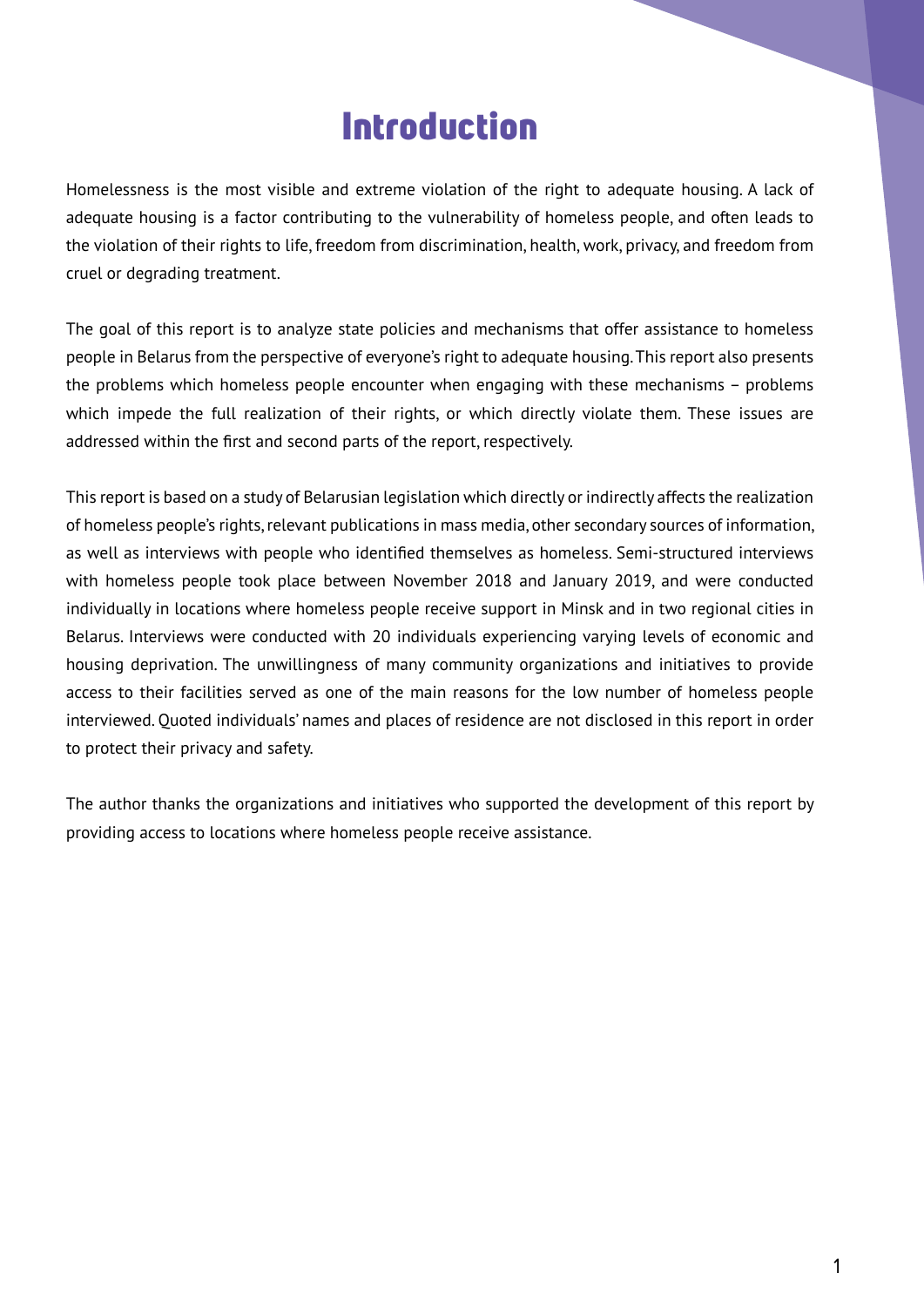#### Conclusions

**State mechanisms of assistance to the homeless** are primarily limited to the activities of temporary shelters and periodic assistance activities. No special state programs or plans to take measures to prevent and reduce homelessness have been adopted. Issues of providing (or not providing) any assistance to the homeless are within the competence of the local executive bodies, which does not guarantee equal access to and regularity of assistance provided.

The result of the lack of a policy on homelessness is that **reliable statistics on the scale of the problem are not available**, which contributes to the neglect of the problem by the state social policy.

The existing **methods of collecting statistical data** on the number of people exposed to homelessness are inadequate and do not reflect the extent of the problem correctly. First, the definition of homelessness used in the population census **is based on a narrow view of homelessness** as "lack of permanent residence" and excludes from this category people living in non-residential premises, as well as a wider range of people without adequate housing. Second, much of the information collected during the registration of the homeless at their place of stay is mistakenly not considered a source of statistical information, is not published and is probably not taken into account when taking measures affecting the homeless.

The notion that the scale of the problem of homelessness in Belarus is insignificant is supported by **negative stereotypes about homeless people, whose image is based on the choice of life on the street**. The consequence of such a perception is a wide recognition of the lack of necessity to take measures aimed at the realization of the right to housing by homeless people. The most typical way of stigmatizing homeless people is the use of the term which refers only to negative characteristics, but not reflecting social and economic deprivation that follows the loss of housing. In addition to the use of such language in the media, similar perceptions of homelessness are reflected in regulatory acts directly affecting homeless people.

#### **The problem of homelessness is widespread among people who have served their prison sentences**.

Homelessness prevention measures adequately addressing the severity of the problem for this category of people have not been developed and implemented.

A further effect of the lack of a comprehensive public policy on homelessness is the **persecution of selected initiatives that provide assistance to the homeless**, but are not seen as a possible mechanism to reduce the problems faced by homeless people. Such practices not only violate the rights of the activists from the initiatives, but also the international legal obligation of the state to respect the enjoyment of economic and social rights by everyone, which requires that they not be impeded when being realized.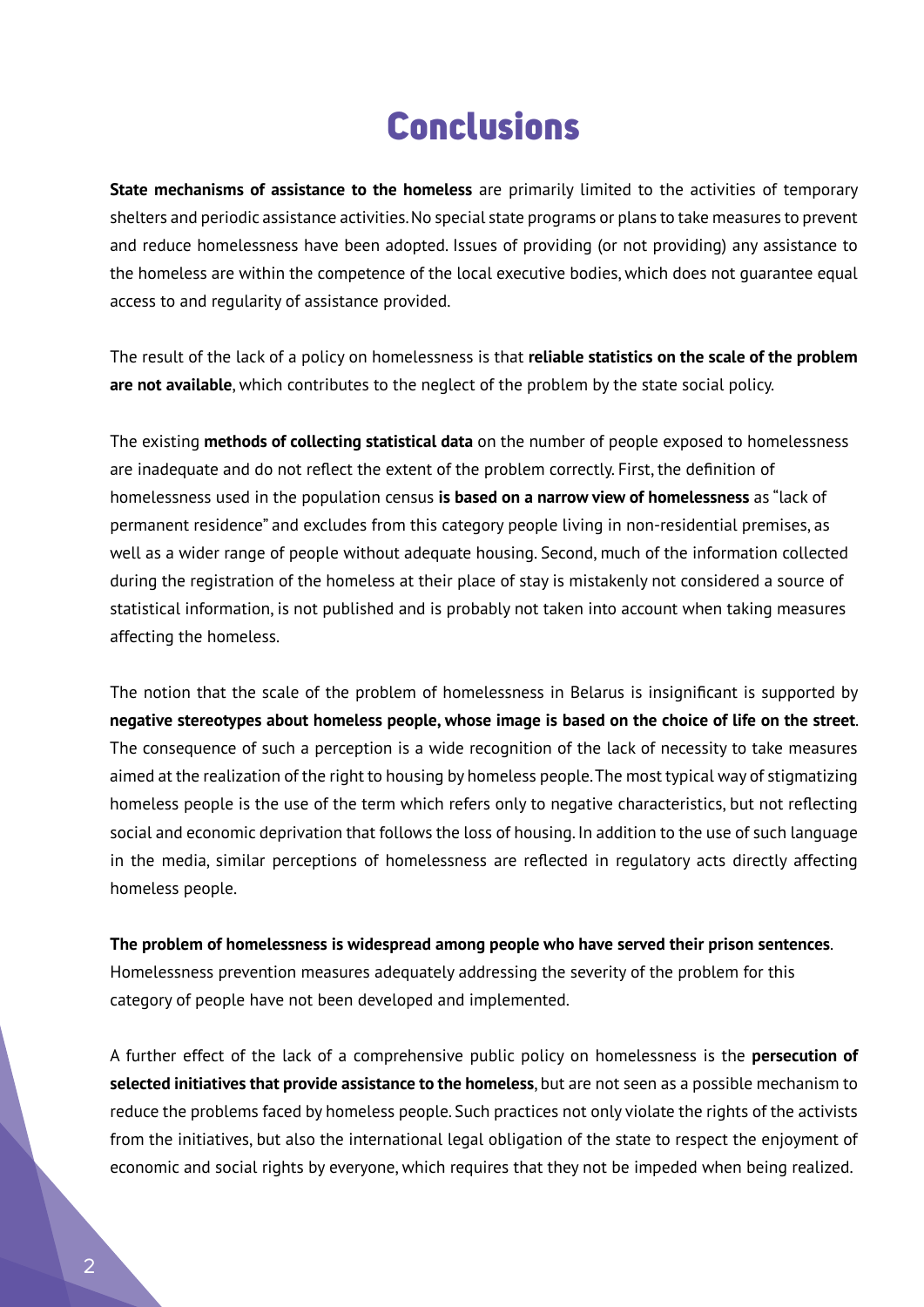**The requirement to pay for services, such as registration at their place of stay and re-issuing of documents**, does not take into account the serious financial difficulties faced by homeless people. Payment for such services is in fact an obstacle to the exercise of certain rights, the exercise of which is impossible without identity documents and registration documents.

**The practices of restricting access to public places for the homeless** is not only a discriminatory measure, but also directly endangers their lives and health. While denying access to public places at night risks forcing homeless people to spend the night on the street or in a less secure place, the illegal practice of "cleaning" the streets of homeless people through informal detention and subsequent removal outside the city is a direct threat to their health and safety.

**Temporary shelters** are the main instrument of the state policy addressing the problem of homelessness, **but access to overnight accommodation in them is aggravated by a number of restrictive factors**. The need for registration in the city where the shelters are located not only restricts their accessibility, but also deprives people living in cities with no shelters of access to existing shelters. Restrictions on the maximum duration of stay in the shelters carries the risk of arbitrary refusal of accommodation for people who were unable to find housing during their stay in the shelter. The requirement that people living in shelters should not consume alcohol makes the availability of accommodation dependent on whether or not a homeless person has an alcohol dependency.

**The policy aimed at providing housing to those in need of social protection** does not take into account the homeless, i.e. the group whose main characteristic is the *lack of adequate housing*. Statutory regulation of the procedures for obtaining social and commercial housing proceeds from the prioritization of groups on the basis of the need for adequate housing, but such prioritization does not take into account their financial situation, the actual level of need or structural factors of vulnerability in access to housing.

Grounds for **eviction without the provision of other types of housing** from dormitories and rental apartments in public housing often arise in situations related to the difficult financial situation of the evictees and where the loss of housing carries a high risk of homelessness.

In parallel with the legal requirement for evictions to be carried out only in pursuance of a court decision, the lack of access to qualified legal aid and the admissibility of evictions ordered in absentia significantly limit the right of the evictees to **access justice and a fair trial**.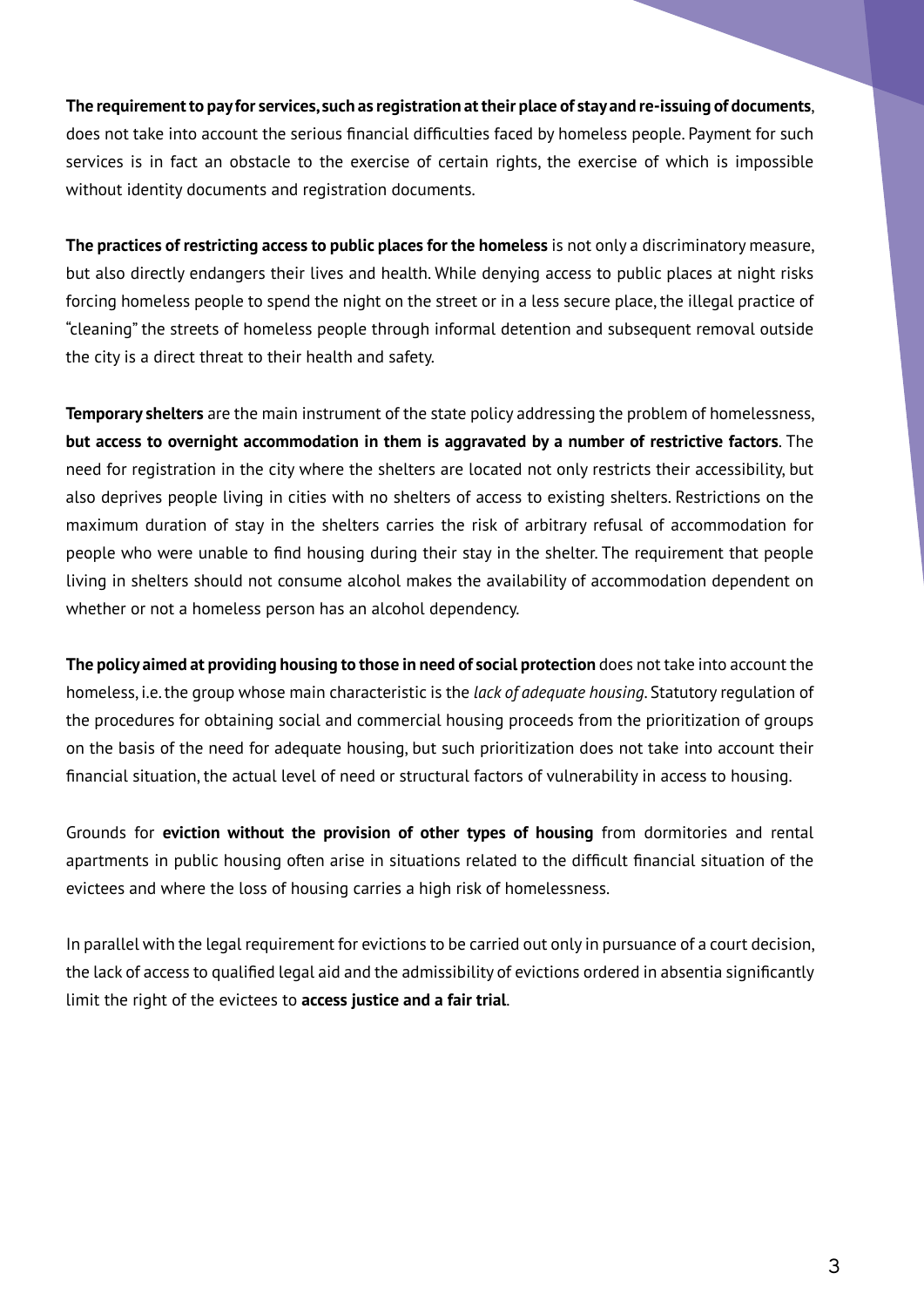#### Recommendations

#### **General recommendations**

- Adopt a public program for the prevention, reduction and mitigation of homelessness based on a human rights-based approach to housing strategies, and in pursuance of the Sustainable Development Goals ("Key principles of a rights-based housing strategy"<sup>1</sup> ).
- Review existing methods and practices for the collection of homelessness statistics with a view to adopting an approach based on an adequate definition of homelessness and taking into account all relevant data collected.
- **Take measures to combat discrimination, stigmatization and negative stereotyping of homeless** people.
- **Stop persecution of initiatives that provide assistance to the homeless, and conduct effective** and impartial investigations into those involved in such persecutions. Encourage the practice of supporting organizations and initiatives that provide assistance to homeless people.

#### **Gross violations of the rights of the homeless**

- **Take measures to prevent the unfounded restriction of access of homeless people to public** places.
- **Prevent the repetition of mass arrests, administrative arrests and removal of homeless people** from the city in connection with the 2019 European Games in Minsk.
- Carry out effective and impartial investigations into those involved in the practice of removing homeless people out of the cities.

#### **Realization of the right to housing and temporary shelter by homeless people**

- Revise the rules of registration at the place of stay and restoration of lost documents in order to remove the existing financial barriers for the homeless.
- Develop an effective mechanism for the realization of the right to social housing by the homeless.
- Revise the rules for granting and maintaining access to temporary shelters with a view to removing restrictions that impede or limit such access. Take measures to ensure the right to shelter for all homeless people, regardless of whether they have an alcohol dependency or not.

#### **Eviction with no provision of alternative housing**

- Take measures to prevent evictions that result in homelessness of the evicted.
- Take measures to remove the normative and economic barriers impeding the right to access to justice and fair trial for those evicted from housing.

<sup>1</sup> *Report of the Special Rapporteur on adequate housing as a component of the right to an adequate standard of living, and on the right to nondiscrimination in this context,* A/HRC/37/53, p. 5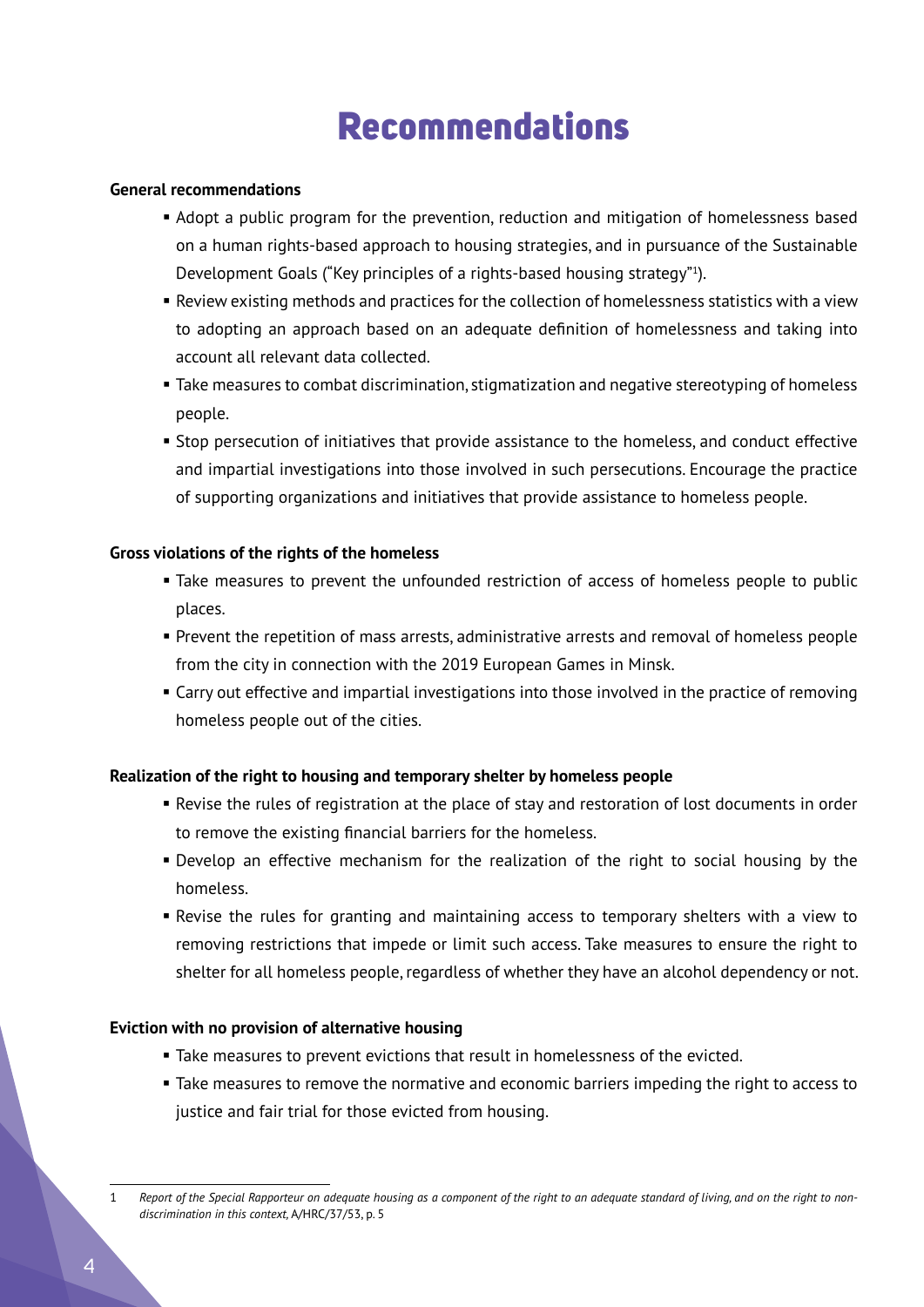### 1. State policy on homelessness

**The right to adequate housing** and the corresponding obligation of states to take measures to guarantee the enjoyment of this right by everyone is enshrined in a number of rules of international human rights law2 , central to which is the norm in paragraph 1 of Article 11 of the International Covenant on Economic, Social and Cultural Rights ratified by Belarus in 1973<sup>3</sup>. The International Covenant sets out the minimum core obligation of each of the States Parties to it to ensure all rights, at least at a minimum level. Thus, in the absence of basic shelter and housing for a large group of people, the State is obliged to make every effort and use all available resources to meet the minimum obligations for the realization of the right to housing<sup>4</sup>.

Other obligations of the State with regard to homelessness include:

- an immediate obligation to adopt and implement strategies to eliminate homelessness. These strategies must contain clear goals and timelines and must set out the responsibilities of agencies of State administration for the implementation of such measures, in consultation with and with participation by homeless people. The effectiveness of such strategies directly depends on the availability and reliability of statistics on the number of people without permanent housing<sup>5</sup>;
- an immediate obligation to combat discrimination, stigma and negative stereotyping of homeless people and provide legal protection from discrimination because of social and economic situation;
- forced evictions should never render individuals homeless. The prohibition of evictions leading to homelessness is immediate, absolute and is not subject to available resources;
- forced evictions without full consultation with those affected is a violation of international human rights. The obligation to explore every alternative to eviction in consultation with those affected, never to evict into homelessness and to ensure that residents are adequately consulted about resettlement plans should be enshrined in national legislation and applied to both private and public land or property owners. The State must take all appropriate measures, to the maximum of available resources and in case such a need arises, to ensure that adequate alternative housing or resettlement is available;
- an immediate obligation to ensure that every decision or policy is consistent with the goal of the elimination of homelessness. Any decision that results in homelessness must be regarded

<sup>2</sup> Universal Declaration of Human Rights (1948), art. 25(1); Convention on the Rights of the Child (1989), art. 27(3); Convention on the Elimination of All Forms of Discrimination against Women (1979), art. 14(2)(h); International Convention on the Elimination of All Forms of Racial Discrimination (1965), art. 5(е); see generally, OHCHR, *The Right to Adequate Housing*, https://www.ohchr.org/Documents/ Publications/FS21\_rev\_1\_Housing\_en.pdf

<sup>3</sup> Ukaz Prezidiuma Verkhovnogo Soveta Respubliki Belarus' (05.10.1973) "O ratifikatsii Mezhdunarodnogo pakta ob ėkonomicheskikh, sotsialnykh i kulturnykh pravakh i Mezhdunarodnogo pakta o grazhdanskikh i politicheskikh pravakh"

<sup>4</sup> Committee on Economic, Social and Cultural Rights, *General comment No. 3: The nature of States parties obligations (Art. 2, par. 1), https:// tbinternet.ohchr.org/Treaties/CESCR/Shared%20Documents/1\_Global/INT\_CESCR\_GEC\_4758\_E.doc,* para. 10

<sup>5</sup> See generally, UN-HABITAT & OHCHR, *Monitoring housing rights. Developing a set of indicators to monitor the full and progressive realisation of the human right to adequate housing*, http://mirror.unhabitat.org/documents/Monitoring-Housing-Rights.pdf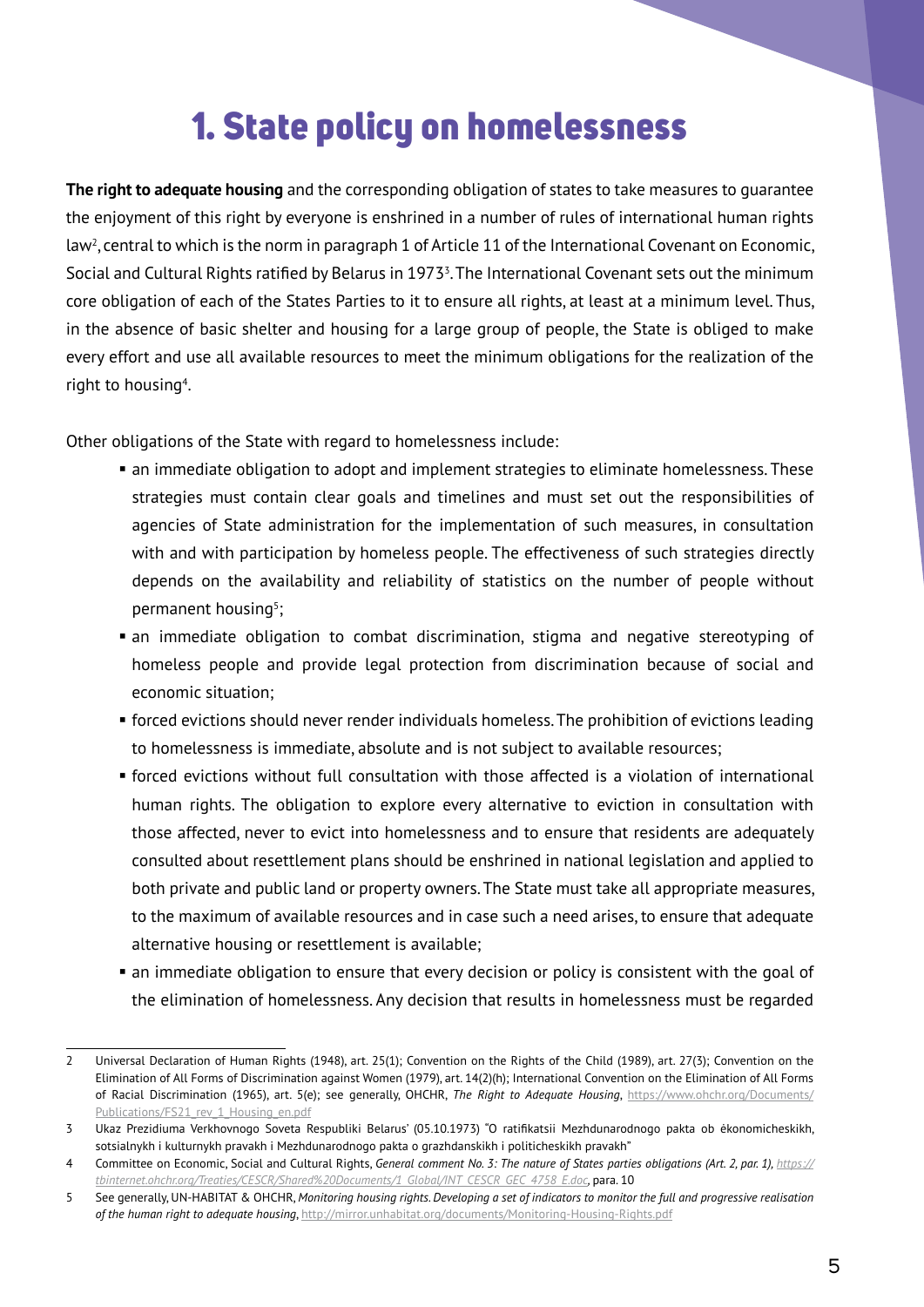as unacceptable and contrary to human rights. State policy and planning must apply the maximum of available resources, including unused or vacant lands and housing units, with a view to ensuring access to land and housing for marginalized groups;

- an obligation to apply all necessary legal rules and engage with non-State actors so as to ensure that all of their actions and decisions by the latter are in accordance with the right to adequate housing and the prevention and amelioration of homelessness. Regulation of private actors should include requirements on developers and investors to address homelessness and work in partnership to provide affordable housing in all developments;
- an obligation to ensure equal access to remedies to homelessness, including enforcement of obligations linked to the progressive realization of the right to housing and the elimination of homelessness<sup>6</sup>.

In **Belarus**, a state policy to overcome homelessness has not been developed, the existing regulatory and policy acts do not provide for any coordinated measures with regard to the problem<sup>7</sup>.

### 1.1 Existing support tools for the homeless

The main instrument of the state policy in Belarus on homelessness is the temporary shelters (houses) operating in Minsk, three regional centers and some large cities<sup>8</sup>. Their establishment, functioning and financing lie within the cognizance of the respective city executive committees<sup>9</sup>, which does not guarantee their universal accessibility and equal access to the assistance they provide. The establishment of shelters is not mandatory in the strict sense of the word – the master plans of some regional cities provide only for the "further development of social services provided by State organizations and their structural units through the formation of a network of social service facilities", which include, among others, temporary shelters<sup>10</sup>. Thus, for example, plans to establish a temporary shelter in Gomel were announced in 2011<sup>11</sup> and were envisaged in the city's master plan in 2016<sup>12</sup>. However, they were never

<sup>6</sup> Here and above, see *Report of the Special Rapporteur on adequate housing as a component of the right to an adequate standard of living, and on the right to non-discrimination in this context*, A/HRC/31/54, para. 49

<sup>7</sup> Social issues addressed by public programs include, for example, the promotion of employment (including for specific groups), the prevention of disability, and the social inclusion of older citizens and persons with disabilities; see Postanovlenie Soveta Ministrov Respubliki Belarus N 73 (30.01.2016, revised 13.09.2017) "Ob utverzhdenii Gosudarstvennoj programmy o sotsialnoj zashchite i sodejstvii zaniatosti naseleniia na 2016 - 2020 gody"

<sup>8</sup> State-run shelters operate in Vitebsk, Mogilev, Grodno, Lida, Orsha, Bobruisk and Soligorsk. In March 2019, the opening of centers in Borisov and Molodechno was reported, see https://ex-press.by/rubrics/novosti-borisova/2019/03/19/v-borisove-nachal-rabotu-centrnochnogo-prebyvaniya-dlya-bomzhej, https://news.tut.by/society/631906.html

<sup>9</sup> See, e.g., Ustav gosudarstvennogo uchrezhdeniia "Vitebskij gorodskoj tsentr vremennogo (nochnogo) prebyvaniia lits bez opredelennogo mesta zhitelstva", art. 21; Ustav gosudarstvennogo uchrezhdeniia "Dom nochnogo prebyvaniia lits bez opredelennogo mesta zhitelstva", art. 4. Henceforward charters of temporary shelters referred to are limited to those of Minsk and Vitebsk shelters due to the lack of public access to the charters of other shelters.

<sup>10</sup> See Ukaz Prezidenta Respubliki Belarus N 332 (28.07.2003, revised 20.04.2017) "Ob utverzhdenii generalnykh planov gorodov Bresta, Vitebska, Gomelia, Grodno i Mogileva", "Generalnyj plan goroda Gomelia" and "Generalnyj plan goroda Mogileva", cl. 2.3

<sup>11</sup> https://belapan.by/archive/2012/12/07/media\_bomzhi; https://news.tut.by/society/233669.html; https://gomel.today/rus/news/ gomel/11941/; in 2012, about 100 homeless people were reported to be reqistered in Gomel, see https://gomel.today/rus/news/ gomel/17388/

<sup>12</sup> Ukaz Prezidenta Respubliki Belarus N 332 (28.07.2003, revised 20.04.2017) "Ob utverzhdenii generalnykh planov gorodov Bresta, Vitebska,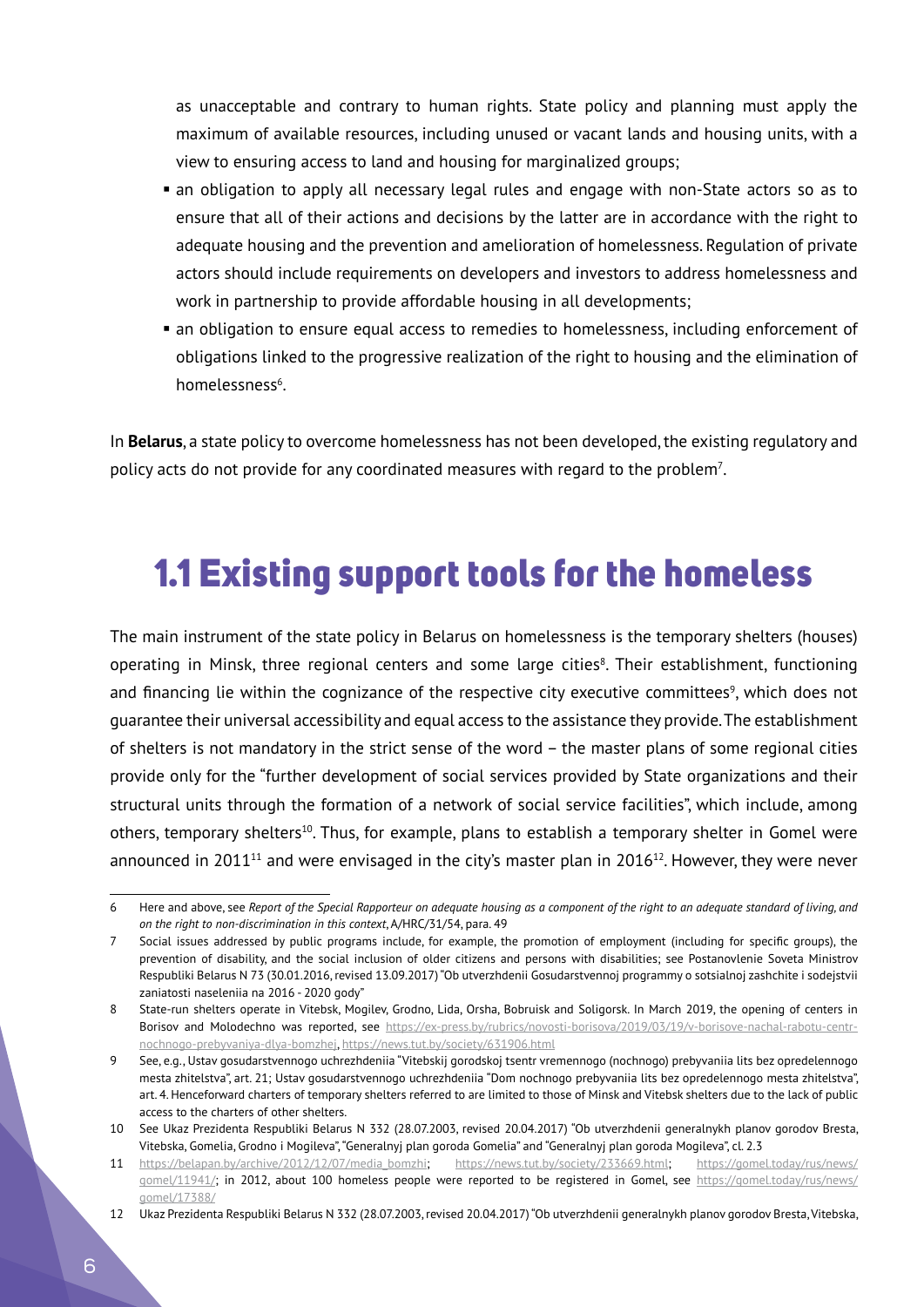implemented, which, in the absence of other specialized assistance mechanisms, completely deprived the homeless, whether registered in or being long-term residents of the city, of support<sup>13</sup>. In November 2018, it was reported that a decision was taken to donate a building in Gomel to the regional organization of the Belarusian Red Cross Society for the purpose of establishing a shelter for the homeless<sup>14</sup>; the shelter started operating at the end of 201815. Brest remains a regional city without any shelter for the homeless - according to the estimates of a relevant organization, at least two hundred people living in the city need help<sup>16</sup>.

Temporary shelters not only provide overnight accommodation, but also offer basic administrative assistance to expand possibilities for the homeless. The types of support offered include: assistance in obtaining or restoring documents; medical examinations to establish disability status; if necessary, placement into health care facilities and social services; and assistance in finding a  $job^{17}$ .

Support measures that are offered outside of temporary shelters are for the most part intermittent, and take place in the form of "campaigns", in which homeless people are provided with food and clothing18, basic medical examinations<sup>19</sup>, and warm clothing in winter<sup>20</sup>. In parallel with providing assistance during such campaign events, police officers "identify" homeless people, screen them for criminal involvement, and place them on a preventive registry<sup>21</sup>. Several of the activities which take place include the "removal" of homeless people "from the territories of cities and towns"22. Part of the campaigns also includes disseminating information about the possibility of receiving assistance in overnight shelters for the homeless<sup>23</sup>.

Gomelia, Grodno i Mogileva", "Generalnyj plan goroda Gomelia", cl. 2.3

<sup>13</sup> See, e.g., https://naviny.by/article/20170708/1499505607-sudba-cheloveka-v-gomele-ni-odna-sluzhba-ne-hochet-zanimatsyabezdomnym; see also reports about plans to open a shelter in Novopolotsk in 2015, http://news.21.by/regional-news/2015/05/21/1083649. html; https://www.belta.by/regions/view/tsentr-vremennogo-preby»anija-lits-bez-opredelennogo-mesta-zhitelstva-otkrylsja-vvitebske-137053-2010; Reshenie Novopolotskogo gorodskogo Soveta deputatov ot N 189 (31.01.2013) "Ob utverzhdenii Investitsionnoj programmy goroda Novopolotska na 2013 god", cl. 12

<sup>14</sup> http://belkagomel.by/2018/10/19/v-gomele-otkroyut-krizisnyj-centr-dlya-lyudej-okazavshixsya-v-trudnoj-zhiznennoj-situacii/

<sup>15</sup> https://redcross.by/en/v-gomele-otkroetsya-krizisnyj-tsentr-belorusskogo-krasnogo-kresta/

<sup>16</sup> https://web.archive.org/web/20190221170512/https://miloserdiebrest.wixsite.com/mysite/avtobus-miloserdiya; see also https:// vb.by/society/people/avtovokzal\_bomzh.html; https://1reg.by/2018/09/06/nuzhen-lityisyacheletnemu-brestu-priyut-dlya-bezdomnyihlyudey/; https://natatnik.by/bezdomnym-v-breste-nuzhna-nochlezhka

<sup>17</sup> Ustav Vitebskogo tsentra, art. 9; Ustav Minskogo tsentra, art. 2.2 (supra note 9)

<sup>18</sup> https://www.sb.by/articles/v-gomele-bezdomnykh-pomyli-postrigli-i-obsledovali.html; https://www.sb.by/articles/neuzhto-prav-starikgoratsiy.html; see also, e.g., Postanovlenie Soveta Ministrov Respubliki Belarus N 430 (06.06.2018) "O podgotovke k rabote v osennezimnij period 2018/2019 goda", cl. 7.5

<sup>19</sup> https://naviny.by/rubrics/society/2007/11/30/ic\_news\_116\_281375; https://minsk.gov.by/ru/news/new/2016/11/16/6908/

<sup>20</sup> https://news.tut.by/society/526653.html?crnd=62633; https://www.kp.by/daily/26005.4/2930829/; e.g., Reshenie Minskogo gorodskogo Soveta deputatov N 132 (23.09.2004, revised 16.06.2005) "O predostavlenii adresnoj sotsialnoj pomoshchi otdelnym kategoriiam zhitelej goroda Minska na 2004 - 2005 gody","Meropriiatiia po adresnoj sotsialnoj pomoshchi otdelnym kategoriiam zhitelej goroda Minska na 2004 - 2005 gody", cl. 7

<sup>21</sup> https://naviny.by/rubrics/society/2007/11/30/ic\_news\_116\_281375; https://www.sb.by/articles/v-gomele-bezdomnykh-pomyli-postriglii-obsledovali.html

<sup>22</sup> http://uvd.brest.gov.by/news/4499/; http://www.nashkraj.by/2015/11/v-baranovichax-provedut-kompleks-profilakticheskix-meropriyatijs-licami-bez-opredelennogo-mesta-zhitelstva/

<sup>23</sup> E.g., http://komtrud.minsk.gov.by/news/detail.php?ID=923&sphrase\_id=7411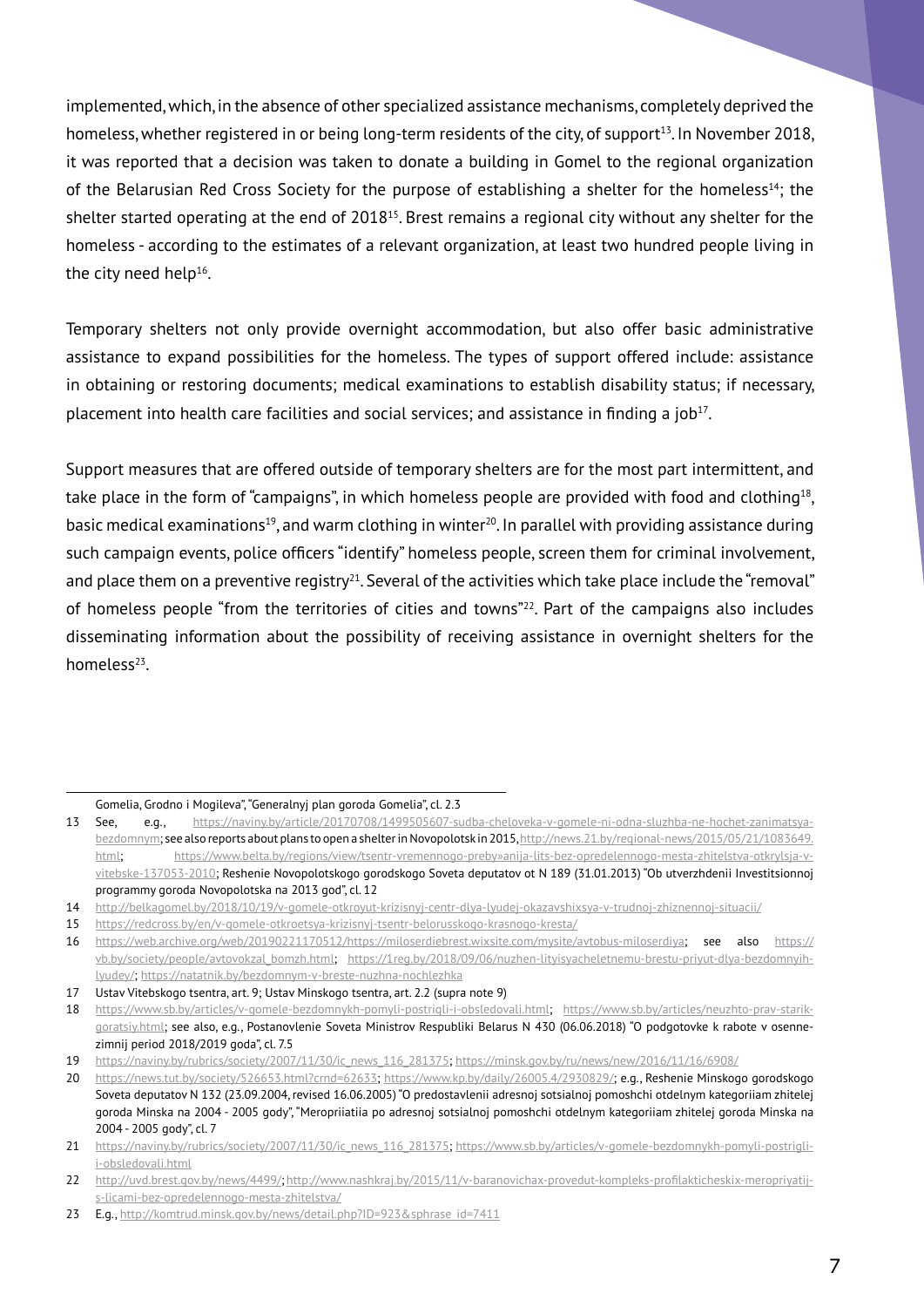### 1.2 Statistics on homelessness in Belarus

The collection of statistics on the number of homeless people in Belarus is characterized by the lack of a systematic approach - some state bodies collect information for their own purposes and only periodically announce the respective figures. The inadequacy of this approach for the purpose of collecting reliable information on the real level of the problem is reflected in the significant difference between the data provided on the number of homeless people. Thus, according to the 2009 population census, only 587 people were homeless<sup>24</sup>; at the same time, the Central Internal Affairs Department of the Minsk Municipal Executive Committee reported more than 500 homeless people held under administrative detention in 200825. In 2013, the head of the Ministry of Labor and Social Protection reported the registration of 4,000 homeless people26. Data on the number of homeless people registered at night shelters are also inconsistent with other sources of information: in 2014, 65 homeless people were registered in Minsk, while the statistics of internal affairs agencies counted around 500 people<sup>27</sup>. In 2015, it was reported that 320 people were registered at a homeless shelter in Minsk<sup>28</sup> and 1600 inquiries were made<sup>29</sup>. Another source of data is the number of requests for assistance by homeless people during periodic social actions. For example, it was reported that 823 homeless people in Minsk received assistance from the period of December 2014 to March 2015<sup>30</sup>; a similar number of people receiving assistance was reported in winter 201831.

Current registration guidelines provide for the ongoing collection of data on the number of homeless people who have registered at their places of stay. Registration is carried out in places established at the district<sup>32</sup> and city levels<sup>33</sup>, and corresponding data on registered homeless people are transmitted to the municipal and regional agencies of internal affairs<sup>34</sup>. Although it represents a possible way to partially collect data on the number of homeless people<sup>35</sup>, public agencies do not consider it as a source of statistical data. According to the deputy head of the

<sup>24</sup> National Statistical Committee of the Republic of Belarus*, Population Census 2009. Number and Composition of Households in the Republic of Belarus. Housing Arrangements of Households, Vol. 5 part 2, http://www.belstat.gov.by/informatsiya-dlya-respondenta/perepis-naseleniya/ perepis-naseleniya-2009-goda/statisticheskie-publikatsii/statisticheskie-sborniki\_2/index\_536/*, p. 179. Most likely, this method of collecting data on the number of homeless people will be used in the future, see Belstat, *Dorozhnaia karta Natsionalnogo statisticheskogo komiteta*  Respubliki Belarus po razrabotke statistiki po Tseliam ustojchivogo razvitiia, http://www.belstat.gov.by/upload-belstat/upload-belstat-image/ SDG/Road\_map\_ru.pdf, p. 70

<sup>25</sup> https://news.tut.by/society/126043.html

<sup>26</sup> http://president.gov.by/ru/news\_ru/view/press-konferentsija-belorusskim-i-zarubezhnym-sredstvam-massovoj-informatsii-5791/

<sup>27</sup> http://mk.by/2014/11/14/113530/

<sup>28</sup> https://www.sb.by/articles/byt-bez-vidov-na-zhitelstvo.html

<sup>29</sup> http://www.belta.by/regions/view/sotsialnyj-patrul-okazhet-pomosch-bezdomnym-v-minske-219441-2016/

<sup>30</sup> https://minsknews.by/sotsialnyiy-patrul-speshit-na-pomoshh-v-stolitse-razvernulis-spetspunktyi-dlya-bezdomnyih/

<sup>31</sup> http://www.belta.by/regions/view/sotsialnyj-patrul-v-minske-zimoj-okazal-pomosch-pochti-900-bezdomnym-294897-2018/

<sup>32</sup> See, e.g., Reshenie Bobrujskogo rajonnogo ispolnitelnogo komiteta ot 07.10.2016 N 28-18 "Ob opredelenii mest dlia registratsii lits bez opredelennogo mesta zhitelstva na territorii Bobrujskogo rajona"

<sup>33</sup> See, e.g., Reshenie Zhodinskogo gorodskogo ispolnitelnogo komiteta N 686 (29.04.2011, revised 16.12.2011) "Ob opredelenii mesta registratsii lits bez opredelennogo mesta zhitelstva"

<sup>34</sup> Polozhenie o poriadke registratsii i vedeniia registratsionnogo ucheta lits bez opredelennogo mesta zhitelstva, utverzhdennoe Postanovleniem Soveta Ministrov Respubliki Belarus N 1225 (23.08.2010, revised 01.09.2011), cl. 12

<sup>35</sup> See, e.g., Economic Commission for Europe, *Enumeration of Homeless People. Counting homeless people in the 2010 census round: use of enumeration and register-based methods*, ECE/CES/GE.41/2009/7, p. 23-30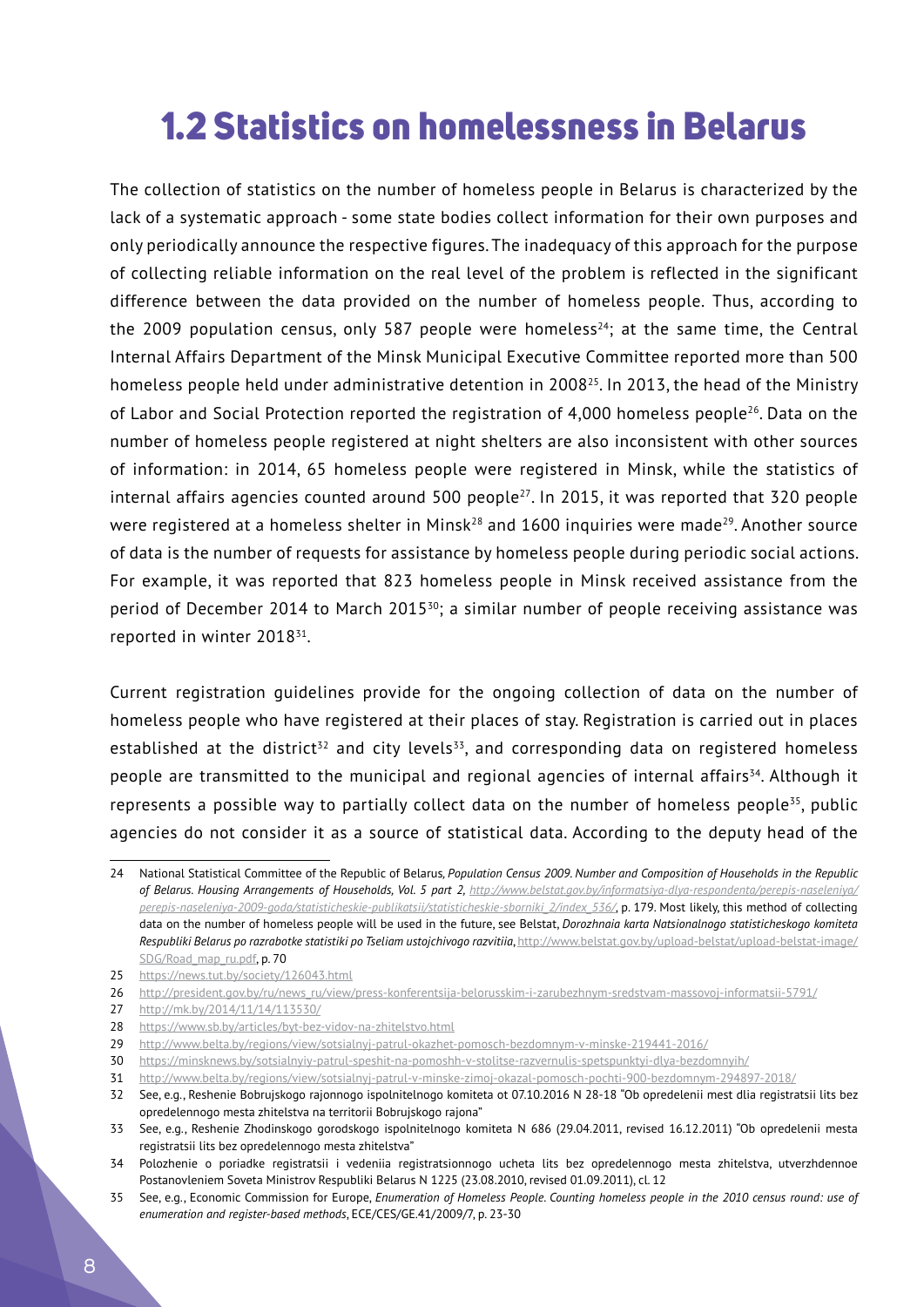Directorate for Law Enforcement and Crime Prevention at the Main Department of the Ministry for the Interior of the Minsk City Executive Committee, the police do not collect statistics on homeless people, but register them in a "list" order<sup>36</sup>.

Thus, existing practices of collecting information on the number of homeless people indicate that there is no uniform policy on homelessness, which helps to ignore the problem as such. The result of this approach is that individual government agencies collect only partial information on the scale of the homelessness problem and only for the purposes relevant to them, and that there is no uniform definition of homelessness for statistical purposes.

In the context of the population census, homelessness is only indirectly defined, with the absence of a permanent place of residence serving as the sole indicator $37$ . In doing so, people who live in non-residential premises (for example garages or sheds) and residential premises not intended for inhabitation, are recorded separately, not as homeless<sup>38</sup>. The criterion of the "absence of a permanent place of residence" does not have a more detailed definition. Taking into account the separate category of people living in non-residential premises, it can be assumed that the "absence of a permanent place of residence" means the complete absence of any dwelling, since otherwise this person would be recorded as living in a non-residential premises – according to 2009 census data,  $1022$  people belonged to this category<sup>39</sup>.

This approach to defining homelessness ignores the wider spectrum of people who encounter problems with a lack of adequate housing – for example, those who are living in shelters for the homeless or who are temporarily living with family in the absence of permanent housing, and those often moving from various residences. Including such categories of people in the definition of homelessness more accurately reflects the social exclusion and the lack of adequate and permanent shelter that is experienced not only by people who are forced to live on the streets. These categories of people can be included under the definition of secondary homelessness. Meanwhile, people living on the streets without any shelter which would fall under the category of a residential premises, are included in the category of primary homelessness<sup>40</sup>. Other existing definitions of homelessness focus on a lack of minimally adequate housing, where "adequate" encompasses: the guaranteed right against arbitrary eviction, the physical quality of the accommodations, and the opportunity to enjoy social relations there<sup>41</sup>; the inaccessibility of adequate housing and living in a place that is below a minimum adequacy standard<sup>42</sup>; and living situations

<sup>36</sup> https://minsknews.by/aktsiya-sotsialnyiy-patrul-nachnetsya-v-minske-v-noyabre-i-prodlitsya-do-seredinyi-marta/; see also http://www. mogved.by/obshchestvo/4870; https://naviny.by/rubrics/society/2009/01/09/ic\_articles\_116\_160670

<sup>37</sup> Postanovlenie Ministerstva statistiki i analiza Respubliki Belarus N 129 (29.08.2008) "Ob utverzhdenii form perepisnogo lista i otdelnykh form perepisnoj dokumentatsii i ukazanij po ikh zapolneniiu", cl. 15, 28, 39

<sup>38</sup> Ibid., cl. 20.1

<sup>39</sup> Population Census 2009 (supra note 24), p. 179

<sup>40</sup> United Nations Department of Economic and Social Affairs, *Principles and Recommendations for Population and Housing Censuses*, ST/ESA/ STAT/SER.M/67/Rev.2, para. 1.452

<sup>41</sup> Volker Busch-Geertsema,Dennis P Culhane, Suzanne Fitzpatrick,*A Global Framework for Understanding and Measuring Homelessness*,pp.6-7

<sup>42</sup> Kate Amore, Michael Baker, Philippa Howden-Chapman, *The ETHOS Definition and Classification of Homelessness: An Analysis*, European Journal of Homelessness, Vol. 5, No. 2, p. 32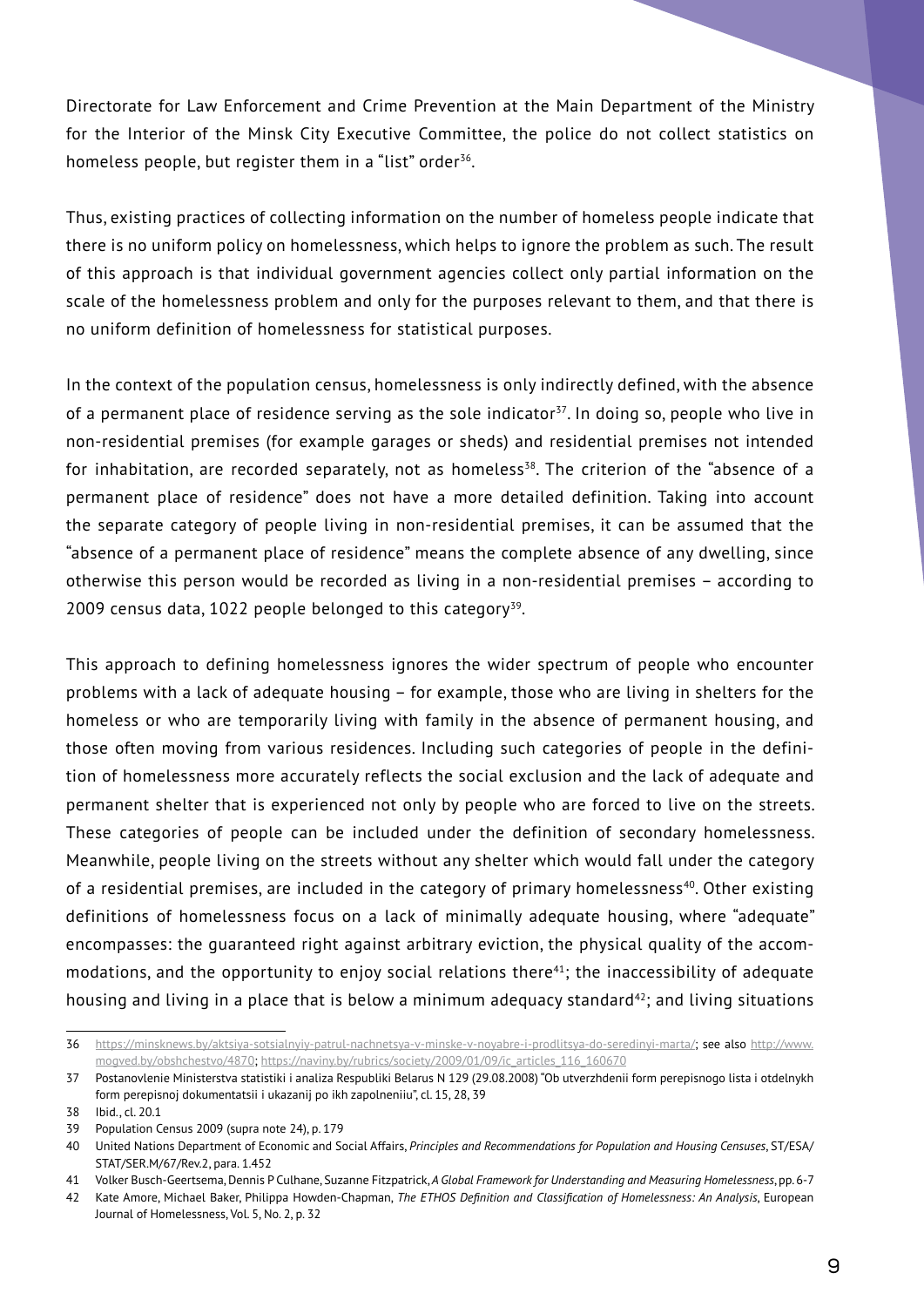where the standard of adequacy is related to the concept of having a home - a standard consisting of physical, legal, and social domains, in which the lack of one or several domains is classified as homelessness or housing exclusion<sup>43</sup>.

Acorrect definition of homelessness should take into account existing cultural conceptions ofthe"absence of housing" and "adequate housing"44, and also reflect existing social characteristics of homelessness which lead to the stigmatization and discrimination of homeless people as a distinct social group<sup>45</sup>. The lack of an adequate definition for statistical purposes is a reason for the inability to collect data realistically reflecting the extent of the problem, which, in turn, hinders the development and adoption of measures aimed at reducing the severity and solving the problem. Moreover, without an adequate definition of homelessness, it is more likely that the topic will continue to remain taboo and neglected in the future. An inadequate definition of homelessness clearly affects the accuracy of information that is collected, which prevents accurate assessments of the scope and need for policy measures.

### 1.3 The stigmatization of homeless people

The lack of a policy on the problem also contributes to the persistence of the perception that the scale of the homelessness problem in Belarus is insignificant, as well as to an image of the homeless based on the notion that they do not accept help because of their conscious decision to live on the street. Broadcasting these stereotyped portrayals shifts the focus from the inadequacy, inaccessibility, and inefficacy of existing support mechanisms to the lack of homeless people's desire to seek assistance. Thus, for example, vacant places in the Minsk temporary shelter were explained by the unwillingness of homeless people to follow the rules of residence there<sup>46</sup>, and the assistance provided by the shelter and charitable organizations is presented as a "spoiling" of homeless people resulting in them losing the ability to care for themselves<sup>47</sup>.

Such an approach to presenting the problem clearly contributes to the further stigmatization of the homeless. Its most characteristic and widespread element is the usage of the Russian term *bomzh*, [equivalent to "hobo" in English], originally used as an acronym to refer to persons "without a specific place of residence" [in Russian: *bez opredelennogo mesta zhitelstva*], without grammatical declensions48,

<sup>43</sup> European Observatory on Homelessness, Review of Statistics on Homelessness in Europe, https://www.feantsaresearch.org/ download/6-20098376003316223505933.pdf, pp. 15-16

<sup>44</sup> Principles and Recommendations for Population and Housing Censuses (supra note 40), para. 1.452

<sup>45</sup> Report of the Special Rapporteur on adequate housing as a component of the right to an adequate standard of living (supra note 6), paras. 15-27

<sup>46</sup> See https://www.sb.by/articles/pravo-na-novuyu-zhizn.html; the number (or lack) of available places is often noted in publications on homelessness, see https://naviny.by/rubrics/society/2011/01/21/ic\_articles\_116\_172153; http://kyky.org/pain/gordye-bezdomnye-lyudikak-horonyat-bomzhey; https://www.belta.by/regions/view/reportazh-ih-adres-ne-dom-prosto-ulitsa.-kak-ustroena-zhizn-bomzhejv-minske-61075-2014; http://belsmi.by/archive/article/66492; http://www.belarus-mtz.by/mesta-naydutsya-dlya-vseh.html; http:// belchas.by/news/gospodin-nikto-kak-naiti-rabotu-bezdomnomu.html

<sup>47</sup> https://realt.onliner.by/2014/01/23/bomzh-2; see also http://belchas.by/news/gospodin-nikto-kak-naiti-rabotu-bezdomnomu.html

<sup>48</sup> When the word was only used as an acronym, a homeless person was meant to be referred to as "*bomzh* person", i.e. a "person without a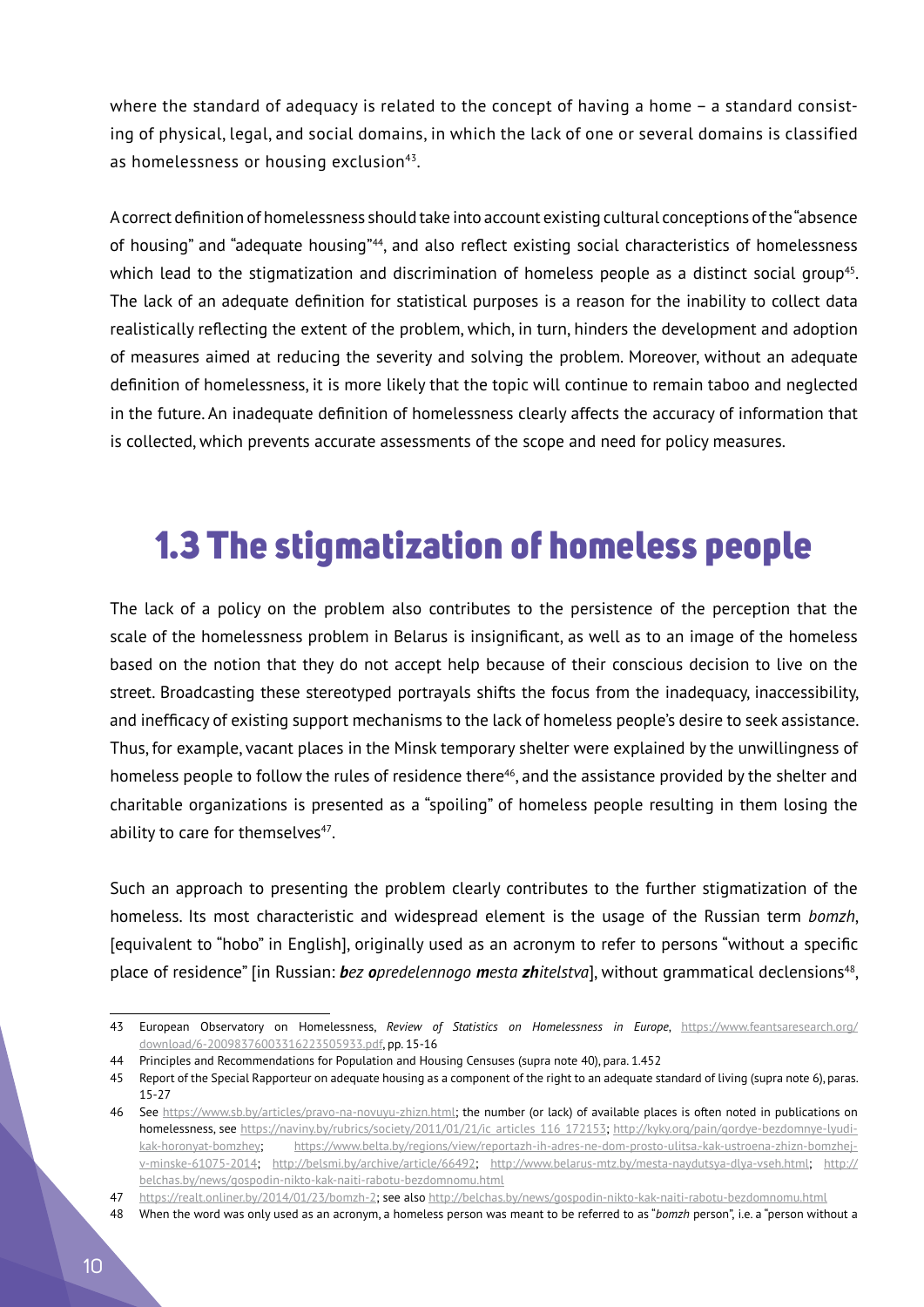but which has since become commonly used<sup>49</sup>. The term is clearly derogatory in nature and implies negative characteristics, including, at the very least, criminality and alcoholism. Using this term extends the prevailing negative "*bomzh"* stereotype to all people who do not have a permanent home or who are forced to live on the street $50$ .

The term effectively distances the concept of "home"  $-$  an essential good for everyone<sup>51</sup>  $-$  from the social group of *bomzhi* [plural of *bomzh*]. In the stereotyped perception of this group, a lack of housing is not considered to be problematic, and therefore societal intervention, such as, at a minimum, the unconditional provision of a safe and adequate place to sleep, is not required. In this way, society's perception of the right to housing directly excludes those who are in particularly dire need of its guarantee. The broader understanding of this problem does not focus on its scale or on the existence of structural factors leading to homelessness, but rather on the presence and visibility of homeless people in public spaces $52$ .

The terms *bomzh* and "persons without a specific place of residence" are also used in regulatory documents. The definition used in the version of the Act on the Principles of Action to Prevent Criminal Offences, which was in force until 2014, is indicative of the social characteristics which are ascribed to "persons without a specific place of residence"–a category which only includes people without housing, who have also lost social and familial ties and who evade work, including by engaging in "vagrancy and/ or begging and/or people who are existing at the expense of other incidental sources"<sup>53</sup>. The current Act on the Principles of Action to Prevent Criminal Offences does not contain a definition of "persons without a specific place of residence," and does not allocate them to a separate category requiring specific crime prevention measures<sup>54</sup>. However, a similar definition of "persons without a specific place of residence" continues to be used in a regulatory act governing the registration of the homeless<sup>55</sup>. Prior to its adoption, the term had been defined in registration guidelines issued by district authorities, which were generally not based on the stigmatizing social characteristics of homeless people and more adequately reflected the correct definition of homelessness as a lack of residence and living on the

specific place of residence". The current usage of the word "*bomzh*" does not serve a descriptive function of one's deprivation of housing, but is used as a noun referring to the homeless. The word also has a separate female form, and, subject to respective adjustments, is used as a verb and adjective (e.g. *bomzhevat' –* to be homeless, *bomzhevatiy –* looking homeless)

<sup>49</sup> The emergence of the term is usually attributed to Soviet police records, see, e.g., Tova Höjdestrand, *Needed by Nobody. Homelessness and Humanness in Post-Socialist Russia*, pp. 4-5; E. Vereshchagin, V. Kostomarov, IAzyk i kultura. Tri lingvostranovedcheskie kontseptsii: leksicheskogo fona, reche-povedencheskikh taktik i sapientemy, 2005, pp. 898-899

<sup>50</sup> For details see I. Karlinskij, *Bezdomnost i iazyk vrazhdy v sredstvakh massovoj informatsii*, in Bezdomnye v zerkale rossijskikh SMI, Sbornik materialov, 2009, pp. 9-12.

<sup>51</sup> Vereshchagin, Kostomarov (supra note 49), p. 899

<sup>52</sup> See, e.q., https://realt.onliner.by/2016/04/27/bomzhi-2; https://news.tut.by/society/559681.html; see also the comments of a GUVD officer https://www.belta.by/regions/view/reportazh-ih-adres-ne-dom-prosto-ulitsa.-kak-ustroena-zhizn-bomzhej-v-minske-61075-2014

<sup>53</sup> Zakon Respubliki Belarus N 453-Z (10.11.2008, revised 28.12.2009) "Ob osnovakh deiatelnosti po profilaktike pravonarushenij", art. 1, para. 4; see also art. 15; expired upon the adoption of Zakon Respubliki Belarus N 122-Z (04.01.2014)"Ob osnovakh deiatelnosti po profilaktike pravonarushenij"

<sup>54</sup> Zakon Respubliki Belarus N 122-Z (04.01.2014, revised 09.01.2018) "Ob osnovakh deiatelnosti po profilaktike pravonarushenij"

<sup>55</sup> Polozhenie o poriadke registratsii (supra note 34), cl. 2: "Persons without a specific place of residence are citizens of the Republic of Belarus, stateless persons without registration at their place of residence or place of stay in the Republic of Belarus, who have lost socially important and related ties, engaged in vagrancy and (or) begging, and also do not have a permanent source of income and means of livelihood."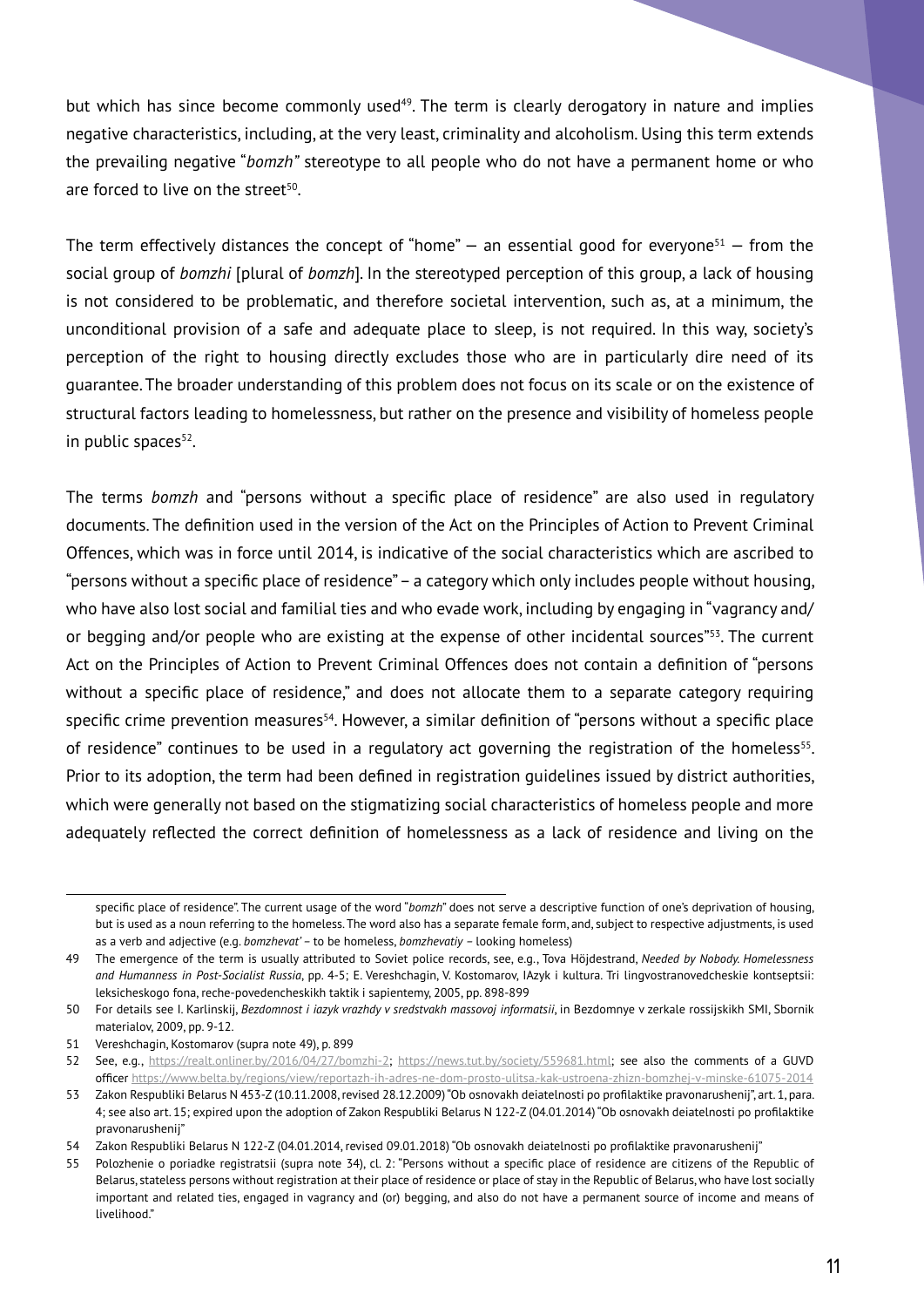street or in other places unsuitable for living, as well as in relevant and specialized institutions<sup>56</sup>. The definition applied in the context of registration of the homeless considers the lack of registration at place of residence or stay, but not the lack of adequate residence, and also establishes the practice of vagrancy and/or begging and the lack of a permanent source of income and livelihood as mandatory criteria for classifying a person as a "persons without a specific place of residence"57. This definition is not only clearly based on stereotypical and stigmatizing notions of homelessness, but also potentially limits the right to registration as homeless for those who do not meet such characteristics. Such an approach may indicate that homelessness is seen by state authorities primarily as a problem regarding population registration, rather than as a need of a certain group of people for special social and other assistance.

A separate source shaping negative images of homeless people is media publications, which ascribe a single set of stereotypical characteristics to all homeless people and perpetuate extremely negative portrayals that promote the continued social exclusion of this group. For example, a common way to describe homeless people is by asserting that they voluntarily live on the street and are satisfied with their choice<sup>58</sup>; and those homeless people who diverge from common stereotypes are presented as atypical<sup>59</sup>. The stigmatization of homeless people in the media is not only limited to stereotypical representations and the commonly used term *bomzh*, but often manifests itself in openly hostile language used towards them. As a rule, hostile remarks take the form of mentioning homeless people in openly derogatory and discriminatory ways. For example, a homeless woman's unwillingness to return to her abusive husband is interpreted as an "unwillingness to return to normal life" <sup>60</sup>; homeless people who seek support are described as "flies drawn to honey," and accessing support services is described as "scrounging"<sup>61</sup>. The opinions expressed in thematic media publications are also often characterized by representations of homeless people's satisfaction with their lack of housing, and their responsibility for it<sup>62</sup>; displeasure with the presence of homeless people in public places<sup>63</sup>; and the need to use forced labor as a solution to the problem of homelessness<sup>64</sup>.

<sup>56</sup> See, e.g., "Reshenie Rechitskogo rajonnogo ispolnitelnogo komiteta N 3364 (18.12.2009) "O poriadke registratsii grazhdan bez opredelennogo mesta zhitelstva v Rechitskom rajone", cl. 2.1; Reshenie Petrikovskogo rajonnogo ispolnitelnogo komiteta N 1415 (29.12.2009) "O poriadke registratsii grazhdan bez opredelennogo mesta zhitelstva v Petrikovskom rajone", cl. 2.1; Reshenie Gomelskogo rajonnogo ispolnitelnogo komiteta N 8-3 (05.03.2010)"O poriadke registratsii grazhdan bez opredelennogo mesta zhitelstva v Gomelskom rajone"

<sup>57</sup> See footnote 55

<sup>58</sup> https://www.interfax.by/article/53583; https://www.sb.by/articles/komu-na-ulitse-zhit-khorosho.html; https://naviny.by/ article/20161116/1479301861-minskie-bomzhi-ne-hotyat-vozvrashchatsya-k-normalnoy-zhizni

<sup>59</sup> https://realt.onliner.by/2013/12/11/ispoved

<sup>60</sup> https://www.sb.by/articles/privet-brodyagi.html

<sup>61</sup> https://www.sb.by/articles/raboty-ne-nado-a-khleba-davay.html

<sup>62</sup> http://mk.by/2015/12/09/135145/; https://sputnik.by/society/20161116/1026102311/tipichnyj-belorusskij-bomzh-za-40-introvert-spechalnoj-istoriej.html

<sup>63</sup> https://www.belta.by/regions/view/reportazh-ih-adres-ne-dom-prosto-ulitsa.-kak-ustroena-zhizn-bomzhej-v-minske-61075-2014; https://news.tut.by/society/426001.html; https://news.tut.by/society/559681.html. Some preventative measures respectively aim to "remove homeless people from the streets," see http://www.nashkraj.by/2015/11/v-baranovichax-provedut-kompleks-profilakticheskixmeropriyatij-s-licami-bez-opredelennogo-mesta-zhitelstva/ and http://uvd.brest.gov.by/news/4499/

<sup>64</sup> https://www.sb.by/articles/privet-brodyagi.html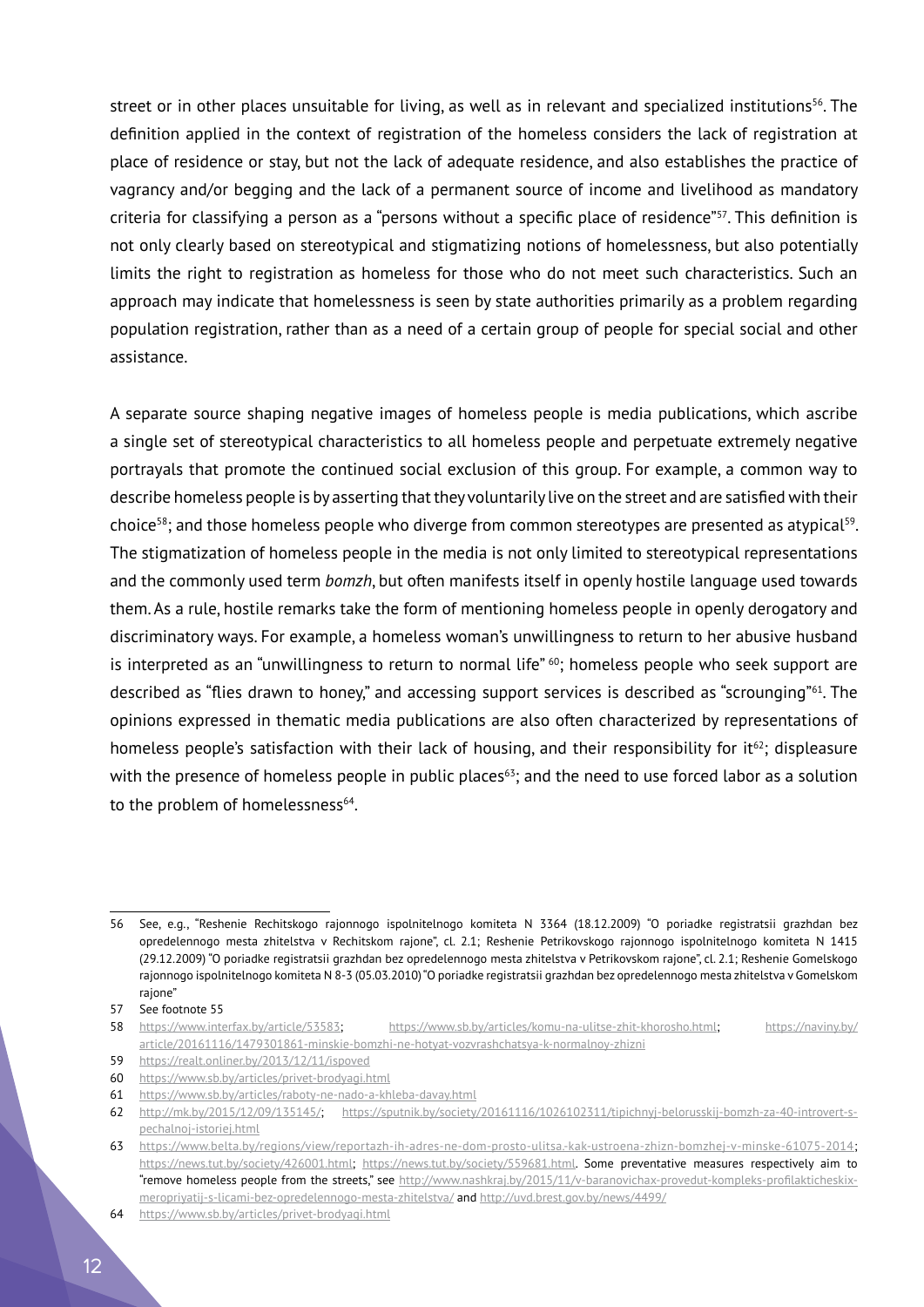# 1.4 Homelessness among formerly incarcerated people

As a general rule, penitentiary institutions are obliged to take measures on "labor and domestic arrangement" of prisoners released from serving their sentence not later than three months prior to the expiration of their sentence. Such measures are taken with the participation of internal affairs bodies and local executive and administrative bodies<sup>65</sup>. In case the person being released does not have housing<sup>66</sup>, the prison administration makes a corresponding request for housing to the local authorities and other organizations providing assistance to the homeless $67$ .

Despite the existence of this mechanism to provide assistance to ex-prisoners, they remain one of the groups most at risk of homelessness. According to data from several shelters, formerly incarcerated people comprise between one third<sup>68</sup> to the majority<sup>69</sup> of all those staying there. At the same time, a 2015 survey of convicted persons serving custodial sentences revealed that less than 9% lacked a place of residence at the beginning of their sentence, or lost it during the sentencing process<sup>70</sup>. However, as shown by a study on the needs, accessibility and effectiveness of socialization and labor integration services for those who have been released from detention, the availability of housing among serving prisoners does not mean that they can return to these residences after completing their sentence<sup>71</sup>.

One possible factor in the loss of the housing that was available prior to the commencement of the sentence may be a changed procedure for evicting members or former members of a family who were entitled to use the housing but did not have a share in the joint family property<sup>72</sup>. In accordance with the rules provided for by the new edition of the Housing Code<sup>73</sup>, eviction is possible at the request of the housing owner and is carried out without providing other housing<sup>74</sup>. This mechanism is designed to

<sup>65</sup> Penitentiary code of the Republic of Belarus N 365-З (11.01.2000, revised 17.07.2018), art. 192(1)

<sup>66</sup> The identification of "persons without a fixed place of residence" is part of the work carried out by the administrations of the penal and correctional system; see Instrukciâ o porâdke okazaniâ administraciej učreždeniâ ugolovno-ispolnitelnoj sistemy Ministerstva vnutrennih del Respubliki Belarus pomoŝi osuždennym k ograničeniû svobody s napravleniem v ispravitelnoe učreždenie otkrytogo tipa ili k lišeniû svobody v trudovom i bytovom ustrojstve, utverždennoj Postanovleniem Ministerstva vnutrennih del Respubliki Belarus N 15 (15.01.2014), cl. 5

<sup>67</sup> See A. Cuprik, *Dorožnaâ karta posle osvoboždeniâ*, http://www.dvv-international.org.ua/fileadmin/files/eastern-neighbors/Belarus/ Publications/Dorozhnaya karta.pdf, pp. 15-16; see also https://newgrodno.by/region/ya-chelovek-a-ne-skotina-zhitel-zelvenshhinyrasskazal-kak-on-vyzhivaet-na-svobode-posle-tyurmy/

<sup>68</sup> https://grodnonews.by/news/glavnoe/13281-v-grodno-bezdomnye-besplatnomu-komfortu-v-priyute-predpochitayutbrodyazhnichestvo.html

<sup>69</sup> https://novychas.by/hramadstva/vjarnucca-dadomu-ci-kamu-patrebny-besprytulnyja; http://mvd.gov.by/main.aspx?guid=294643

<sup>70</sup> E. Kechina, *Otsenka potrebnosti, dostupnosti i ėffektivnosti uslug po sotsializatsii i trudovoj integratsii lits, osvobozhdaiushchikhsia i osvobodivshikhsia iz mest lisheniia svobody. Otchet ob issledovanii*, Minsk, 2015, https://www.segelyszervezet.hu/sites/default/files/ documents/-otchet\_po\_ocenke\_dostupnosti\_uslug\_po\_resocializacii\_dlya\_byvshih\_osuzhdennyh\_po\_rezultatam\_sociologicheskogo\_ issledovaniya.doc, p. 15

<sup>71</sup> Ibid., p. 52

<sup>72</sup> https://realt.onliner.by/2014/04/04/sud-5; see also "Rešenie rajonnogo suda ot 25.04.2016. Trebovanie: O vyselenii bez predostavleniâ drugogo žilogo pomeŝeniâ" (KonsultantPlius)

<sup>73</sup> On the rules in force prior to the entry into force of the new version of the Housing Code, see Rešenie Konstitucionnogo Suda Respubliki Belarus N R-728/2012 (29.06.2012) "O sootvetstvii Konstitucii Respubliki Belarus Žiliŝnogo kodeksa Respubliki Belarus", cl. 6, para 2

<sup>74</sup> Housing code of the Republic of Belarus N 428-Z (28.08.2012, revised 13.11.2017), art. 95(2)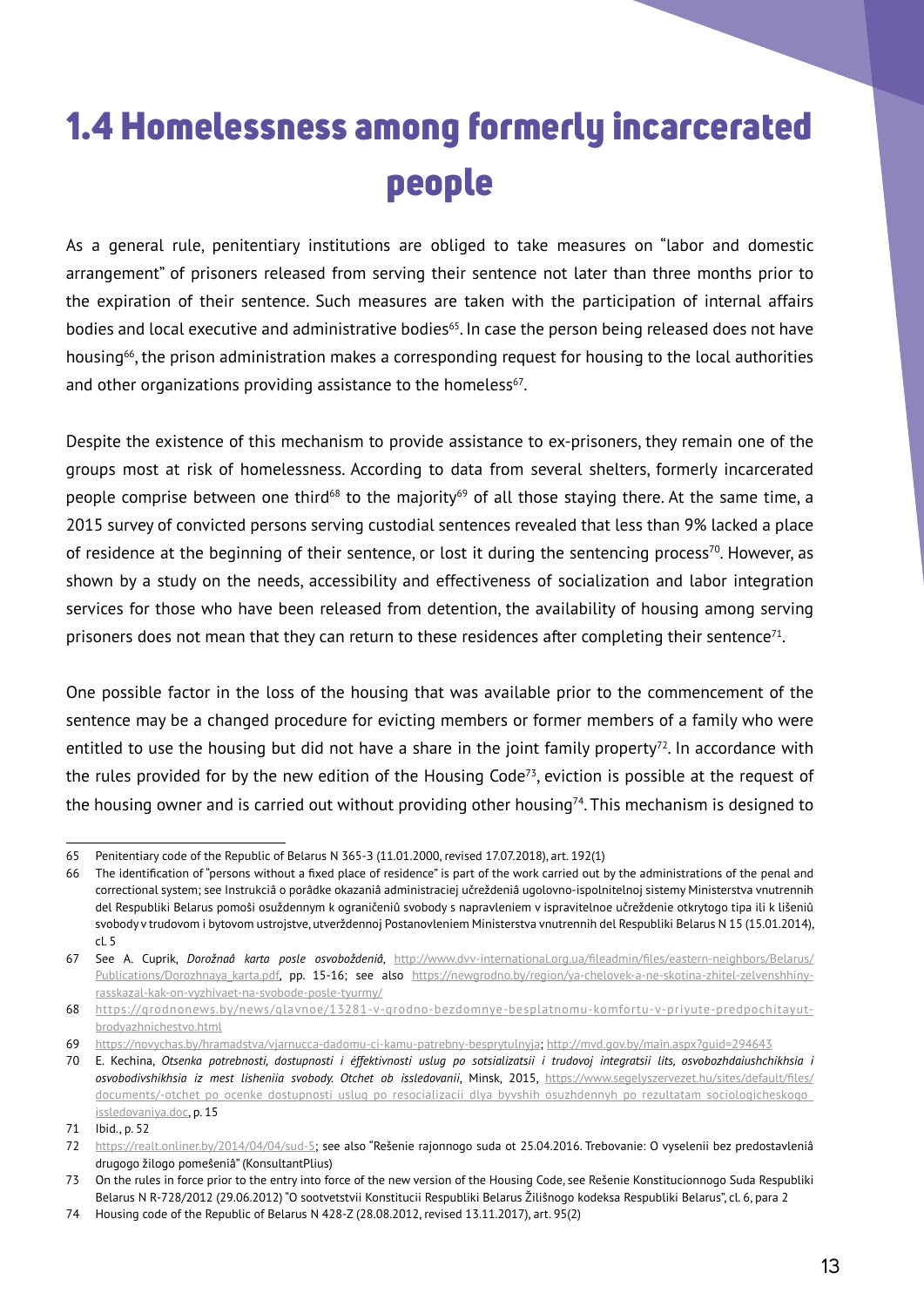protect the rights of the owner to use and dispose of the property, but resulting evictions lead to a high risk of homelessness for the evicted. In this case, formerly incarcerated people learn about the loss of their housing after the completion of their sentence:

> *"Privatization happened while I was 'serving time' in 1999, and my sister privatized [the apartment] while I was 'serving time' [...] I got out, came to the district executive committee, and there were [columns with my relatives' names], and my column was dark, the last in the list – I'm not there. [There they told me that they had deregistered me], and that only with my sister's permission could I re-register. That's how I was left."75*

In addition to the inaccessibility of permanent and adequate housing, people who have served their sentences also face problems finding employment<sup>76</sup>, which is an additional factor contributing to their vulnerability; according to the study, *Labor in the Penitentiary System of Belarus*, almost one third of all inmates awaiting release from detention can be considered a target group with weak employment prospects, and are in need of outside assistance during re-socialization following their release<sup>77</sup>. The question of developing a special regulatory act establishing measures and procedures for the social rehabilitation of formerly incarcerated people was first raised in 2005 by the state program to improve the penitentiary system of the Ministry of Internal Affairs<sup>78</sup>. The program's activities included preparing and submitting proposals for the inclusion of a relevant bill in the 2008 legislative timetable<sup>79</sup>. However, the imminent start of the preparation of the draft law was announced only in 2015<sup>80</sup>. The legislative timetable for 2016<sup>81</sup> included the development of a draft aimed at reducing "the level of recidivism among persons who have been released from prison through employment, social, housing, and other safeguards, as well as through the creation of specialized social rehabilitation centers"<sup>82</sup>. As of the beginning of 2019, the draft law was in the drafting stage and had not been published in the relevant database83.

# 1.5 The persecution of initiatives that provide assistance to the homeless

A further effect of the lack of a comprehensive public policy on homelessness is the persecution of

<sup>75</sup> Interview with homeless man, 22 January 2019

<sup>76</sup> Sergej Navrodskij, Vasilij Zavadskij, Martin Guzi, Mikhaėla Gornakova, *Trud v penitentsiarnoj sisteme Belarusi. Analiticheskij otchët*, Minsk, 2017, pp. 16-21

<sup>77</sup> Ibid., p. 18

<sup>78</sup> Postanovlenie Soveta Ministrov Respubliki Belarus N 1564 (29.12.2005, revised 09.06.2008) "Ob utverzhdenii Gosudarstvennoj programmy sovershenstvovaniia ugolovno-ispolnitelnoj sistemy Ministerstva vnutrennikh del na 2006 - 2010 gody"

<sup>79</sup> Ibid., Plan meropriiatij, cl. 1

<sup>80</sup> https://www.sb.by/articles/dobro-dolzhno-byt-s-kulakami.html

<sup>81</sup> Ukaz Prezidenta Respubliki Belarus N 530 (31.12.2015) "Ob utverzhdenii plana podgotovki zakonoproektov na 2016 god",cl. 3

<sup>82</sup> http://center.gov.by/kommentarij-k-planu-podgotovki-zakon/

<sup>83</sup> http://pravo.by/bank-dannykh-proektov-zakonov-respubliki-belarus/poisk-v-banke-dannykh-proektov-zakonov-respubliki-belarus/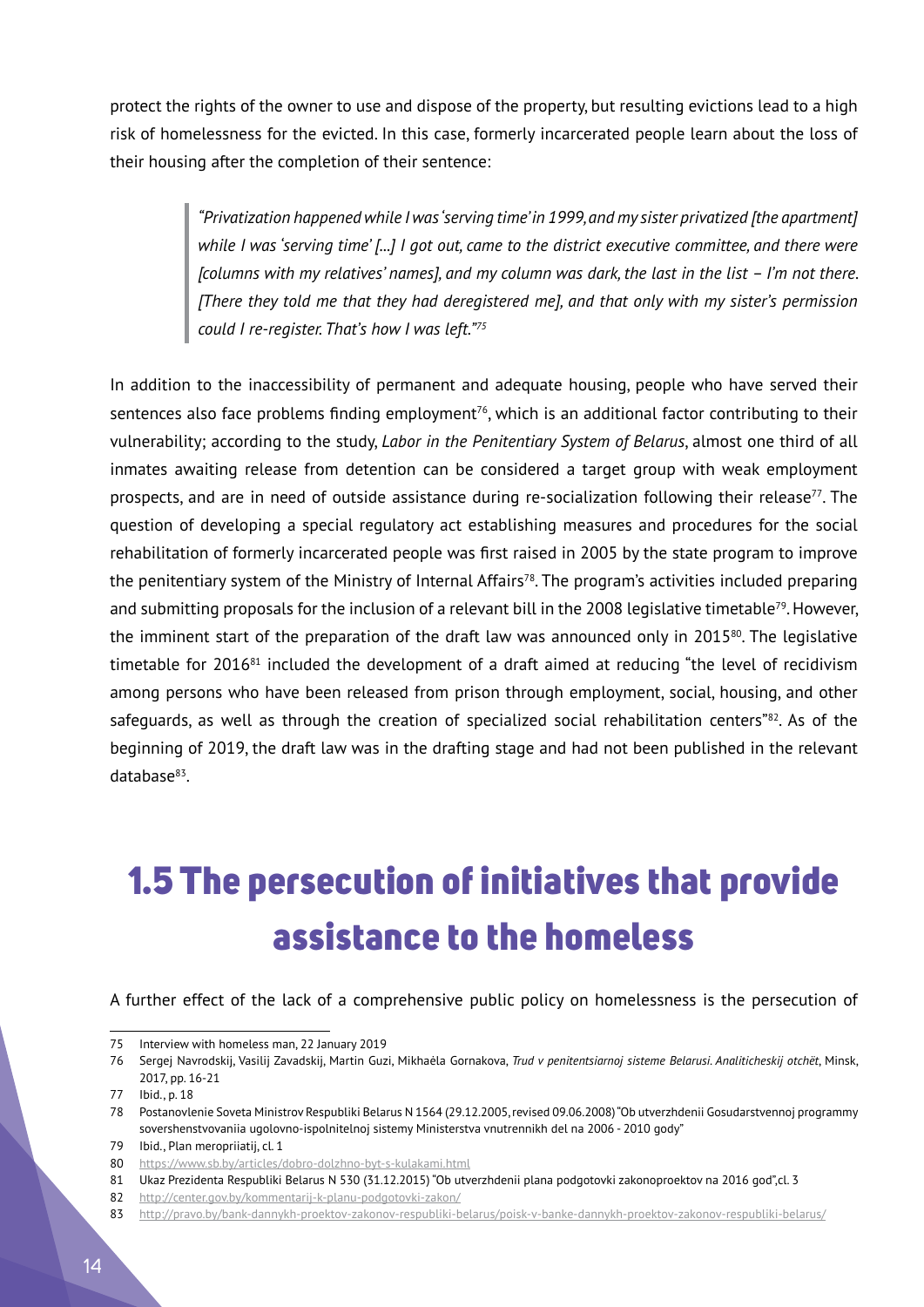selected initiatives that provide assistance to the homeless, but are not seen as a possible mechanism to lower the severity of the problems faced by homeless people. These practices, together with the violation of the prohibition of arbitrary detention and of activists' rights to freedom of association and assembly, equally violate the obligation to respect every individual's right to exercise their economic and social rights, which requires the non-interference of state bodies in the process of individuals' selfrealization of their rights to fulfill basic needs for food and housing<sup>84</sup>.

# 1.5.1 The Persecution of Activists from the Food Not Bombs Initiative

Activists from the Food Not Bombs initiative, who distribute food to the homeless in Minsk on a weekly basis<sup>85</sup>, have been harassed and pressured by law enforcement agencies throughout the entire course of their activities, which been at their most active since 2009<sup>86</sup>. Law enforcement have used the following methods to exert pressure: police presence during campaigns<sup>87</sup>, collecting activists' passport data<sup>88</sup>, demanding that activists stop their campaigns under the threat of arrest<sup>89</sup>, and arresting activists about to distribute food $90$ . In the years that followed, police officers have also dispersed all campaign participants $91$  and homeless people<sup>92</sup>, videotaped campaigns<sup>93</sup>, and continued to collect passport data<sup>94</sup> and arrest activists.<sup>95</sup> Law enforcement officers have also pressured individual activists by holding "informal conversations"with them at their places of study<sup>96</sup>. In March 2012, officers from the Special Forces disrupted a support concert for the initiative, arresting more than 100 activists<sup>97</sup>, 15 of whom were sentenced to fines and detention<sup>98</sup>.

<sup>84</sup> The Committee on Economic, Social and Cultural Rights, *General Comment № 12: The Right to Adequate Food (art. 11)*, E/C.12/1999/5, para. 15; The Right to Adequate Housing (supra note 2), pp. 33-34

<sup>85</sup> https://vk.com/fnbminsk

<sup>86</sup> https://fnbminsk.noblogs.org/2009/11/10/%D0%BF%D1%80%D0%B8%D0%B7%D1%8B%D0%B2-%D0%BA-%D0%BF%D0%BE%D0%B4 %D0%B4%D0%B5%D1%80%D0%B6%D0%BA%D0%B5/

<sup>87</sup> https://fnbminsk.noblogs.org/2009/11/01/31102009/

<sup>88</sup> https://fnbminsk.noblogs.org/2009/11/23/21-noyabrya/

<sup>89</sup> https://fnbminsk.noblogs.org/2009/12/14/fnb-12-december/

<sup>90</sup> https://fnbminsk.noblogs.org/2009/11/10/%D0%BF%D1%80%D0%B8%D0%B7%D1%8B%D0%B2-%D0%BA-%D0%BF%D0%BE%D0%B4 %D0%B4%D0%B5%D1%80%D0%B6%D0%BA%D0%B5/

<sup>91</sup> 21 March 2010, https://fnbminsk.noblogs.org/2010/03/21/spring-time-2010/; 15 January 2012, https://fnbminsk.noblogs.org/2012/0 1/15/%d0%bc%d0%b8%d0%bb%d0%b8%d1%86%d0%b8%d1%8f-%d1%81%d0%be%d1%80%d0%b2%d0%b0%d0%bb%d0%b0-%d1 %80%d0%b0%d0%b7%d0%b4%d0%b0%d1%87%d1%83-%d0%b5%d0%b4%d1%8b-%d0%bd%d0%b0-%d0%b5%d0%b2%d0%b1- %d0%b2%d0%be%d1%81/; 10 March 2013, https://vk.com/wall-22982199\_1256; 21 March 2013, https://vk.com/wall-22982199\_1268

<sup>92</sup> 2 November 2011, https://fnbminsk.noblogs.org/2011/10/02/%D0%B5%D0%B2%D0%B1-%D0%B2%D0%BE%D1%81%D1%82%D0%BE %D0%BA-%D0%BE%D0%BF%D1%8F%D1%82%D1%8C-%D0%BC%D0%B8%D0%BB%D0%B8%D1%86%D0%B8%D1%8F/

<sup>93</sup> 12 March 2011, http://fnbminsk.noblogs.org/2011/03/12/12mar2011/

<sup>94 5</sup> February 2011, https://fnbminsk.noblogs.org/2011/02/05/05feb2011/; 12 February 2011, http://fnbminsk.noblogs. org/2011/02/12/12feb2011/; 12 March 2011, http://fnbminsk.noblogs.org/2011/03/12/12mar2011/

<sup>95</sup> 21 October 2011, https://web.archive.org/web/20150906165418/http://belarus.indymedia.org/25006; 11 December 2011, https:// vk.com/wall-22982199\_593; 15 January 2012, https://fnbminsk.noblogs.org/2012/01/15/%D0%BC%D0%B8%D0%BB%D0%B8%D1%86 %D0%B8%D1%8F-%D1%81%D0%BE%D1%80%D0%B2%D0%B0%D0%BB%D0%B0-%D1%80%D0%B0%D0%B7%D0%B4%D0%B0%D1% 87%D1%83-%D0%B5%D0%B4%D1%8B-%D0%BD%D0%B0-%D0%B5%D0%B2%D0%B1-%D0%B2%D0%BE%D1%81/

<sup>96</sup> http://spring96.org/ru/news/52076; https://web.archive.org/web/20150906162206/belarus.indymedia.org/25444

<sup>97</sup> https://news.tut.by/society/280737.html

<sup>98</sup> https://news.tut.by/society/280754.html; https://web.archive.org/web/20150915054143/http://belarus.indymedia.org/25647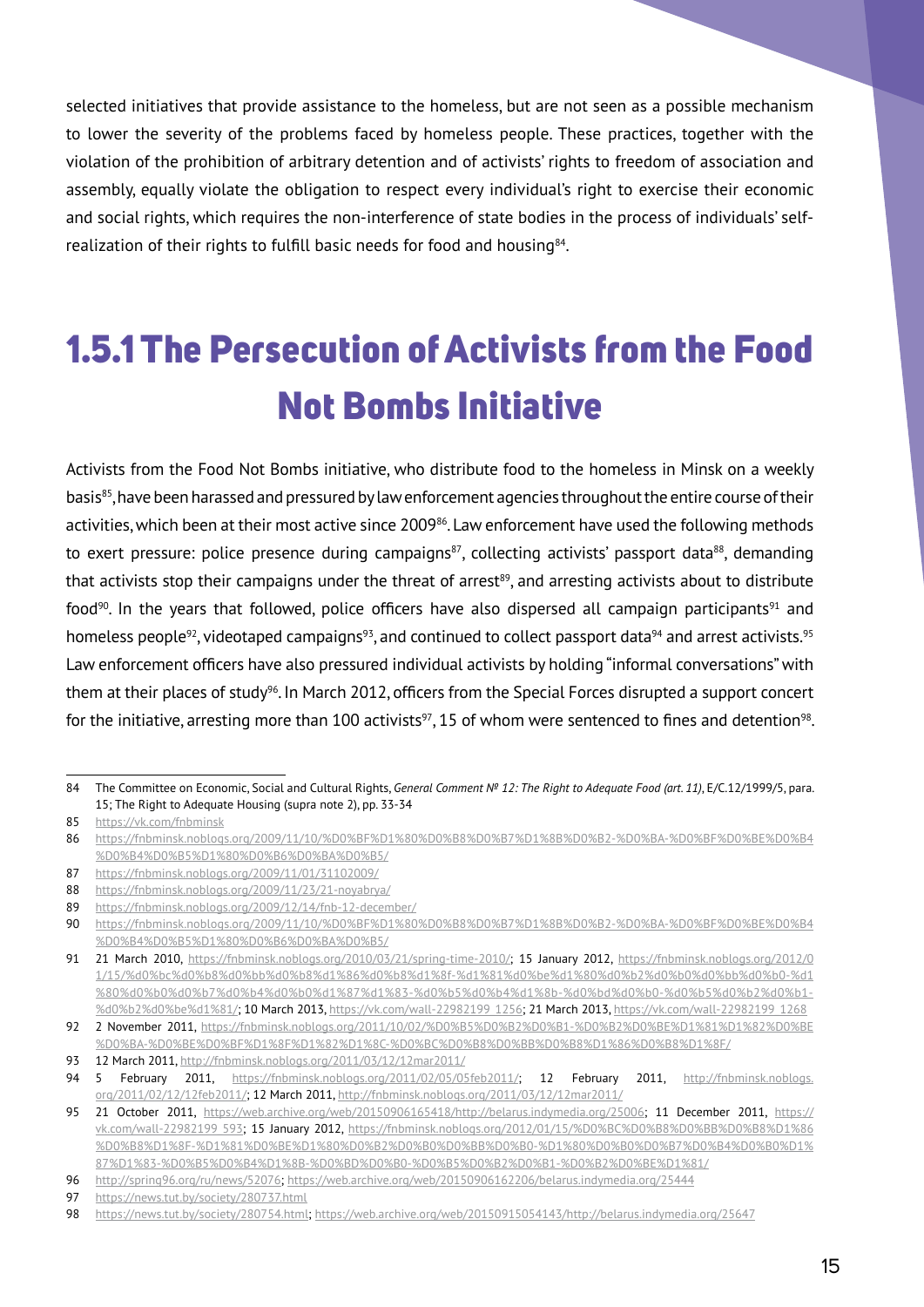The persecution of activists intensified in the winter of 2014 in connection with the approaching World Hockey Championship, which took place in Minsk<sup>99</sup>. In late January 2014, activists and homeless people were arrested by plainclothes policemen<sup>100</sup>; in the beginning of February police officers obstructed campaign activities and dispersed the homeless people who had gathered there $101$ . In the wake of massive preventive arrests carried out prior to and during the World Championship<sup>102</sup>, on May 17, 2014 police officers arrested 6 activists from the initiative, one of whom was sentenced by the court to 15 days in custody<sup>103</sup>.

After 2014, police pressure on activists decreased as a whole, but riot police and patrol officers continue to be present at a significant number of food distribution events, often detaining some of the homeless people who arrive104. Plainclothes policemen are also often present at these events, recording campaign participants on video<sup>105</sup>.

# 1.5.2 The Persecution of Brother Luigi, Organizer of a Homeless Shelter

Law enforcement agencies took systematic measures to persecute and exert pressure on Brother Luigi, who organized a homeless shelter in the Shchuchin district of the Grodno region<sup>106</sup>. Following police officers' repeated visits to the shelter<sup>107</sup>, a criminal case was initiated against Brother Luigi in 2013 under article 193.1 of the Criminal Code. This charge<sup>108</sup> carried a punishment of a fine, arrest, or imprisonment of up to two years for, among other things, organizing or participating in the activities of public associations or religious organizations that had not been registered with the State<sup>109</sup>.

According to the order to initiate criminal proceedings, brother Luigi "organized the activities [...] of an unregistered religious organization and provided the conditions for its operation without registration in the manner prescribed by law," bringing together "fellow religious believers from among local residents, as well as persons without a specific place of residence" for this purpose<sup>110</sup>. Fearing persecution, the majority of the homeless people living at the shelter were forced to leave<sup>111</sup>. After the shelter was

<sup>99</sup> https://www.svaboda.org/a/25258236.html

<sup>100</sup> http://spring96.org/ru/news/68824; https://vk.com/wall-22982199\_1492; https://news.tut.by/society/384027.html

<sup>101</sup> http://spring96.org/ru/news/68824; 2 February 2014, https://vk.com/wall-22982199\_1558 ; 9 February 2014, https://vk.com/wall-22982199\_1694

<sup>102</sup> FIDH/Viasna, *Arbitrary Preventive Detention of Activists in Belarus*, https://www.fidh.org/IMG/pdf/belarus2014en.pdf, pp. 5-8

<sup>103</sup> Ibid., pp. 21-22; http://spring96.org/ru/news/71101; https://naviny.by/rubrics/society/2014/05/19/ic\_news\_116\_436316

<sup>104</sup> Interview with activists from the initiative, November 2018

<sup>105</sup> Interview with activists from the initiative, November 2018; personal observation of the author of the study, November 2018

<sup>106</sup> See, e.g., https://news.tut.by/society/475261.html; https://news.tut.by/society/600726.html

<sup>107</sup> http://forb.by/node/425

<sup>108</sup> This provision was removed from the Criminal Code in early 2019, see http://spring96.org/ru/news/91852

<sup>109</sup> Penal code of the Republic of Belarus N 275-Z (09.07.1999, revised 17.07.2018), art. 193-1

<sup>110</sup> http://spring96.org/ru/news/64022

<sup>111</sup> https://spring96.org/ru/news/64515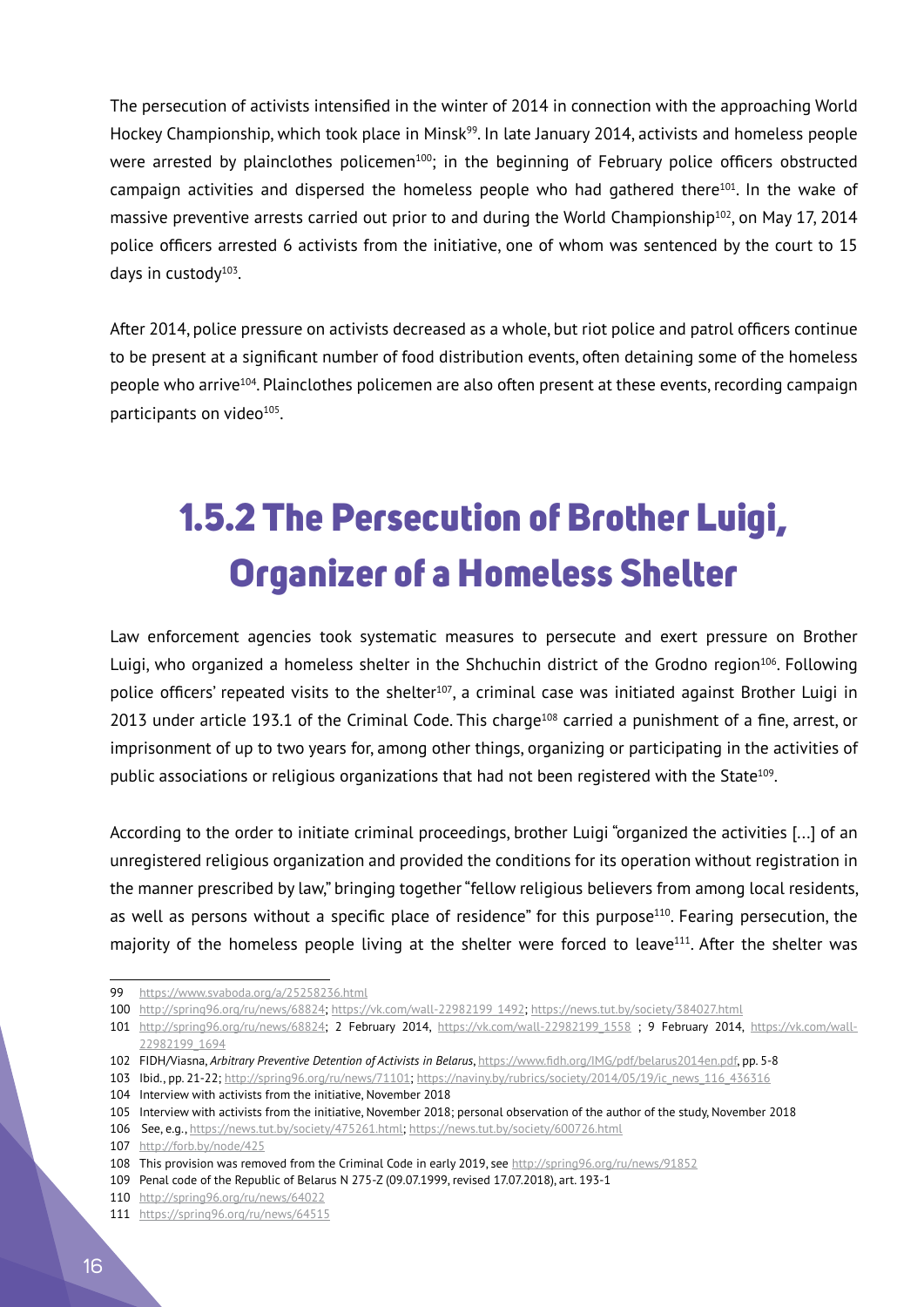registered, the criminal case was dismissed<sup>112</sup>, but the shelter's organizer continued to be pressured in other ways: in 2016 representatives of local executive bodies and police officers constantly visited the shelter to conduct inspections<sup>113</sup>.

On January 31, 2019 Brother Luigi was arrested on suspicion of theft, which resulted in him being beaten by police officers during the interrogation process. In order to stop the violence, he confessed his guilt<sup>114</sup>. He was released after investigators checked surveillance cameras which showed that he was not present at the place of the theft<sup>115</sup>. A search was conducted at the shelter, and at the end of his detention, the police officers advised Brother Luigi to leave the Shchuchin district, together with his shelter<sup>116</sup>.

<sup>112</sup> https://spring96.org/ru/news/64515; http://spring96.org/ru/news/66163

<sup>113</sup> http://forb.by/node/425; http://bchd.info/10764-vlastyam-selsoveta-ne-nravitsya-chto-v-priyute-alekseya-schedrova-zhivet-sbrod.html; https://naviny.by/rubrics/society/2016/05/23/ic\_news\_116\_475403

<sup>114</sup> https://belsat.eu/news/nevinavaty-pryznausya-u-kradzyazhy-yago-usyu-noch-bili-militsyyanty/; https://belsat.eu/ru/news/za-reportazho-nevinovnom-kotoryj-priznalsya-v-krazhe-militsiya-vozbudila-delo-protiv-belsata/

<sup>115</sup> https://belsat.eu/news/nevinavaty-pryznausya-u-kradzyazhy-yago-usyu-noch-bili-militsyyanty/

<sup>116</sup> https://youtu.be/Nc\_RdLrU\_VI?t=99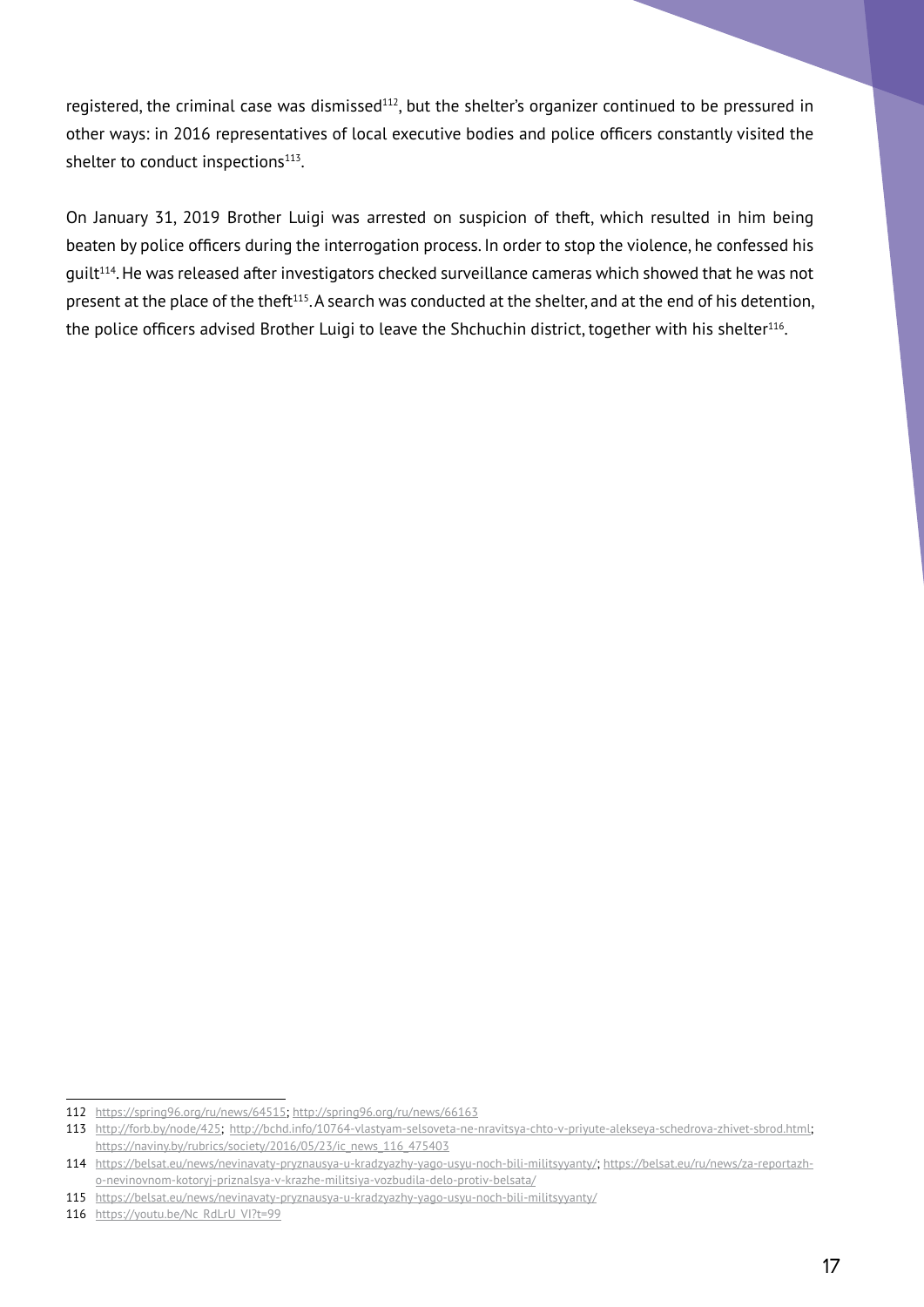# 2. Violations and obstacles in the realization of homeless people's rights 2.1 Registration at one's place of residence and the restoration of documents

The Decree "On improving the system of registering citizens at their place of residence and place of stay"117, which came into force on January 1, 2008, effectively revoked the previously existing "*propiska"* mechanism, replacing it with the institution of registering at one's place of residence and place of stay<sup>118</sup>. In 2010, an Order of the Council of Ministers was adopted approving the "Regulation on the procedure for registering and maintaining the registration records of persons without a specific place of residence"<sup>119</sup>. Prior to the adoption of the Order, the procedure for registering homeless people was regulated at the level of local executive and administrative bodies<sup>120</sup>. The current mechanism offers the opportunity to register at the addresses of local temporary shelters<sup>121</sup>, and in the absence of those, at an address established by local executive bodies<sup>122</sup>.

The mechanism approved by the order has not allowed for homeless people with outstanding convictions to register at their place of stay<sup>123</sup>. Despite the abolition of this rule in 2011<sup>124</sup>, it continues to apply to the registration of homeless people in Minsk<sup>125</sup>.

While the possibility of registering at one's place of stay is an effective mechanism for homeless people to realize their ability to exercise certain rights, the process of registration often poses

124 Ibid.

<sup>117</sup> Ukaz Prezidenta Respubliki Belarus N 413 (07.09.2007, revised 06.04.2017) "O sovershenstvovanii sistemy ucheta grazhdan po mestu zhitelstva i mestu prebyvaniia", cl. 1

<sup>118</sup> For details, see S. Zemlianinov, *Vmesto propiski - registratsiia* (KonsultantPlius)

<sup>119</sup> Postanovlenie Soveta Ministrov Respubliki Belarus N 1225 (23.08.2010, revised 01.09.2011) "Ob utverzhdenii Polozheniia o poriadke registratsii i vedeniia registratsionnogo ucheta lits bez opredelennogo mesta zhitelstva"

<sup>120</sup> Ukaz Prezidenta Respubliki Belarus N 413 (07.09.2007, revised 11.06.2009) "O sovershenstvovanii sistemy ucheta grazhdan po mestu zhitelstva i mestu prebyvaniia", cl. 35; respective amendments were made in 2010, see Ukaz Prezidenta Respubliki Belarus N 413 (07.09.2007, revised 08.06.2010) "O sovershenstvovanii sistemy ucheta grazhdan po mestu zhitelstva i mestu prebyvaniia", cl. 35

<sup>121</sup> Polozhenie o registratsii grazhdan po mestu zhitelstva i mestu prebyvaniia, utverzhdennoe Ukazom Prezidenta Respubliki Belarus N 413 (07.09.2007, revised 06.04.2017) "O sovershenstvovanii sistemy ucheta grazhdan po mestu zhitelstva i mestu prebyvaniia", cl. 35; see, e.g., Reshenie Orshanskogo rajonnogo ispolnitelnogo komiteta N 353 (24.05.2013, revised 25.10.2013) "Ob opredelenii mesta dlia registratsii lits bez opredelennogo mesta zhitelstva na territorii Orshanskogo rajona"; Reshenie Minskogo gorodskogo ispolnitelnogo komiteta N 2782 (22.11.2007, revised 27.05.2010) "O poriadke registratsii i ucheta lits bez opredelennogo mesta zhitelstva v gorode Minske"

<sup>122</sup> See, e.g., Reshenie Bobrujskogo rajonnogo ispolnitelnogo komiteta N 28-18 (07.10.2016) "Ob opredelenii mest dlia registratsii lits bez opredelennogo mesta zhitelstva na territorii Bobrujskogo rajona"; Reshenie Molodechnenskogo rajonnogo ispolnitelnogo komiteta N 753 (15.08.2016) "Ob opredelenii mesta dlia registratsii lits bez opredelennogo mesta zhitelstva"; Reshenie Elskogo rajonnogo ispolnitelnogo komiteta N 740 (19.10.2015); "Ob opredelenii mesta dlia registratsii grazhdan bez opredelennogo mesta zhitelstva i priznanii utrativshim silu resheniia Elskogo rajonnogo ispolnitelnogo komiteta ot 23 oktiabria 2009 g. N 871"

<sup>123</sup> Polozhenie o poriadke registratsii (supra note 34), cl. 6

<sup>125</sup> Reshenie Minskogo gorodskogo ispolnitelnogo komiteta N 2782 (22.11.2007, revised 27.05.2010) "O poriadke registratsii i ucheta lits bez opredelennogo mesta zhitelstva v gorode Minske", cl. 6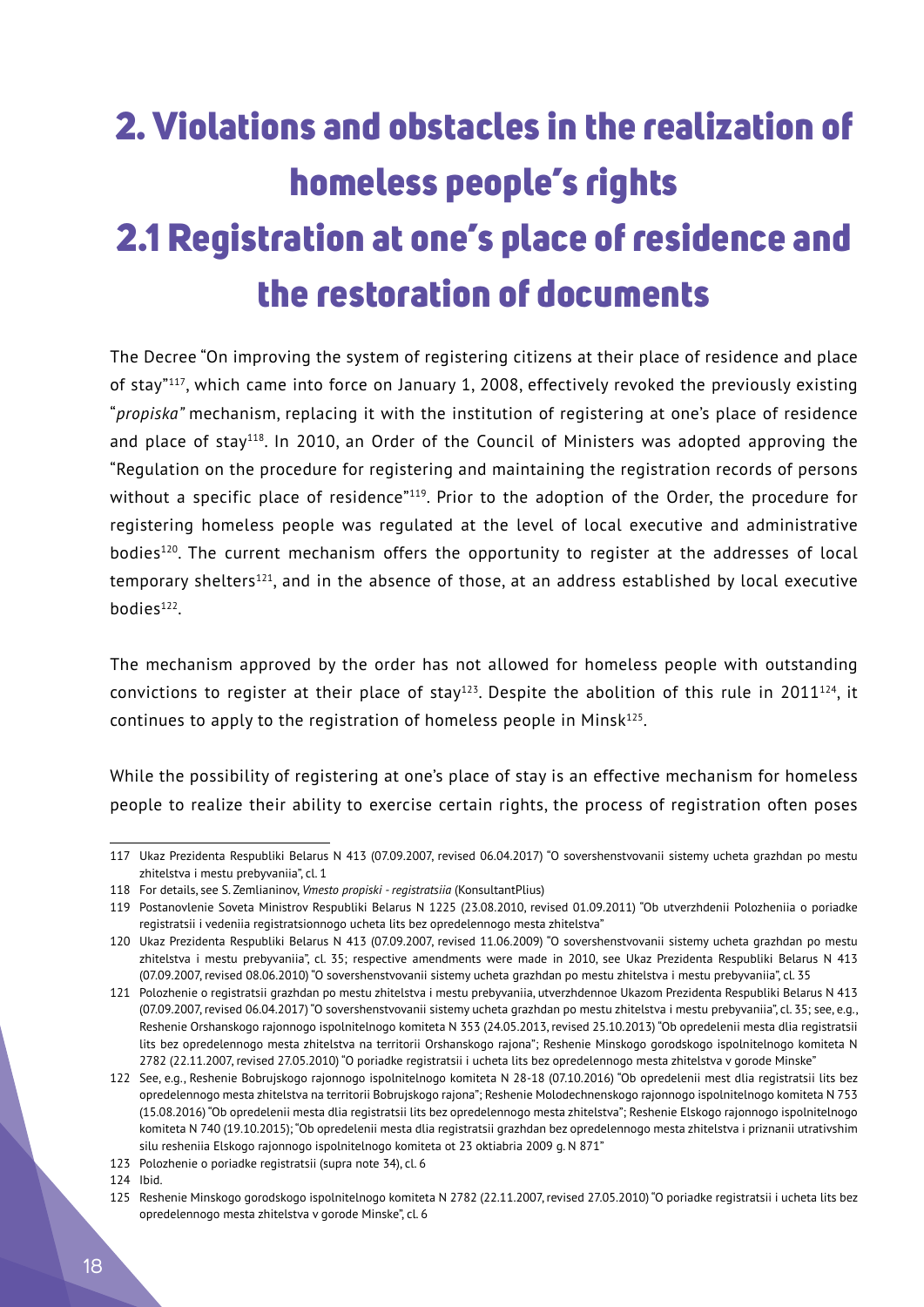difficulties<sup>126</sup>. In particular, one condition for filing a registration application is the payment of a state duty<sup>127</sup>, which increased in 2015 from 0.2 to 0.5 percent of the base value<sup>128</sup>. The requirement of having to pay any amount for registration can become a serious barrier for people without any income:

> *"There was no one to help me – in order to find the money to register, I had to stand outside of a shop and panhandle for cash."129*

Having a passport (or residence permit) is also a condition for obtaining registration at the place of stay<sup>130</sup>. The procedure for the restoration of a passport in the event of its loss also fails to take into account the economic deprivation experienced by many homeless people and does not provide for the exemption from the duty in the amount of one base value and from the provision of photographs<sup>131</sup>. Such expenses are covered by local budgets or the budgets of temporary shelters only in some cities<sup>132</sup>.

Requiring homeless people to pay for registration at their place of stay or for the restoration of a lost passport creates a system in which the enjoyment of other rights depends on one's ability to pay: for example, a homeless person can only receive a pension if they have a passport<sup>133</sup>. At the same time, the absence of an identification document constitutes an administrative violation subject to a fine of up to four base values<sup>134</sup>.

In spite of the fact that current labor legislation does not require registration information in one's passport as a prerequisite for employment<sup>135</sup>, some of the homeless people interviewed reported that

<sup>126</sup> See also "The stigmatization of homeless people"above on the cumulative criteria used to define homeless for the purposes of registration

<sup>127</sup> Polozhenie o poriadke registratsii (supra note 34), cl. 8

<sup>128</sup> [Base value is mechanism determining the amount of payments and fines in Belarus] See Tax Code of the Republic of Belarus N 71-Z, the Special Part (29.12.2009, revised 30.12.2014), annex 22, cl. 85 and Tax Code of the Republic of Belarus N 71-Z, the Special Part (29.12.2009, revised 30.12.2015), annex 22, cl. 85

<sup>129</sup> Interview with homeless man, 30 January 2019

<sup>130</sup> Polozhenie o poriadke registratsii (supra note 34), cl. 8, 14

<sup>131</sup> Ukaz Prezidenta Respubliki Belarus N 200 (26.04.2010, revised 26.07.2018) "Ob administrativnyh procedurah, osuŝestvlâemyh gosudarstvennymi organami i inymi organizaciâmi po zaâvleniâm graždan", cl. 11.1(11.1.2)

<sup>132</sup> Rešenie Grodnenskogo oblastnogo ispolnitelnogo komiteta N 241 (26.03.2010) "O porâdke registracii graždan bez opredelennogo mesta žitelstva na territorii Grodnenskoj oblasti", cl .2; Rešenie Minskogo gorodskogo ispolnitelnogo komiteta N 2782 (22.11.2007, revised 27.05.2010) "O porâdke registracii i učeta lic bez opredelennogo mesta žitelstva v gorode Minske", cl. 3; Rešenie Maloritskogo rajonnogo ispolnitelnogo komiteta N 1359 (14.12.2009) "O porâdke registracii graždan bez opredelennogo mesta žitelstva v g. Malorita", cl. 6; Rešenie Baranovičskogo gorodskogo ispolnitelnogo komiteta N 2037 (18.08.2009) "O porâdke registracii graždan bez opredelennogo mesta žitelstva v g. Baranoviči", cl. 6

<sup>133</sup> Prikaz Ministerstva sotsialnoj zashchity Respubliki Belarus N 44 (23.05.1997, revised 31.10.2006) "Ob utverzhdenii Polozheniia o poriadke predstavleniia i oformleniia dokumentov dlia naznacheniia pensij v sootvetstvii s Zakonom Respubliki Belarus 'O pensionnom obespechenii'", cl. 7; cl. 7(3) also provides for the possibility of accepting a certificate, which is only issued after submitting an application for the restoration of a passport. See also Reshenie Konstitutsionnogo Suda Respubliki Belarus N R-944/2014 (09.07.2014) "O pravovoj neopredelennosti v pravovom regulirovanii udostovereniia lichnosti pri naznachenii pensii organami po trudu, zaniatosti i sotsialnoj zashchite" and Postanovlenie Soveta Ministrov Respubliki Belarus N 134 (25.02.2015) "Ob utverzhdenii Polozheniia o poriadke podtverzhdeniia lichnosti grazhdan Respubliki Belarus, ne imeiushchikh dokumenta, udostoveriaiushchego lichnost, dlia tselej pensionnogo obespecheniia"

<sup>134</sup> Code of Administrative Offences of the Republic of Belarus N 296-Z (21.04.2003, revised 17.07.2018), art. 23.53(3)

<sup>135</sup> Labor code of the Republic of Belarus N 296-Z (26.07.1999, revised 13.11.2017), art. 26; for details, see. V. Bratash, *Dopustimo li priniat na rabotu grazhdanina, v pasporte kotorogo svedeniia o registratsii otsutstvuiut?*, Nalogi Belarusi, 2013, N 6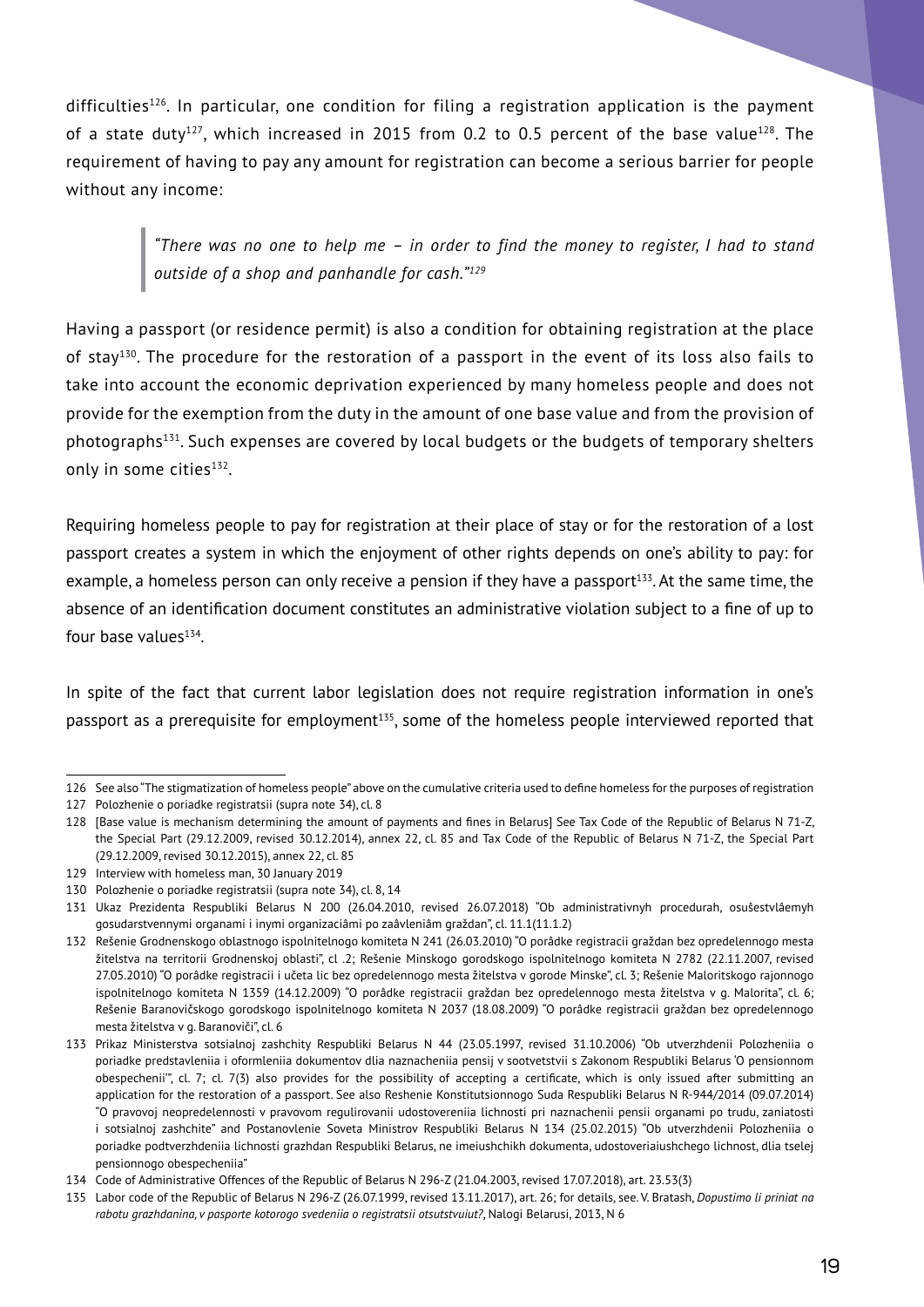employers were unwilling to employ people without registration<sup>136</sup>. However, being registered at the address of a temporary shelter can also reduce homeless people's chances of finding work:

> *"[It's impossible to find a job] because you're from a homeless shelter and you don't really want to take a person without a permanent address. I don't have [such a stamp in my passport], I only have my registration."*<sup>137</sup>

# 2.2 Practices of restricting access to public places for homeless people

The lack of adequate housing is the reason why homeless people have to look for places to sleep, rest and protect themselves from the weather preventing them from staying outdoors for a long time.To a significant extent, this practice is also used during day time by those living in temporary shelters, as they are only allowed to stay there at night<sup>138</sup>. In turn, extended stays in public places can attract additional attention from law enforcement officers.Often, such attention results in denial of access to public places for homeless people:

> *"They let me sleep [at the train station] at night, but at 6:00 [a.m.] they wake me up and say – 'get out,' and kick me out onto the street, into the cold. I go, walk around the city – where else should I go? When it gets dark I go [back] to sleep, but they don't let me sleep earlier, only at night. During the day, you have no right – go walk wherever you want."*<sup>139</sup>

> *"They don't really bother me that much, [in the daytime] I sit at the train station, I don't do anything wrong. Sometimes they 'drive me out,' but it depends on the shift – some say 'go take a walk.'"*<sup>140</sup>

The most severe documented form of denying access to public places and forcibly removing homeless people from urban areas is the practice of informal detention that results in homeless people taken outside of the city limits and left there $141$ .

> *"[The police officers] brought us about 5-6 kilometers outside of the city, threw us out, and drove on. I barely got back, I had to call an ambulance – they took me back [to the city]. And this has happened several times – they don't take us down to their offices, they just take us away, and that's it."*<sup>142</sup>

<sup>136</sup> Interview with homeless man, 30 January 2019

<sup>137</sup> Interview with homeless man, 30 January 2019

<sup>138</sup> See "The right to temporary shelter" below

<sup>139</sup> Interview with homeless woman, 22 January 2019

<sup>140</sup> Interview with homeless man, 16 December 2018

<sup>141</sup> According to media reports, this practice is constantly used in Grodno, see https://belsat.eu/ru/news/vyvezli-v-les-chtoby-zdes-nevonyali-kak-grodnenskaya-militsiya-chistit-ulitsy-ot-bezdomnyh/, see also https://bolshoi.by/gorod/vyizhivshie/

<sup>142</sup> Interview with homeless man, 16 December 2018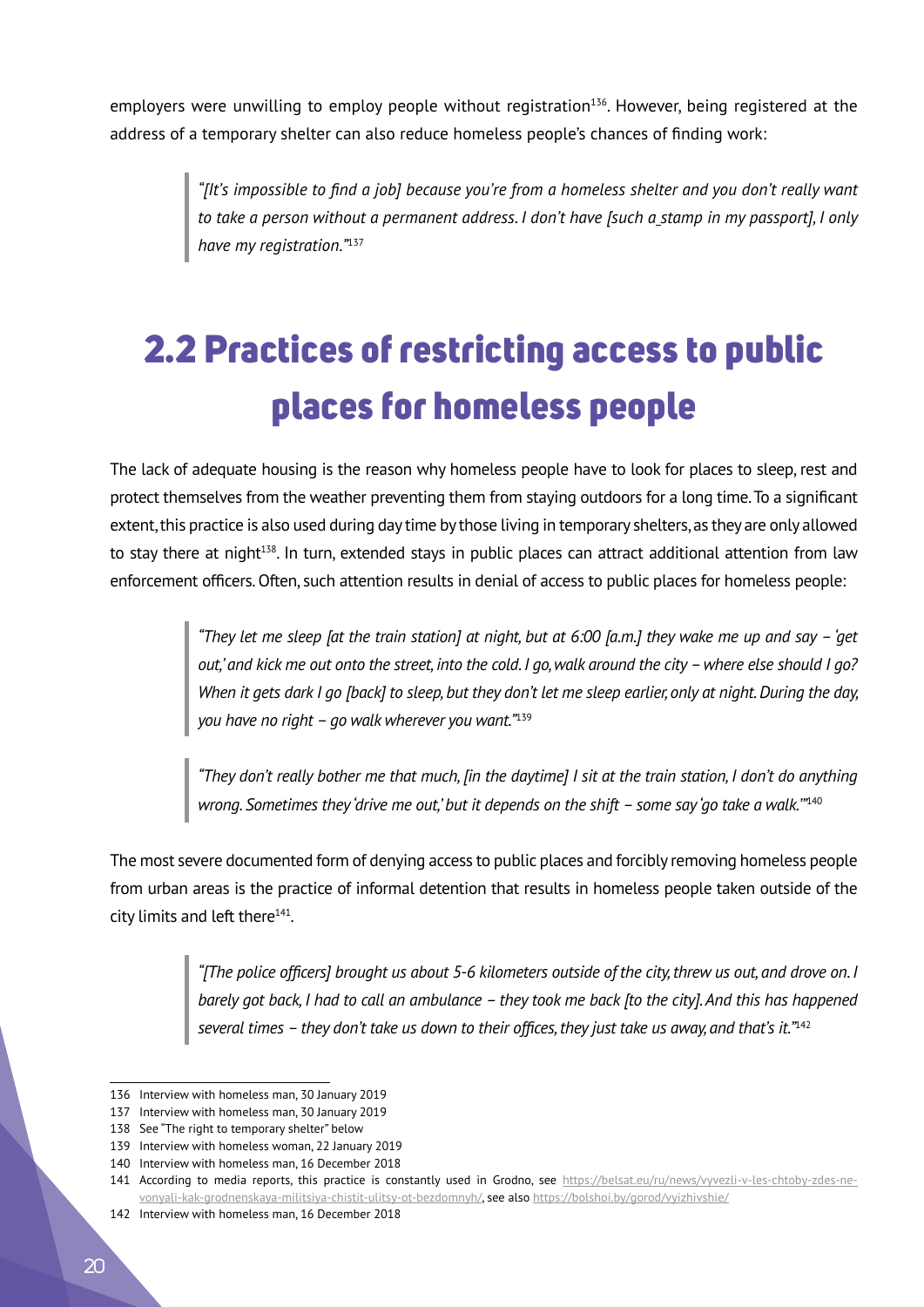Many other homeless people who were interviewed reported hearing about such practices from acquaintances, and also witnessed arrests resulting in individuals being removed from city limits:

> *"I have personally seen people being taken away – they took them to the '101st kilometer'*<sup>143</sup> *and people got back however they could. Can you imagine, elderly people? I understand in the summertime, but in winter?"*<sup>144</sup>

> *"They took them [from Minsk] to who knows where, near Orsha, near Smolensk. They took them, and that's it. They got lost, [barely survived], and barely got back."*<sup>145</sup>

In the lead-up to the 2014 World Ice Hockey Championship in Minsk, the practice of "cleaning" the streets of homeless people became systematic $146$ . Some of the measures that were taken included arresting homeless people and subsequently holding them in administrative detention<sup>147</sup>, most likely with the aim of sending some of them to compulsory "rehabilitation centers"<sup>148</sup> and removing them from city limits<sup>149</sup>. Sex workers<sup>150</sup> and activists<sup>151</sup> were also subject to arrests.

### 2.3 The right to temporary shelter

Temporary shelters are the main instrument of state policy to provide assistance to the homeless. At the same time, access to them is constrained by a number of limiting factors.

In order to spend the night at a shelter, an off-premises medical examination must be conducted<sup>152</sup>. If it is not possible to complete the examination that day, then the person who is affected by this problem must spend the night on the street. Medical isolation wards for homeless people who are undergoing the examination process only exist in some shelters<sup>153</sup>. While the majority of the homeless people who were interviewed reported having undergone their medical examinations within the course of a day,

<sup>143</sup> This term is often used by homeless people to describe being removed from the city, see, for example https://bolshoi.by/gorod/vyizhivshie/ 144 Interview with homeless woman, 30 January 2019

<sup>145</sup> Interview with homeless man, 22 January 2019

<sup>146</sup> https://news.tut.by/society/379654.html?crnd=78021; https://naviny.by/rubrics/society/2014/03/06/ic\_articles\_116\_184810;https:// bolshoi.by/gorod/vyizhivshie/; http://spring96.org/ru/news/67302

<sup>147</sup> https://euroradio.fm/ru/tyurma-polnostyu-zabita-prostitutkami-bomzhami-i-alkashami

<sup>148</sup> https://news.tut.by/society/379654.html?crnd=78021; https://naviny.by/rubrics/society/2014/03/06/ic\_articles\_116\_184810

<sup>149</sup> https://bolshoi.by/gorod/vyizhivshie/

<sup>150</sup> https://news.tut.by/society/401569.html

<sup>151</sup> Arbitrary Preventive Detention of Activists in Belarus (supra note 102), pp. 6-8

<sup>152</sup> Ustav Vitebskogo tsentra, art. 15; Ustav Minskogo tsentra, art. 3.2 (supra note 9); https://news.tut.by/society/381175.html; http://www. mogved.by/obshchestvo/4870; however, according to the director of the Minsk center, the minimum requirement for an overnight stay is a fluorograph [chest X-ray], see https://euroradio.fm/ru/lyudi-okazavshiesya-na-dne-kak-zhivyot-edinstvennyy-v-minske-priyut-dlyabezdomnyh

<sup>153</sup> In particular, an isolation ward of this kind was reported at the Bobrujsk shelter, see https://bobruisk.ru/news/2013/03/30/34077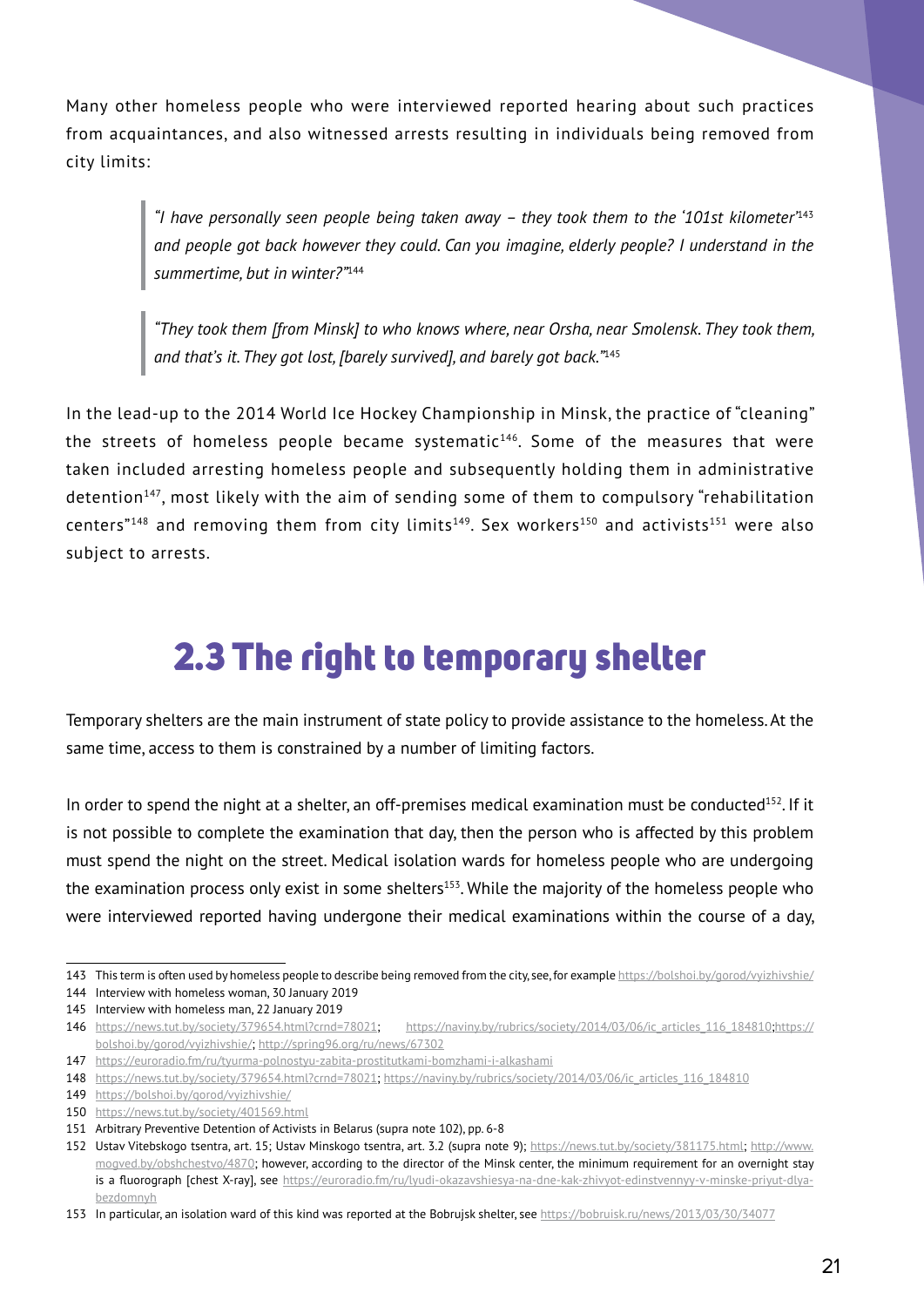some respondents encountered the following problem. For example, according to one homeless woman who was residing at a shelter (not in the capital), the processing of her medical clearance dragged on for several days, during which she was forced to continue living on the street<sup>154</sup>.

Admission rules to some shelters limit their accessibility only to people who had or have a registration, or who have been residing in the city where the shelter is located for a long time and have registered as homeless with the local internal affairs authorities<sup>155</sup>. This restriction potentially deprives a significant number of homeless people, who are living or are registered in cities without functioning shelters, of accessing assistance and a place to spend the night<sup>156</sup>. At the same time, moving to another city can sever ties that are instrumental in supporting their standard of living.

> *"[In the shelter] you can't achieve anything, they don't want to take me without [local] registration. [I explain this to the police officers], and they tell me, 'You want to spend the day in jail? You can live there.'"<sup>157</sup>*

Similar to the approach of defining homelessness for statistical purposes, shelter admission rules stem from a narrow and formal understanding of what it means to lack adequate housing, whereby only people who lack access to any housing and who have lost family ties become eligible for an overnight stay<sup>158</sup>. For a person who is seeking a place to spend the night, possessing the formal right to live in a dwelling does not guarantee its adequacy, or the real possibility of living there. The inaccessibility of housing in practice is a determining factor for the homeless – not the formal absence of housing. According to one woman, she was forced to live on the streets following the refusal of a shelter to host her there for more than one month. The reason for her refusal was that she formally had access to housing, which was in reality unavailable to her. The assistance provided by the shelter's management to restore her access to housing did not solve the problem, and she was forced to continue living on the streets<sup>159</sup>.

The amount of time that one can live in a shelter is limited and depends on the rules set by each of them: for example, the shelter in Minsk draws up an initial contract for a period of up to one month, with the

<sup>154</sup> Interview with homeless woman 16 December, 2018; Interview with homeless woman, 17 November 2018

<sup>155</sup> Ustav Vitebskogo tsentra, art. 13 (supra note 9); charter of the shelter in Minsk does not contain this limitation and allows for admission of all homeless people having or having had registration anywhere in Belarus, see Ustav Minskogo tsentra, art. 3.1; see also https:// minsknews.by/ray-v-shalashe-pochti-v-tsentre-minska-dva-cheloveka-poltora-goda-zhivut-v-samodelnoy-palatke/; according to the director of the Minsk shelter, "[people from other cities] don't stay here for long — the guests of the capital are sent to their place of registration", https://minsknews.by/babushka-s-dvumya-vyisshimi-obrazovaniyami-i-molodoy-narkoman-kto-popadaet-v-domnochnogo-prebyivaniya/; see also https://www.sb.by/articles/podobrali-obogreli.html

<sup>156</sup> According to the director of the Grodno shelter, the question of whether to assist people who are not locally registered is decided on an individual level, see http://rgazeta.by/rubriki/obschestvo/item/5889-avarijnyj-vkhod-dva-chasa-v-dome-nochnogo-prebyvaniya. html and https://minsknews.by/babushka-s-dvumya-vyisshimi-obrazovaniyami-i-molodoy-narkoman-kto-popadaet-v-dom-nochnogoprebyivaniya/. While in some cases, this practice may be more appropriate than unconditionally refusing to provide assistance, the possibility of arbitrary decision-making must be taken into account when refusing homeless people who lack the proper registration due to formal restrictions. Should they be accepted into the shelter, their potentially vulnerable and precarious position must also be considered. See also http://kyky.org/pain/gordye-bezdomnye-lyudi-kak-horonyat-bomzhey – "deporting" someone back to their place of registration can also mean returning them to a town where there is no shelter.

<sup>157</sup> Interview with homeless woman, 30 January 2019

<sup>158</sup> Ustav Vitebskogo tsentra, art. 13; Ustav Minskogo tsentra, art. 3.1 (supra note 9); see also http://www.belta.by/regions/view/reportazh-ihadres-ne-dom-prosto-ulitsa.-kak-ustroena-zhizn-bomzhej-v-minske-61075-2014 – "[...] the police organize raids. They bring in about ten people and the search begins – it turns out that the majority of them have registration, housing, but at the same time they're homeless." 159 Interview with homeless man, 17 November 2018; Ustav Minskogo tsentra (supra note 9), art. 3.7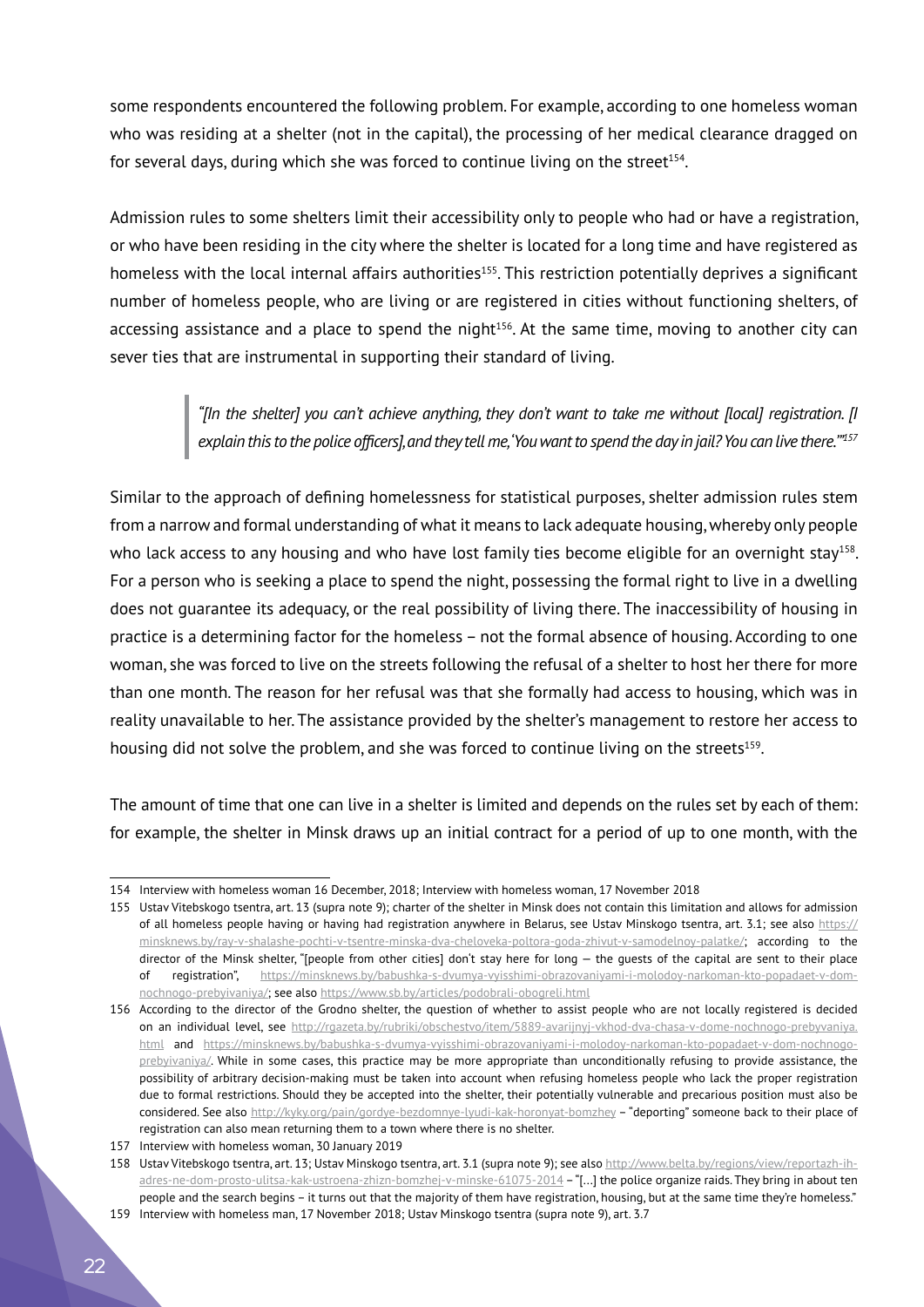possibility of an extension of up to one year<sup>160</sup>. As a rule, shelters set a maximum period of stay, which in some cases can be extended, but not beyond the established threshold<sup>161</sup>. It is likely that these limited periods of stay are sufficient for many individuals to find employment and move to a more permanent place of residence<sup>162</sup>. However, when the maximum period of stay cannot be extended, others may be completely deprived of shelter, effectively returning to their original state of lacking any place to sleep. Thus, according to a homeless man who has been living in a temporary shelter located not in the capital for several years, the condition for prolonging his stay in the shelter was a temporary interruption of his stay:

> *"In the summer, I spent my time outside. [As I've been told, it is possible to stay] for up to seven months in a row without leaving, and then you just have to 'walk' for a month."*<sup>163</sup>

The functions of the shelters are limited to accommodating homeless people only at night164, so that homeless people living there are forced to leave in the morning and are only allowed to return in the evening. This requirement does not apply to people with disabilities and illnesses and is suspended in times of severe frost<sup>165</sup>. According to an elderly homeless man walking on crutches, the need to leave the temporary shelter at day time caused him to look for another shelter during the winter:

> *"They let us in at six o'clock and we leave at eight o'clock, for the whole day. […] We can only stay for the night and have to spend the whole day outside. The young can work, but what are the elderly supposed to do? […] Spend the whole day sitting at the train station. You can't walk outside during the winter."*<sup>166</sup>

A condition for initial and subsequent access to accommodation in temporary shelters is the non-use of alcohol by residents; this prohibition applies not only to the time spent in the shelter<sup>167</sup>, but also to the time of return to the center in the evening, when all residents are checked for alcohol consumption before entering the premises<sup>168</sup>. Being a reasonable measure to ensure the safety of all people staying at the shelter, this restriction deprives alcohol-dependent homeless people of the possibility of overnight accommodation and assistance.At the same time, according to the estimates of relevant officials, alcohol dependency is the main reason for homelessness $169$ .

<sup>160</sup> Ustav Minskogo tsentra (supra note 9), art. 3.7

<sup>161</sup> Between 3 to 6 months in Bobrujsk, see https://bobruisk.ru/news/2013/03/30/34077; up to 6 months in Baranovichy, see http:// www.nashkraj.by/2012/02/v-baranovichax-otkrylsya-dom-dlya-bezdomnyx/; between 2 to 6 months in Vitebsk, and up to one year in exceptional cases, see Ustav Vitebskogo tsentra (supra note 9), art. 17

<sup>162</sup> According to director of the Minsk shelter, one year is enough to find a job and to save enough money to pay for rental housing, see https:// naviny.by/article/20180228/1519827079-vypesh-i-sogreeshsya-kak-minskie-bezdomnye-vyzhivayut-v-moroz

<sup>163</sup> Interview with homeless man, 22 January 2019

<sup>164</sup> http://komtrud.minsk.gov.by/protection/subordinate\_agencies/flophouse.php

<sup>165</sup> https://minsknews.by/babushka-s-dvumya-vyisshimi-obrazovaniyami-i-molodoy-narkoman-kto-popadaet-v-dom-nochnogo-

prebyivaniya/ 166 Interview with homeless man, 16 December 2018

<sup>167</sup> Unlike others, this condition is not set in the charters of temporary shelters, but is applied in practice in accordance with the internal regulations, see, e.g., http://mvd.gov.by/main.aspx?guid=294643; https://www.sb.by/articles/bomzh-po-sobstvennomu-zhelaniyu.html

<sup>168</sup> https://www.sb.by/articles/noch-otlezhatsya-da-den-prostoyat.html; https://euroradio.fm/ru/lyudi-okazavshiesya-na-dne-kak-zhivyotedinstvennyy-v-minske-priyut-dlya-bezdomnyh

<sup>169</sup> http://pravo.by/novosti/obshchestvenno-politicheskie-i-v-oblasti-prava/2016/october/21188/; https://minsknews.by/aktsiya-sotsialnyiypatrul-nachnetsya-v-minske-v-noyabre-i-prodlitsya-do-seredinyi-marta/; https://sputnik.by/society/20161116/1026102311/tipichnyj-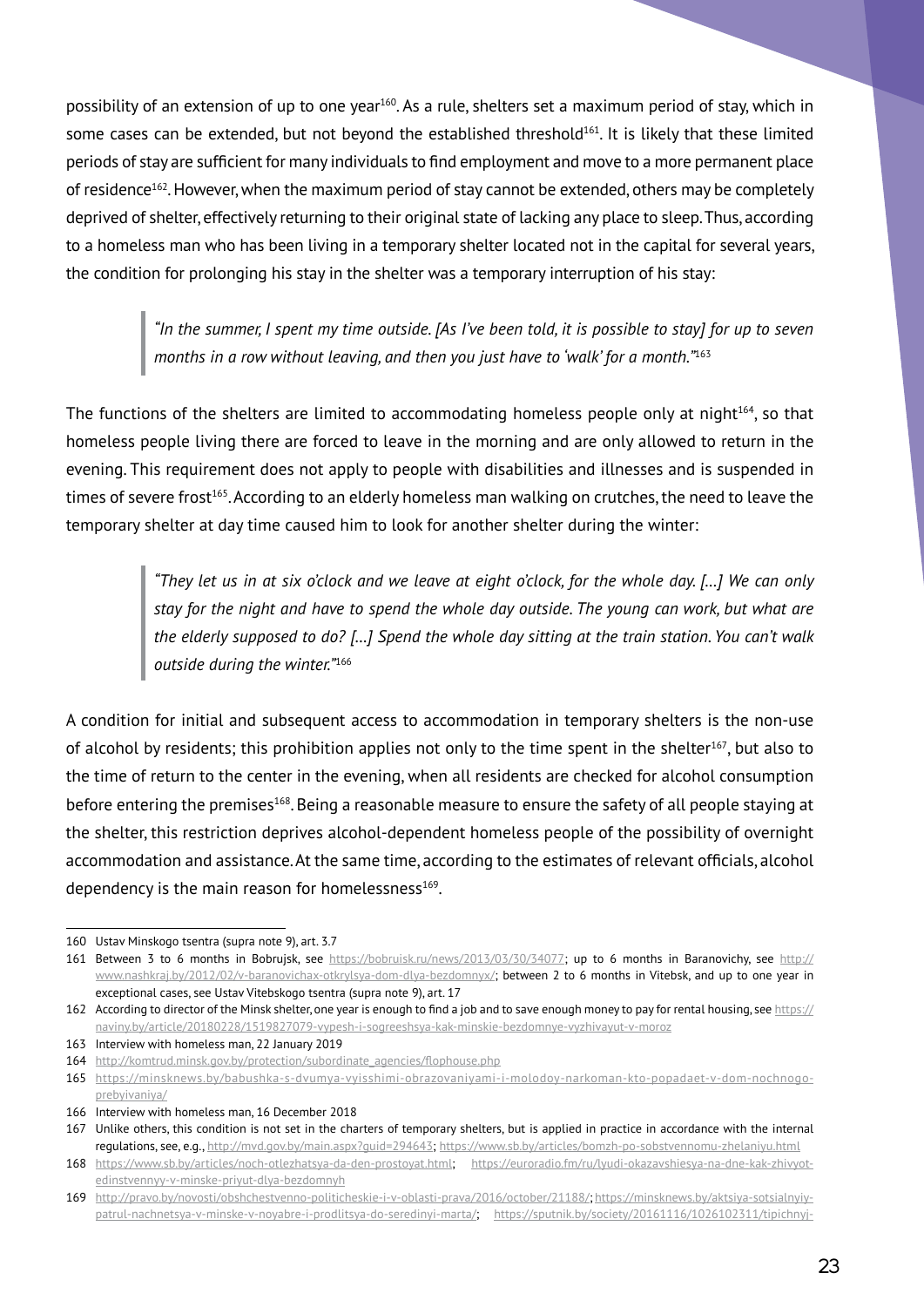The contradictory nature of this approach shows itself when the likely widespread problem of alcohol dependence among homeless people is measured against the goals of the temporary shelters, which are to provide the necessary assistance to homeless people unable to obtain such assistance in other ways. The denial of access to overnight accommodation and assistance to homeless people with alcohol dependence results from a stereotyped view of their "lifestyle choice", in which alcohol consumption is a habit rather than a difficult disease to overcome.

Thus, the requirement for homeless people to solve their alcohol dependence problems on their own as a condition for receiving further assistance is, in fact, a limiting factor in access to assistance and overnight accommodation, allowing more marginalized groups of homeless people to be ignored.

# 2.4 The right to permanent and affordable housing

The right of Belarusian citizens to housing is guaranteed under article 48 of the Constitution, and its implementation is ensured through the "development of the public and private housing stock and assistance to citizens in acquiring housing". The Constitution also guarantees the provision of housing to citizens in need of social protection free of charge or at a price affordable to them<sup>170</sup>. A similar principle is enshrined in Article 3 of the Housing Code<sup>171</sup>. The importance of the right to housing was also emphasized by the Constitutional Court of the Republic of Belarus: "The recognition of everyone's right to housing is essential to ensuring a dignified standard of living for citizens. The human dignity and quality of life of each individual depends largely on a suitable and safe place to live"<sup>172</sup>.

At the same time, the current housing policy largely ignores the situation of the homeless, whose need for social protection stems from a lack of adequate housing. The lack of any mechanisms to provide homeless people with permanent housing leads to permanent homelessness for the most vulnerable of them. Thus, according to a homeless man who has been living in a shelter located not in the capital for more than 10 years, he ceased his efforts to obtain permanent housing and employment due to serious health problems and hopes to get a place in a nursing home for the elderly and people with disabilities173.

The regulatory component of the housing policy of Belarus is characterized by a significant number of regulatory and policy acts aimed at setting goals and regulating its individual aspects. In the context of

belorusskij-bomzh-za-40-introvert-s-pechalnoj-istoriej.html

<sup>170</sup> Constitution of the Republic of Belarus, art. 48(2)

<sup>171</sup> Housing code of the Republic of Belarus (supra note 74), art. 3

<sup>172</sup> Rešenie Konstitucionnogo Suda Respubliki Belarus "O sootvetstvii Konstitucii Respubliki Belarus Žiliŝnogo kodeksa Respubliki Belarus" (supra note 73), para. 3(1)

<sup>173</sup> Interview with homeless man, 16 December 2018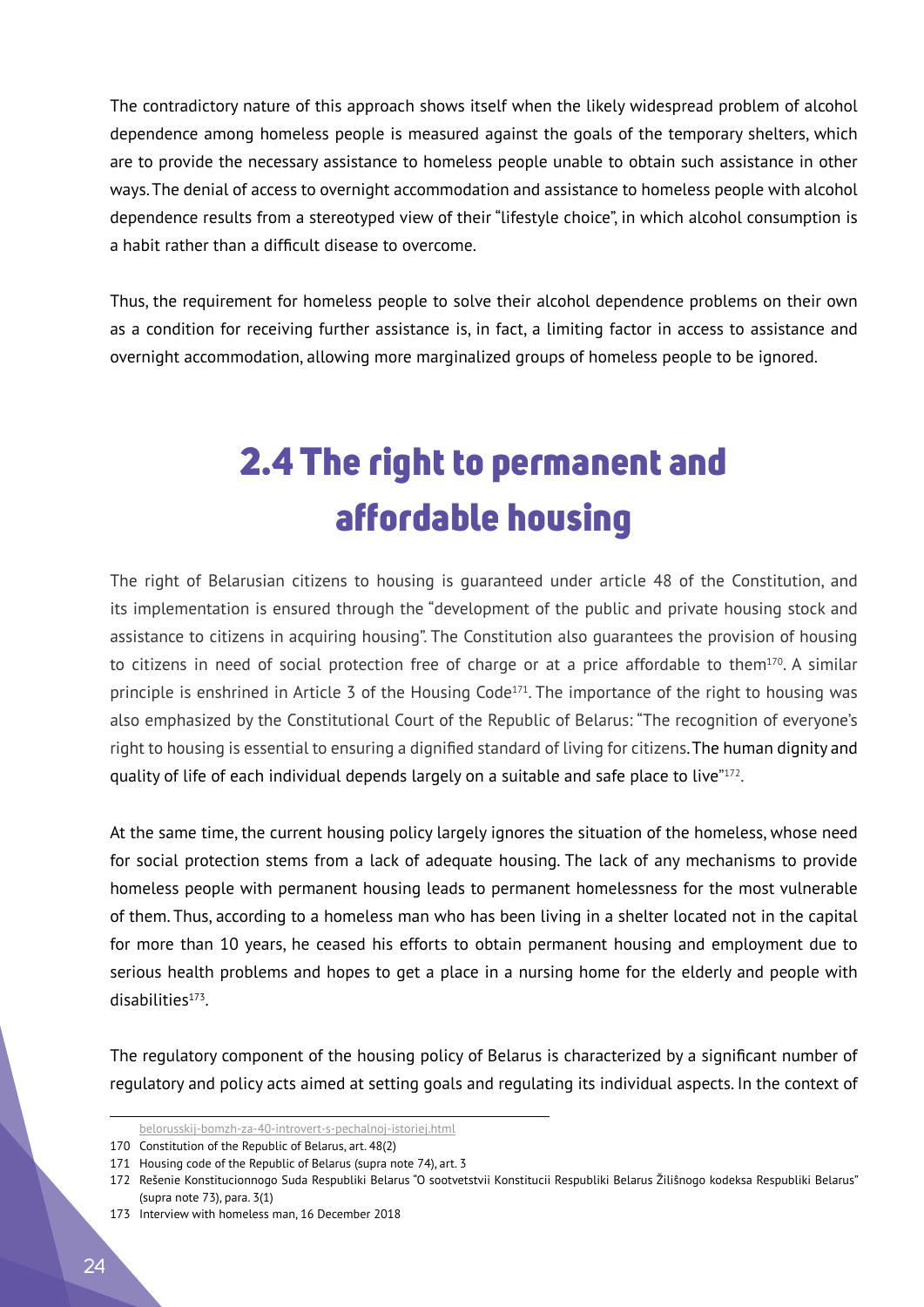ensuring the accessibility and affordability of housing for certain groups, housing policy provides two basic elements of assistance: facilitating the purchase of housing through subsidized or concessionary loans<sup>174</sup> and provision of housing for citizens in need of social protection<sup>175</sup>. Given the economic deprivation experienced by the vast majority of homeless people, the provision of housing is the most relevant mechanism for people lacking the income to buy housing with a concessionary loan or to independently pay rent at market prices.

The mechanism for the provision of housing in the state housing stock to citizens in need of social protection envisages four types of accommodation: social housing, commercial housing, dormitories and special living quarters<sup>176</sup>.

# 2.4.1 Obtaining the status of a person in need of improved housing conditions and access to social housing

Obtaining the right of access to social housing is possible under two conditions: having the status of a person in need of improved housing conditions and falling into one of the limited categories to which such a right applies177. The basic logic of the rules for obtaining the status of a person in need of improved housing is to grant the right to such status to people who have irregular or inadequate housing or no housing at all<sup>178</sup>. In practice, homeless people are singled out as a separate category entitled to such status at their actual place of stay<sup>179</sup>.

The only way to exercise the rights resulting from the status of a person in need of improved housing (except for the right to receive benefits when buying a home) is to receive social housing and the right of priority to the provision of commercial housing of the state housing stock.

<sup>174</sup> See Ukaz Prezidenta Respubliki Belarus N 240 (04.07.2017, revised 02.08.2017) "O gosudarstvennoj podderžke graždan pri stroitelstve (rekonstrukcii) žilyh pomeŝenij"; Ukaz Prezidenta Respubliki Belarus N 13 (06.01.2012, revised 16.11.2015) "O nekotoryh voprosah predostavleniâ graždanam gosudarstvennoj podderžki pri stroitelstve (rekonstrukcii) ili priobretenii žilyh pomeŝenij"; Ukaz Prezidenta Respubliki Belarus N 75 (07.02.2006, revised 15.04.2016) "O predostavlenii graždanam, postoânno proživaûŝim i rabotaûŝim v naselennyh punktah s čislennostû naseleniâ do 20 tys. čelovek, lgotnyh kreditov na kapitalnyj remont i rekonstrukciû žilyh pomeŝenij, stroitelstvo inženernyh setej, vozvedenie hozâjstvennyh pomeŝenij i postroek"

<sup>175</sup> Both mechanisms are envisaged by Article 48 of the Constitution and are enshrined as principles of the housing legislation, see Housing code of the Republic of Belarus (supra note 74), art. 3

<sup>176</sup> Položenie ob učete graždan, nuždaûŝihsâ v ulučšenii žiliŝnyh uslovij, i o porâdke predostavleniâ žilyh pomeŝenij gosudarstvennogo žiliŝnogo fonda, utverždennoe Ukazom Prezidenta Respubliki Belarus N 563 (16.12.2013, revised 26.12.2017) "O nekotoryh voprosah pravovogo regulirovaniâ žiliŝnyh otnošenij", sections 3-6

<sup>177</sup> Ibid., cl. 62

<sup>178</sup> Housing code of the Republic of Belarus (supra note 74), art. 35; Položenie ob učete nuždaûŝihsâ v ulučšenii žiliŝnyh uslovij (supra note 176), cl. 3; The exception to this rule is the provision of this status to young families and specialists directed to work at territories with a sertain level of radioactive pollution (see, respectively, Housing code of the Republic of Belarus, art. 35, cl. 1.2(1.1.11); Položenie ob učete nuždaûŝihsâ v ulučšenii žiliŝnyh uslovij, cl. 3.2(3.1.11); see also Housing code of the Republic of Belarus, art. 35(1.4)

<sup>179</sup> Housing code of the Republic of Belarus (supra note 74), art. 35(1)(1.1.1); Položenie ob učete nuždaûŝihsâ v ulučšenii žiliŝnyh uslovij (supra note 176), cl. 3(3.1.1)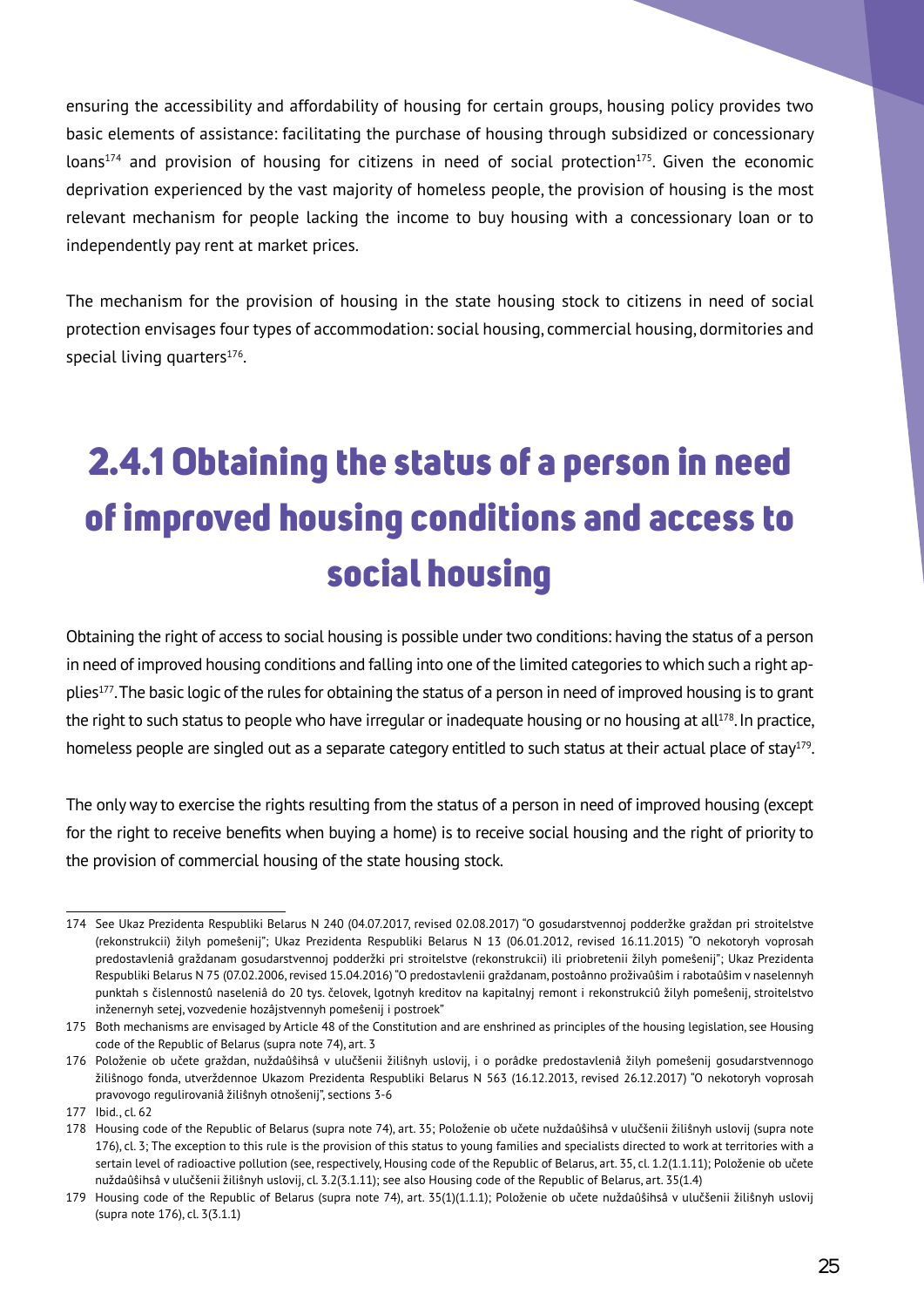The established list of categories of people entitled to social housing does not have a single general criterion and includes simultaneously those to whom the right to such housing is granted due to economic vulnerability<sup>180</sup> or medical necessity<sup>181</sup>, as well as veterans<sup>182</sup>, military personnel who have been disabled while serving in the armed forces<sup>183</sup> or received highest state ranks and awards<sup>184</sup> and people affected by the Chernobyl disaster<sup>185</sup>. While free-of-charge social housing<sup>186</sup> is meant to be provided to the most financially vulnerable<sup>187</sup>, extremely low income serves as basis for the provision of social housing only with regard to a limited number of categories of people<sup>188</sup>. As with the right to social housing in general, the existing list of categories of people whose low income may be the basis for their access to social housing does not reflect the existence of a single criterion and includes people whose age or state of health, in the absence of adequate housing, may place them in a particularly vulnerable situation (people with disabilities of the first or second group, pensioners, and people who have ceased to live in nursing homes for the elderly and people with disabilities<sup>189</sup>), as well as veterans of combat operations in the territory of other states and family members of those who died in the course of their official duties190. Thus, the current rules of access to social housing partly take into account and prioritize some of the groups whose access to adequate and affordable housing may be made more difficult by their vulnerability, but does not explicitly take into account those whose status is characterized by lack of access to adequate housing. This regulation was considered by the Constitutional Court as a further

183 Ibid., art. 111(1.6)

<sup>180</sup> Housing code of the Republic of Belarus (supra note 74), art. 111(1.1, 1.3, 1.9-1.13)

<sup>181</sup> Ibid., art. 111(1.2)

<sup>182</sup> Ibid., art. 111(1.5)

<sup>184</sup> Ibid., art. 111(1.4)

<sup>185</sup> Ibid., art. 111(1.8); most of the categories of people entitled to social housing also have additional social guarantees in other areas of State policy, see Zakon Respubliki Belarus N 73-Z (21.12.2005, revised 18.07.2016) "O garantiâh po socialnoj zaŝite detej-sirot, detej, ostavšihsâ bez popečeniâ roditelej, a takže lic iz čisla detej-sirot i detej, ostavšihsâ bez popečeniâ roditelej"; Zakon Respubliki Belarus N 1594-XII (17.04.1992, revised 11.05.2018) "O veteranah"; Zakon Respubliki Belarus N 9-Z (06.01.2009, revised 09.01.2017) "O socialnoj zaŝite graždan, postradavših ot katastrofy na Černobylskoj AÈS, drugih radiacionnyh avarij"; Zakon Respubliki Belarus N 3599-XII (21.02.1995, revised 11.05.2018) "O statuse Geroev Belarusi, Geroev Sovetskogo Soûza, Geroev Socialističeskogo Truda, polnyh kavalerov ordenov Otečestva, Slavy, Trudovoj Slavy"; some of these categories of people are also often discursively referred to as one single group being a subject of social work, see V. Ermakova, *Dinamika ritoričeskih harakteristik v sfere socialnoj politiki v otnošenii lûdej s invalidnostû*, Socialnaâ integraciâ lûdej s invalidnostû v Belarusi: na puti k preodoleniû barerov. Sbornik rezultatov issledovanij, https://cet.eurobelarus.info/ files/65/58/Disabilities.pdf, p. 22

<sup>186</sup> Položenie ob učete nuždaûŝihsâ v ulučšenii žiliŝnyh uslovij (supra note 176), cl. 52

<sup>187</sup> Such an approach is not implemented by the rules for obtaining the status of a person in need of improved housing, as the criteria for obtaining such a status is not based on the financial ability to obtain access to adequate housing, but on the formal connection between the applicant and inadequate housing, see ibid cl. 13.2. Information about the applicants' income and property is taken into account only when they apply for social housing (but not when they exercise other rights that become available to them because of their status as being in need of improved housing), see ibid cl. 13.8 and Postanovlenie Soveta Ministrov Respubliki Belarus N 301 (28.02.2006, revised 12.12.2017) "Ob utverždenii Položeniâ o porâdke opredeleniâ srednemesâčnogo sovokupnogo dohoda i stoimosti imuŝestva graždan i členov ih semej dlâ predostavleniâ žilyh pomeŝenij socialnogo polzovaniâ gosudarstvennogo žiliŝnogo fonda"

<sup>188</sup> Housing code of the Republic of Belarus (supra note 74), art. 111(1.13)

<sup>189</sup> Ibid., art. 111(1.13)(paras 1-3) – the rule on people living in residential institutions for pensioners and people with disabilities does not directly indicate the termination of their stay in such institutions, but the grounds established by the rule (establishment or withdrawal of the III group of disability, or recognition as a legally capable person previously recognized as incapable) effectively deprive residents of the right to stay there, as, as a general rule, it applies only to pensioners and people with I or II group of disability, and the recognition of a person as incapable is one of the requirements for granting the right to stay in psychoneurological homes, see Položenie o porâdke, osobennostâh i osnovaniâh predostavleniâ graždanam specialnyh žilyh pomeŝenij gosudarstvennogo žiliŝnogo fonda v domah-internatah dlâ prestarelyh i invalidov, domah-internatah dlâ detej-invalidov, specialnyh domah dlâ veteranov, prestarelyh i invalidov, utverždennoe postanovleniem Soveta Ministrov Respubliki Belarus N 1408 (24.09.2008) "O specialnyh žilyh pomeŝeniâh gosudarstvennogo žiliŝnogo fonda"  $c1$  5-6

<sup>190</sup> Housing code of the Republic of Belarus (supra note 74), art. 111 (1.13)(paras. 6-7); the right to access social housing due to low income is also granted to families of mothers with many children and to people who have taken care of three or more orphans, see ibid, art. 111(1.13)(paras. 4-6)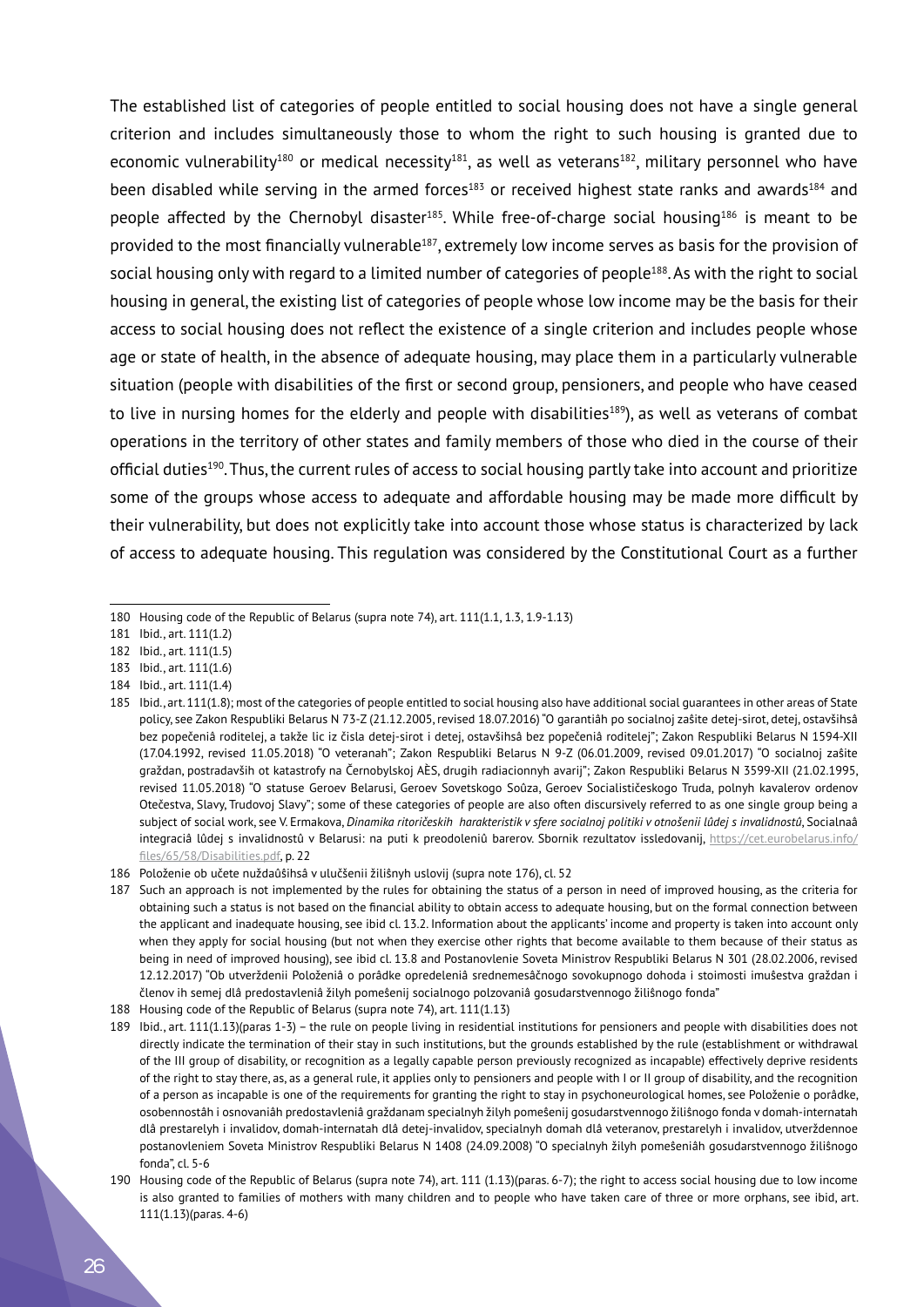development of the regulation in part 2 of Article 48 of the Constitution, which envisions the provision of housing to citizens in need of social protection<sup>191</sup>. However, the issue of applying this principle not generally to all of the financially most vulnerable, but only to those who are additionally qualified by the Housing Code as entitled to social housing, has not been given due consideration in the relevant decision.

The only available statistical indicator on social housing is the number of social housing units<sup>192</sup>, which does not allow assessment of its level of occupation, accessibility, timing of its provision and the level of demand among certain categories of people<sup>193</sup>.

# 2.4.2 Access to commercial housing in the public housing stock and other mechanisms of housing provision

The preferential right of access to commercial housing is the second way of realizing the rights arising from obtaining the status of a person in need of improved housing and not related to the acquisition of housing. Commercial housing is rental housing used for a limited period of time for a fee usually below market rate<sup>194</sup>. Access to such housing is not limited to people who have the status of being in need of improved housing and is available to everyone interested, but those with such status enjoy preferential treatment in the application process $195$ .

However, the highest priority in gaining access to rental housing is given to young professionals and employees of selected state bodies<sup>196</sup>. The only condition for the latter to have access to rental housing is that they do not own any accommodation at their place of work<sup>197</sup>, but the amount of housing provided to

<sup>191</sup> See Rešenie Konstitucionnogo Suda Respubliki Belarus "O sootvetstvii Konstitucii Respubliki Belarus Žiliŝnogo kodeksa Respubliki Belarus" (supra note 73), cl. 2.3

<sup>192</sup> http://www.belstat.gov.by/ofitsialnaya-statistika/solialnaya-sfera/zhilischnye-usloviya/godovye-dannye\_4/zhile-sotsialnogopolzovaniya-v-sostave-zhilischnogo-fonda-po-oblastyam-i-g-minsku/; National Statistical Committee of the Republic of Belarus, *Housing construction in the Republic of Belarus, 2014*, http://www.belstat.gov.by/upload/iblock/efb/efb1ad4f736cac1f3a6a69b92753dddd.zip, pp. 91–97

<sup>193</sup> According to the Head of the Housing Policy Department of the Ministry of Architecture and Construction, social housing is in great demand, see https://www.belta.by/roundtable/view/zhilje-dlja-mnogodetnyh-i-nuzhdajuschihsja-kak-reshaetsja-vopros-1050/

<sup>194</sup> Položenie ob učete nuždaûŝihsâ v ulučšenii žiliŝnyh uslovij (supra note 176), cl. 90; Ukaz Prezidenta Respubliki Belarus N 563 (16.12.2013) "O nekotoryh voprosah pravovogo regulirovaniâ žiliŝnyh otnošenij", cl. 1(1.5)(1); on actual rental housing prices see, e.g., https://realty.tut. by/news/rent/544203.html?crnd=15848; coverage of the topic of rented housing in the public housing stock see https://realt.onliner.by/ tag/arendnoe-zhile

<sup>195</sup> Položenie o porâdke predostavleniâ žilyh pomeŝenij kommerčeskogo ispolzovaniâ, utverždënnoe Postanovleniem Soveta Ministrov Respubliki Belarus N 1297 (31.12.2014, revised 23.05.2018) "O nekotoryh voprosah predostavleniâ žilyh pomeŝenij kommerčeskogo ispolzovaniâ", cl. 6; on the queue see https://realt.onliner.by/2016/05/29/bomzh-4

<sup>196</sup> Položenie ob učete nuždaûŝihsâ v ulučšenii žiliŝnyh uslovij (supra note 176), cl. 77; commercial housing in the public housing stock is also provided to some categories of public servants regardless of whether they own housing property or not, see Ukaz Prezidenta Respubliki Belarus N 535 (17.11.2014, revised 13.02.2017) "O merah po realizacii Ukaza Prezidenta Respubliki Belarus ot 16 dekabrâ 2013 g. N 563"

<sup>197</sup> Položenie ob učete nuždaûŝihsâ v ulučšenii žiliŝnyh uslovij (supra note 176), cl. 77; The rule of this clause is not limited to the criterion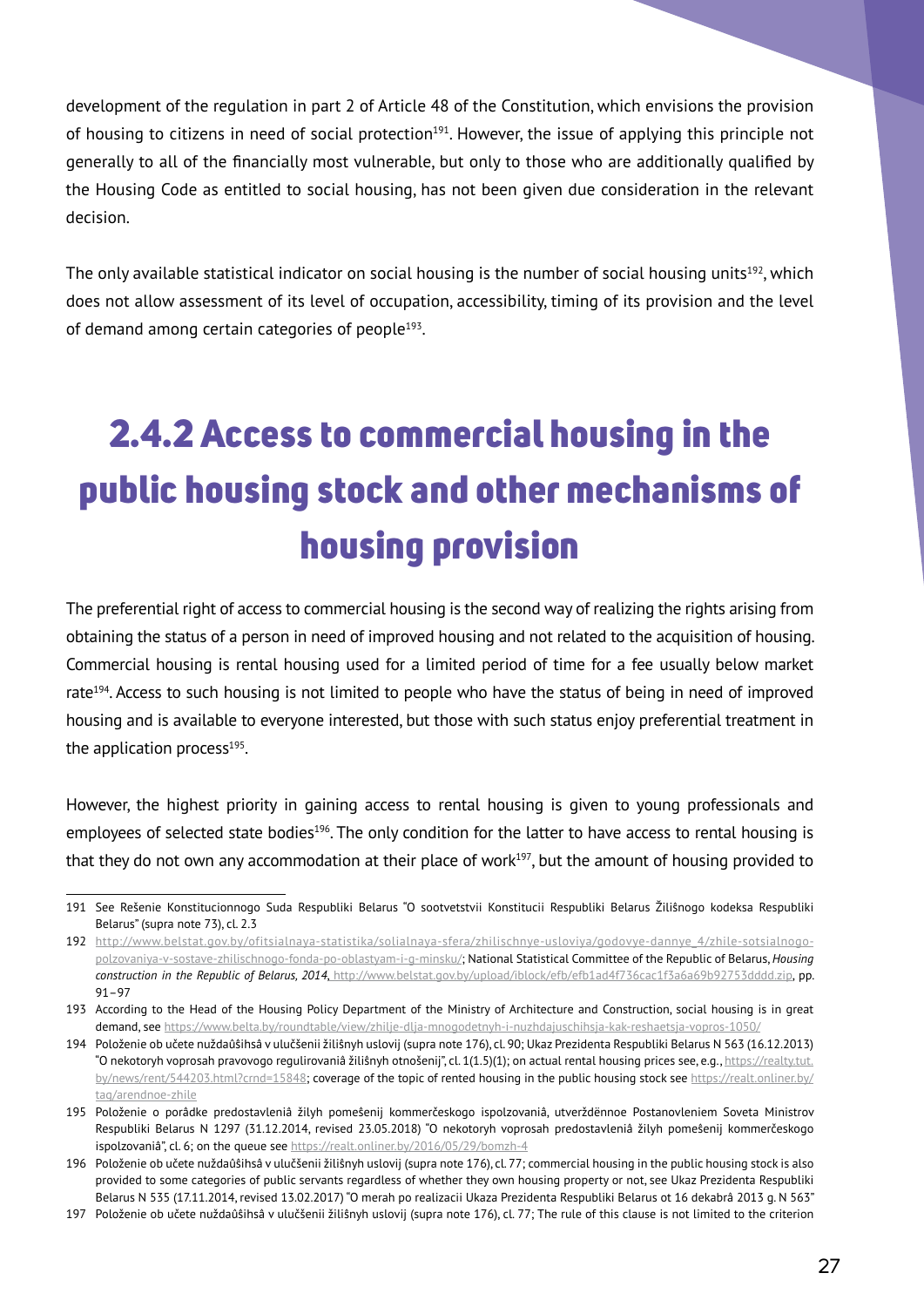them may not exceed 40% of the total amount of housing intended for rent<sup>198</sup>. The amount of payment for rented housing provided to young specialists and employees of state bodies is set with the use of a reduction factor, which actually reduces the cost of rent by 90% of the amount of payment applied as a general rule<sup>199</sup>. The only exception is rental housing in Minsk, where the cost of payment is reduced by 80%<sup>200</sup>.

Unlike social housing, published statistics do not reflect information on commercial premises whatsoever. In early December 2018, the media reported an inspection by the State Control Committee that revealed 965 empty apartments belonging to the state housing stock, 308 of which fell under the category of rental housing<sup>201</sup>.

Other existing mechanisms for the provision of housing also do not explicitly take into account the total lack of access to adequate housing for the homeless and are available only to certain categories of people. Thus, dormitory accommodation is provided only for the period of work or study<sup>202</sup>, but even if it is possible to obtain housing in a dormitory, the lack of any other housing does not serve as a basis for its preferential<sup>203</sup> or extraordinary<sup>204</sup> provision.

The temporary public housing included in the category of "special residential premises" is provided for the temporary residence of people evicted from residential buildings due to major repairs, in case of withdrawal of land plots for state needs, as well as for those whose housing has become uninhabitable due to fires and other emergency situations<sup>205</sup>. In December 2018, 28 uninhabited units of temporary public housing were reported to have been in this situation from one to up to 12 years.The reason provided for their non-use was the lack of analysis of the demand for such housing and the failure to take measures to change its status<sup>206</sup>.

201 https://www.sb.by/articles/zhile-ne-dolzhno-pustovat4323.html

of lack of housing and, as an alternative requirement, includes the right to possession and use. However, it is submitted that the lack of housing based on the right to possessing and using, which is most often the result of a rental contract, is not a factor that makes it necessary to establish the need to provide housing because it is not available and cannot be paid at the market price.

<sup>198</sup> Položenie ob učete nuždaûŝihsâ v ulučšenii žiliŝnyh uslovij (supra note 176), cl. 77(3)

<sup>199</sup> Detailed description of the rules for calculating the amount of payment see N. Kuharčik, *Predostavlenie arendnogo žilâ* (KonsultantPlius); Položenie ob učete nuždaûŝihsâ v ulučšenii žiliŝnyh uslovij (supra note 176), cl. 1.5-1.6; Postanovlenie Soveta Ministrov Respubliki Belarus N 1297 (31.12.2014,revised 23.05.2018)"O nekotoryh voprosah predostavleniâ žilyh pomeŝenij kommerčeskogo ispolzovaniâ", cl. 2; Rates applied depending on the degree of amenities and location of residential premises are established at the level of regions and the city of Minsk, see, e.g., Rešenie Minskogo oblastnogo ispolnitelnogo komiteta N 736 (19.07.2016) "Ob ustanovlenii koèfficientov, primenâemyh pri opredelenii razmera platy za polzovanie žilymi pomeŝeniâmi kommerčeskogo ispolzovaniâ gosudarstvennogo žiliŝnogo fonda"; reduction rates are also set at this level and all regional rates valid at the time of preparation of the report were set at the level of 0.1, except for the cities of the Gomel region with a population of less than 5,000 people, see Rešenie Gomelskogo oblastnogo ispolnitelnogo komiteta N 221 (19.03.2014, revised 11.07.2016) "Ob ustanovlenii ponižaûŝih koèfficientov, primenâemyh pri opredelenii razmera platy za polzovanie žilymi pomeŝeniâmi kommerčeskogo ispolzovaniâ gosudarstvennogo žiliŝnogo fonda Gomelskoj oblasti"

<sup>200</sup> See footnote above and Rešenie Minskogo gorodskogo ispolnitelnogo komiteta N 1099(25.04.2014) "Ob ustanovlenii ponižaûŝego koèfficienta, primenâemogo pri opredelenii razmera platy za polzovanie žilymi pomeŝeniâmi kommerčeskogo ispolzovaniâ"

<sup>202</sup> Housing code of the Republic of Belarus (supra note 74), art. 120(1); Postanovlenie Soveta Ministrov Respubliki Belarus N 269 (05.04.2013, revised 27.11.2018) "Ob utverždenii Položeniâ ob obŝežitiâh i tipovogo dogovora najma žilogo pomeŝeniâ gosudarstvennogo žiliŝnogo fonda v obŝežitii i priznanii utrativšimi silu nekotoryh postanovlenij Soveta Ministrov Respubliki Belarus", cl. 2

<sup>203</sup> Housing code of the Republic of Belarus (supra note 74), art. 120(3); Položenie ob učete nuždaûŝihsâ v ulučšenii žiliŝnyh uslovij (supra note 176), cl. 96

<sup>204</sup> Ibid., accordingly, art. 120(2); p. 95. On those falling within the category of people provided with housing on extraordinary basis see Housing code of the Republic of Belarus (supra note 74), art. 112(4)

<sup>205</sup> Položenie ob učete nuždaûŝihsâ v ulučšenii žiliŝnyh uslovij (supra note 176), cl. 103; a complete list of housing belonging to this category see Housing code, art. 121. Categories other than the temporary public housing are not considered here because of their limited relevance to the provision of temporary or permanent housing to the homeless.

<sup>206</sup> https://www.sb.by/articles/zhile-ne-dolzhno-pustovat4323.html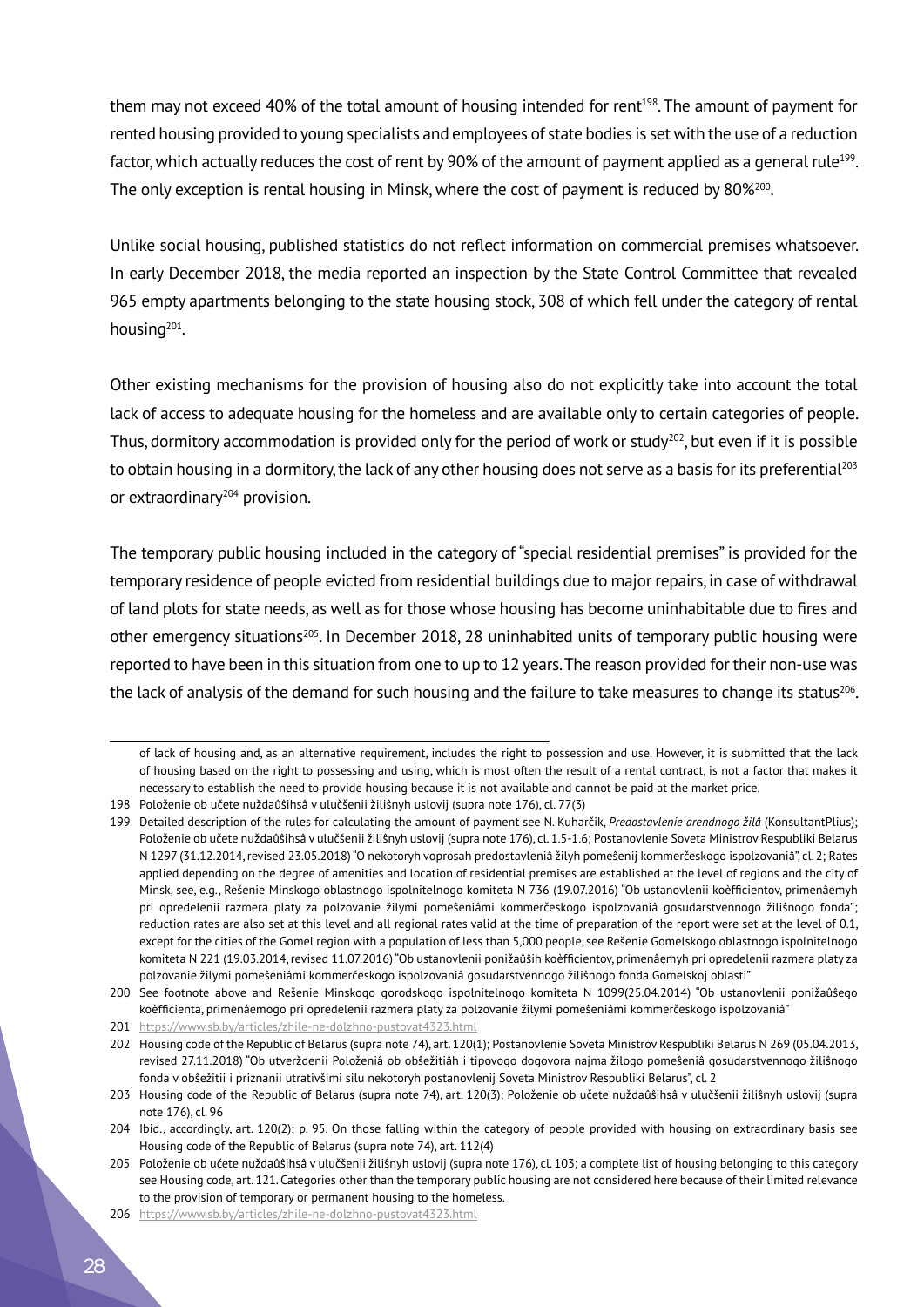# 2.5 Eviction without the provision of other housing

The lack of a comprehensive state policy on homelessness is also manifested in the inaccessibility of mechanisms to prevent homelessness in cases of loss of housing by people who do not have sufficient social ties and financial capacity to independently provide themselves with other adequate housing. In particular, the published statistics on the number of eviction claims filed and satisfied without the provision of other housing reflect only the total number of such claims<sup>207</sup>, making it impossible to assess the causes and circumstances of the evictions. Nonetheless, evictions from some categories of housing carry the risk of homelessness among potentially high numbers of evicted.

#### 2.5.1 Eviction from dormitories

Despite the fact that living in dormitories has always been considered as a temporary mechanism for providing people with housing for the period of their work in the organization providing the dormitory<sup>208</sup>. their long-term employment relationships have effectively transformed dormitories into permanent housing, in which many families have been living for decades<sup>209</sup>. This arrangement was partially supported by the Housing Code, which was in force until 2013 and allowed the eviction of workers from dormitories without providing other housing only in the case of their resignation or for violation of labor discipline or availability of other housing $210$ . In the event of the death of the tenant, the contract was re-negotiated with an adult family member and the tenant was entitled to extraordinary assistance in order to obtain social housing or to buy his or her own home $^{211}$ .

With the new Housing Code coming into force, the rules of eviction from dormitories have changed significantly, allowing, as a general rule, the eviction of employees and their family members without the provision of other housing in the case of termination of their employment relationship, regardless of its causes212. An exception to the general rule applies only to a limited number of people who have been granted a place in a dormitory before the new Housing Code came into force<sup>213</sup> and who belong to one of the established categories, which include, among others, those with disabilities from workplace

<sup>207</sup> See the part "Rassmotrenie graždanskih del" in each of the covered periods, http://www.court.gov.by/ru/justice\_rb/statistics/archiv/

<sup>208</sup> See, e.g., Housing code of the Republic of Belarus N 3351-X (22.12.1983, revised 28.07.1990), art. 125

<sup>209</sup> See, e.g., https://realt.onliner.by/2018/11/29/obshhezhitie-22; https://realt.onliner.by/2014/04/18/brest-27; https://realt.onliner. by/2018/12/03/krik-dushi-27

<sup>210</sup> Housing code of the Republic of Belarus N 248-3 (22.03.1999), art. 98(2)

<sup>211</sup> Položenie o porâdke učeta graždan, nuždaûŝihsâ v ulučšenii žiliŝnyh uslovij, predostavleniâ žilyh pomeŝenij gosudarstvennogo žiliŝnogo fonda, utverždennoe Ukazom Prezidenta Respubliki Belarus N 565 (29.11.2005,revised 30.12.2011) "O nekotoryh merah po regulirovaniû žiliŝnyh otnošenij", cl. 77(3)

<sup>212</sup> Housing code of the Republic of Belarus (supra note 74), art. 93(1)

<sup>213</sup> The new Housing Code came into force on 2 March 2013, see ibid., art. 225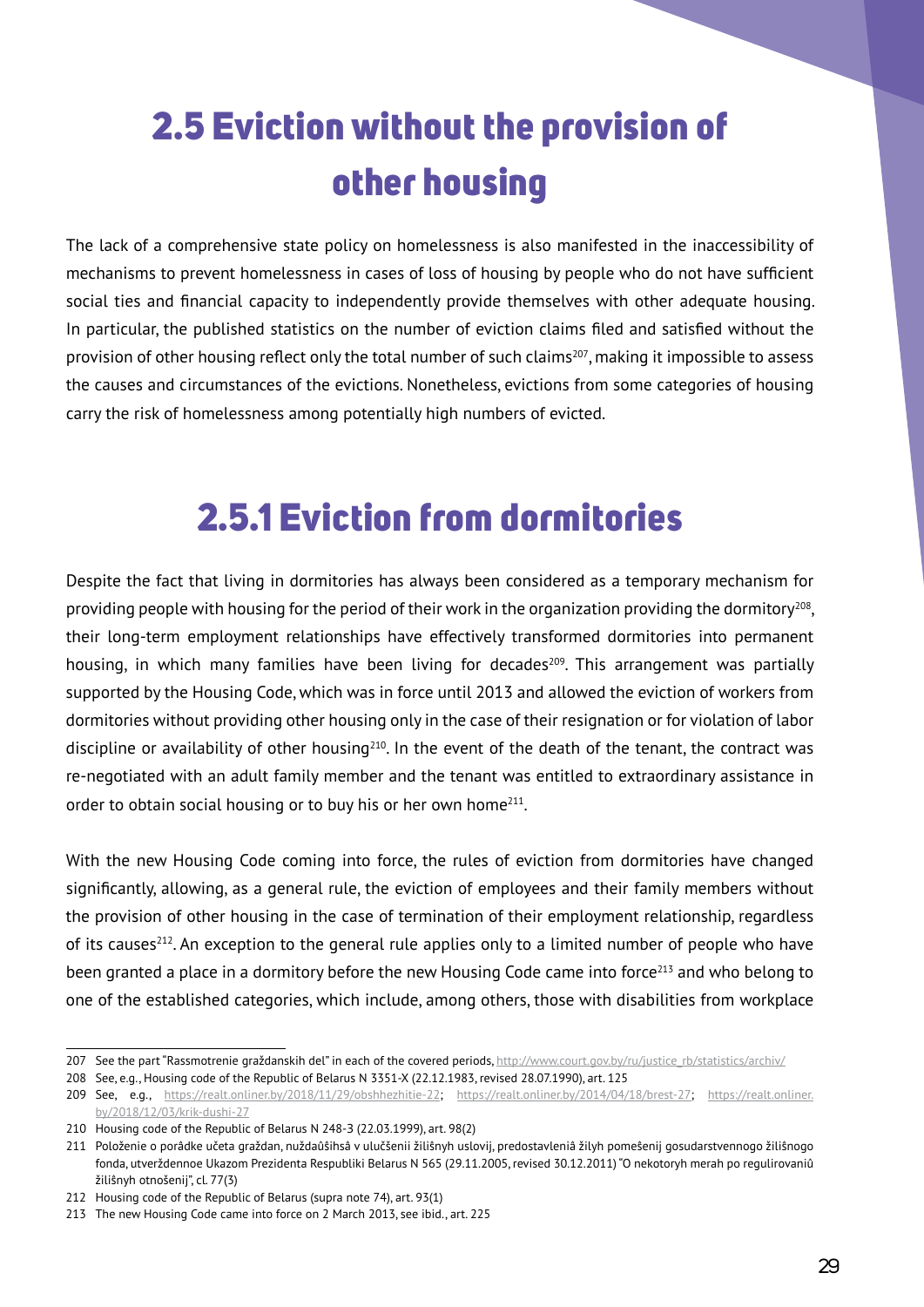accidents, those who have worked in the organization that has provided a place in a dormitory for at least ten years, are entitled to a pension or live with minor children<sup>214</sup>. The rule on concluding a tenancy agreement with family members of a deceased employee who was the original tenant also has been limited and is now applicable only to dormitory accommodation provided before the new Housing Code came into force $215$ .

The formal approach to the provision of dormitory housing as purely corporate and temporary in nature and the ensuing rules of eviction of former workers and their families without the provision of other housing, do not take into account the actual situation of people living in dormitories, as well as the serious risk of homelessness to which those evicted from dormitories may be exposed. The provision of dormitory housing is essentially aimed at providing housing for workers whose income does not allow them to provide adequate housing for themselves, whose occupations are often related to lowskilled and/or low-wage work<sup>216</sup>, and who are forced to live in conditions that often do not meet basic requirements<sup>217</sup>. The vulnerability of workers living in dormitories is also aggravated by the widespread system of short-term employment contracts<sup>218</sup>. While the system itself is a source of vulnerability for workers due to the possibility of an arbitrary decision by the employer not to extend the contract, the dependence of the availability of housing in the dormitory on such a decision clearly becomes an additional factor in the precarious situation of workers living in dormitories<sup>219</sup>. Enterprises need to provide dormitory housing for other workers; at the same time, termination of employment and loss of permanent income can be a significant vulnerability factor for former workers already living in the dormitory, for whom the loss of dormitory housing carries a high risk of homelessness.

However, being employed by a company that offers its employees dormitory housing does not guarantee the timely provision of such accommodation. The current rules only partially prioritize some groups potentially vulnerable in terms of having access to adequate housing, but do not take into account the actual severity of the problem of such access for applicants who are not members of one of the fixed groups entitled to an extraordinary or priority right to housing<sup>220</sup>. This approach has a high potential of negatively impacting the volatile housing status of those evicted from dormitories but having the possibility of employment by another company, as well as on applicants waiting to be given a vacant accommodation who do not have other adequate housing.

216 See, e.g., https://realt.onliner.by/2015/02/04/registr-3; https://realt.onliner.by/2018/11/29/obshhezhitie-22

<sup>214</sup> Ibid., art. 221(4); on eviction followed by the reach of adulthood by the children see https://realt.onliner.by/2017/03/04/obshhezhitie-12

<sup>215</sup> Ibid., art. 221(4)(2); on eviction after the death of the family member who was the initial tenant, see https://realt.onliner.by/2018/12/03/ krik-dushi-27

<sup>217</sup> https://realt.onliner.by/2018/11/29/obshhezhitie-22; https://realt.onliner.by/2016/12/01/obsh; https://realt.onliner.by/2015/12/16/ obshhezhitie-10; https://realt.onliner.by/2015/10/05/raspred; https://realt.onliner.by/2015/08/25/iznanka-obshhezhitiya; https://realt. onliner.by/2015/03/24/obshhezhitie-8; https://belsat.eu/ru/in-focus/belorusskie-obshhezhitiya-zhit-v-razvalinah-platit-kak-za-dvorets/

<sup>218</sup> FIDH/HRC Viasna, *Forced Labor and Pervasive Violations of Workers' Rights in Belarus*, https://www.fidh.org/IMG/pdf/rapportbelarusuk623 bassdef.pdf, pp. 16-19

<sup>219</sup> On non-extension of fixed-term contracts and subsequent eviction see Rešenie rajonnogo suda ot 21.06.2013 "Iz žilyh pomeŝenij gosudarstvennogo žiliŝnogo fonda v obŝežitiâh, predostavlennyh do vstupleniâ v silu dejstvuûŝego Žiliŝnogo kodeksa Respubliki Belarus, ne mogut byt vyseleny bez predostavleniâ drugogo žilogo pomeŝeniâ tipovyh potrebitelskih kačestv, nanimateli žilyh pomeŝenij, proživaûŝie s nesoveršennoletnimi detmi" (KonsultantPlius); see also on eviction from work housing, https://news.tut.by/society/455388. html?crnd=31399

<sup>220</sup> Housing code of the Republic of Belarus (supra note 74), art. 120(2-3); see also https://news.tut.by/society/455388.html?crnd=31399; https://sputnik.by/society/20180410/1034743991/v-dogovore-vse-propisano-semyu-s-tremya-detmi-vyselyayut-na-ulicu.html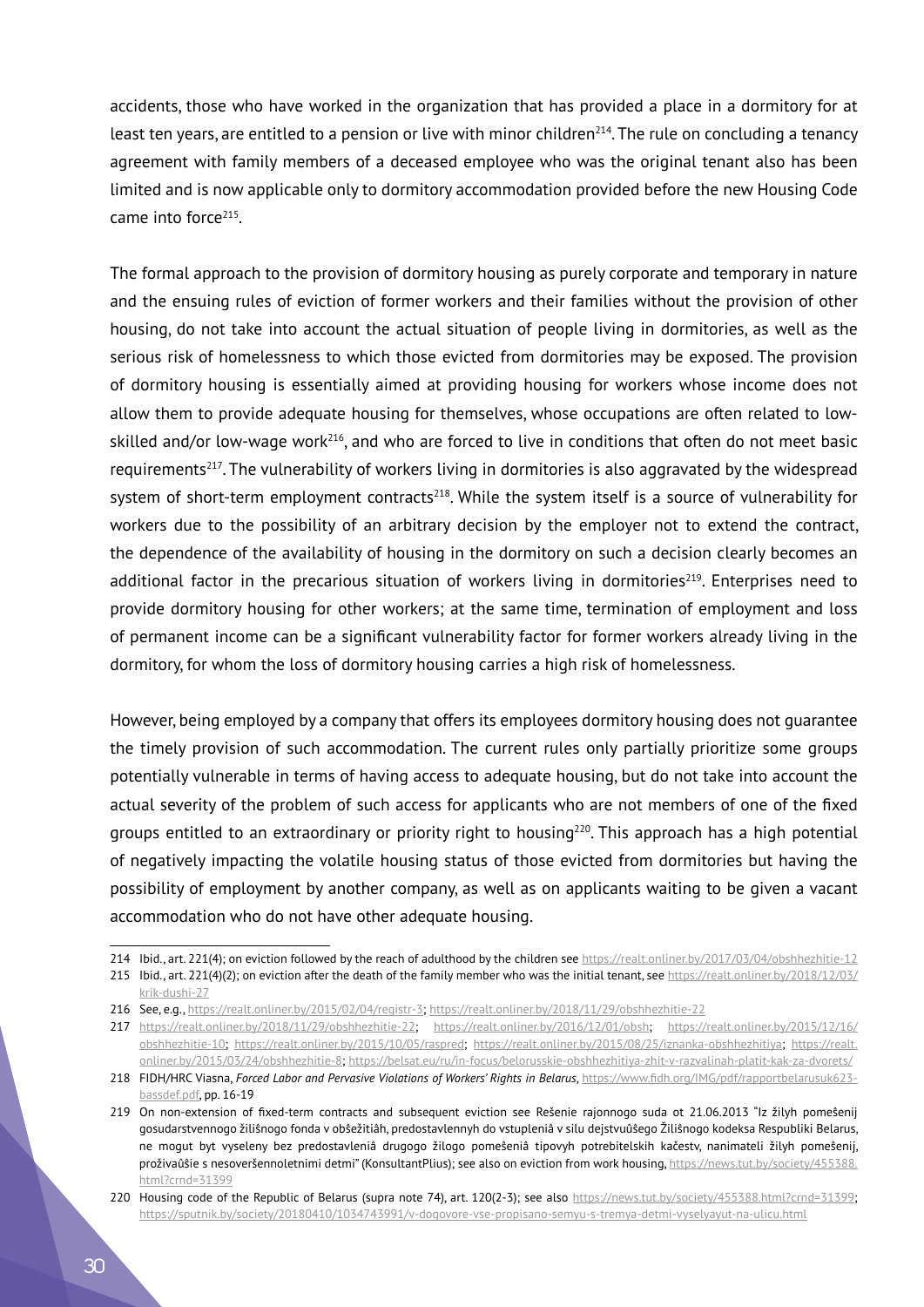# 2.5.2 Evictions from rented housing of state housing stock

There is also a high risk of homelessness as a result of evictions without the provision of other housing for people who have been evicted from commercial public housing assigned to this category after the end of a fixed period during which such housing could be privatized by tenants<sup>221</sup>. Eviction of tenants of such housing is allowed in the case of two months' debt for the use of housing or utility and housing maintenance services222. At the same time, the condition for eviction of housing *owners* is the failure to pay for utility and housing maintenance services within six months, in which case an additional month is given to repay the existing debt. Eviction of the owner and expropriation of housing is envisaged as a last resort measure applied in case of inability to repay the debt at the expense of other assets; in this case, the former owner is provided with other housing<sup>223</sup>.

Thus,the lack of financial224 capacity for timely housing privatization effectively results in the application of stricter eviction rules, disproportionately affecting the most vulnerable categories of public housing tenants225. The lack of capacity of tenants to pay for the use of housing is in itself an indicator of their financial vulnerability<sup>226</sup>; their forced eviction without the provision of other housing carries a high risk of homelessness and significant deterioration of living standards.

# 2.5.3 Access to justice for economically vulnerable people in case of eviction

The right to an effective legal remedy is a central element in the protection of everyone's rights<sup>227</sup>. The ability of everyone to enjoy the right to equal access to justice guaranteed by article 14 of the International Covenant on Civil and Political Rights requires the adoption of effective measures that contribute to the removal of any regulatory, social or economic barriers that impede access to justice and the right to a fair trial for the most vulnerable groups<sup>228</sup> requires the adoption of effective measures that

<sup>221</sup> Ukaz Prezidenta Respubliki Belarus N 563 (16.12.2013) "O nekotoryh voprosah pravovogo regulirovaniâ žiliŝnyh otnošenij", cl. 2(2.4); https://realty.tut.by/news/offtop-realty/472110.html; statistics on the number of claims on eviction without the provision of other housing filed and satisfied see http://www.court.gov.by/ru/justice\_rb/statistics/archiv/

<sup>222</sup> Položenie ob učete nuždaûŝihsâ v ulučšenii žiliŝnyh uslovij (supra note 176), cl. 92(1)(3)

<sup>223</sup> Housing code of the Republic of Belarus (supra note 74), art. 155

<sup>224</sup> Financial unaffordability of housing privatization was not the only obstacle, see, e.g., http://www.zarya.by/event/message/view/17968

<sup>225</sup> https://minsknews.by/za-dolg-po-oplate-zhku-v-razmere-5-5-tyis-rubley-semya-poteryala-dvuhkomnatnuyu-kvartiru-u-metro/; https:// realt.onliner.by/2018/05/10/dolg-41

<sup>226</sup> https://www.kp.by/daily/26681.5/3704618/; https://realt.onliner.by/2018/03/01/dolgovaya-yama

<sup>227</sup> The Universal Declaration of Human Rights (1948), art. 8; International Covenant on Civil and Political Rights (1966), art. 2(3)

<sup>228</sup> International Covenant on Civil and Political Rights (1966), art. 14(1): "In the determination […] of his rights and obligations in a suit at law, everyone shall be entitled to a fair and public hearing by a competent, independent and impartial tribunal established by law"; see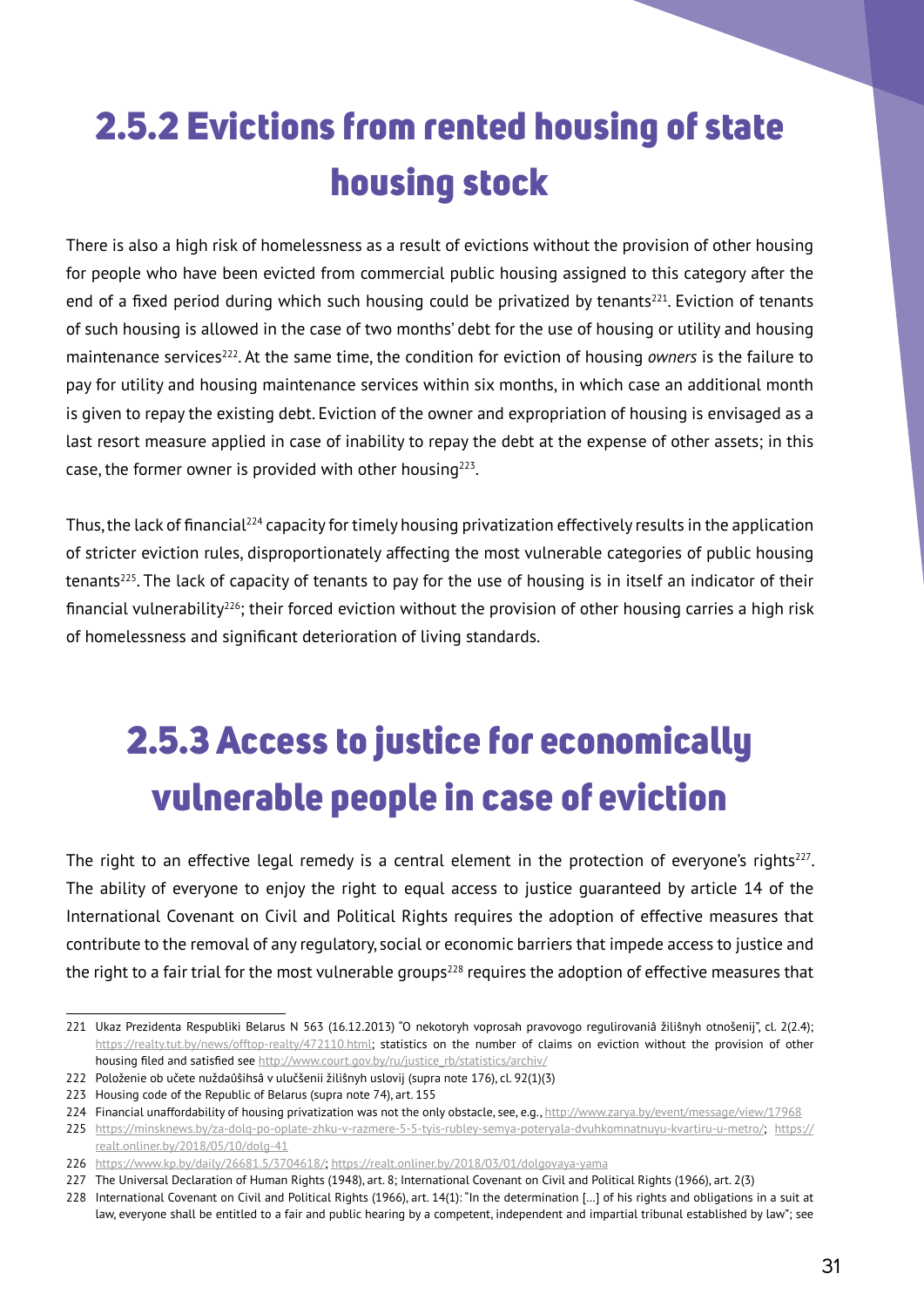contribute to the removal of any regulatory, social or economic barriers that impede access to justice and the right to a fair trial for the most vulnerable groups<sup>229</sup>. In particular, the lack of access to legal support may constitute an initial barrier to access to and full participation in judicial proceedings<sup>230</sup>.

The prohibition of arbitrary deprivation of housing established by the Constitution of the Republic of Belarus<sup>231</sup> is implemented through the requirements for the evictions to be carried out only in pursuance of a court decision<sup>232</sup>, and only on the grounds specified in the legislative acts<sup>233</sup>. While the judicial procedure for eviction decisions is an important mechanism for ensuring that such decisions are not taken arbitrarily, the inability to pay for legal support and the lawfulness of evictions ordered in absentia pose significant barriers to equal access to justice for everyone.

### 2.5.3.1 Lack of access to qualified legal support

Due to existing economic inequalities between parties, the availability of qualified and affordable legal support is a crucial factor in determining whether the evictee can exercise their right to access to justice. In such a situation,the lack of sufficient means to pay for legal support is a direct barrier to the assertion of one's rights in the judicial process.

The widespread distrust of the judicial system among homeless people and the belief that decisions cannot be made in their favor often result from the limited availability and inadequacy of social assistance, the lack of permanent employment opportunities and other difficulties.

> *"[After losing my home,] I turned [for help] to the district executive committee. I was told I needed a lot of money to take legal action. The first time I filed a suit, it was for free. […] It went on and on and it didn't work out. The judge postponed everything for further proceedings and also made decisions in my favor, [but my sister continued to appeal against them]. Then I just gave up, and that was it – I had no money, I couldn't get a job back then, and so it ended."234*

Qualified legal support is necessary to ensure that all the guarantees available to those evicted without the provision of other housing can be used.For example,evictions for non-payment of the use of housing

also Human Rights Committee, *General Comment No. 32. Article 14: Right to equality before courts and tribunals and to a fair trial*, CCPR/C/ GC/32, para. 3

<sup>229</sup> For details see *Report of the Special Rapporteur on extreme poverty and human rights*, A/67/278, para. 12

<sup>230</sup> General Comment No. 32 (supra note 228), para. 10

<sup>231</sup> Constitution of the Republic of Belarus Constitution of the Republic of Belarus, art. 48(3)

<sup>232</sup> Exceptions are evictions from housing in an unsafe condition and evictions in connection with the introduction of a state of emergency, which are implemented in an administrative manner, see Housing code of the Republic of Belarus (supra note 74), art. 89

<sup>233</sup> Rešenie Konstitucionnogo Suda Respubliki Belarus "O sootvetstvii Konstitucii Respubliki Belarus Žiliŝnogo kodeksa Respubliki Belarus" (supra note 73), cl. 1(3); Postanovlenie Plenuma Verhovnogo Suda Respubliki Belarus N 8 (28.06.2007) "O praktike primeneniâ sudami žiliŝnogo zakonodatelstva po delam o rastorženii dogovora najma žilogo pomeŝeniâ i vyselenii", cl. 8 (ceased to be in force)

<sup>234</sup> Interview with homeless man, 22 January 2019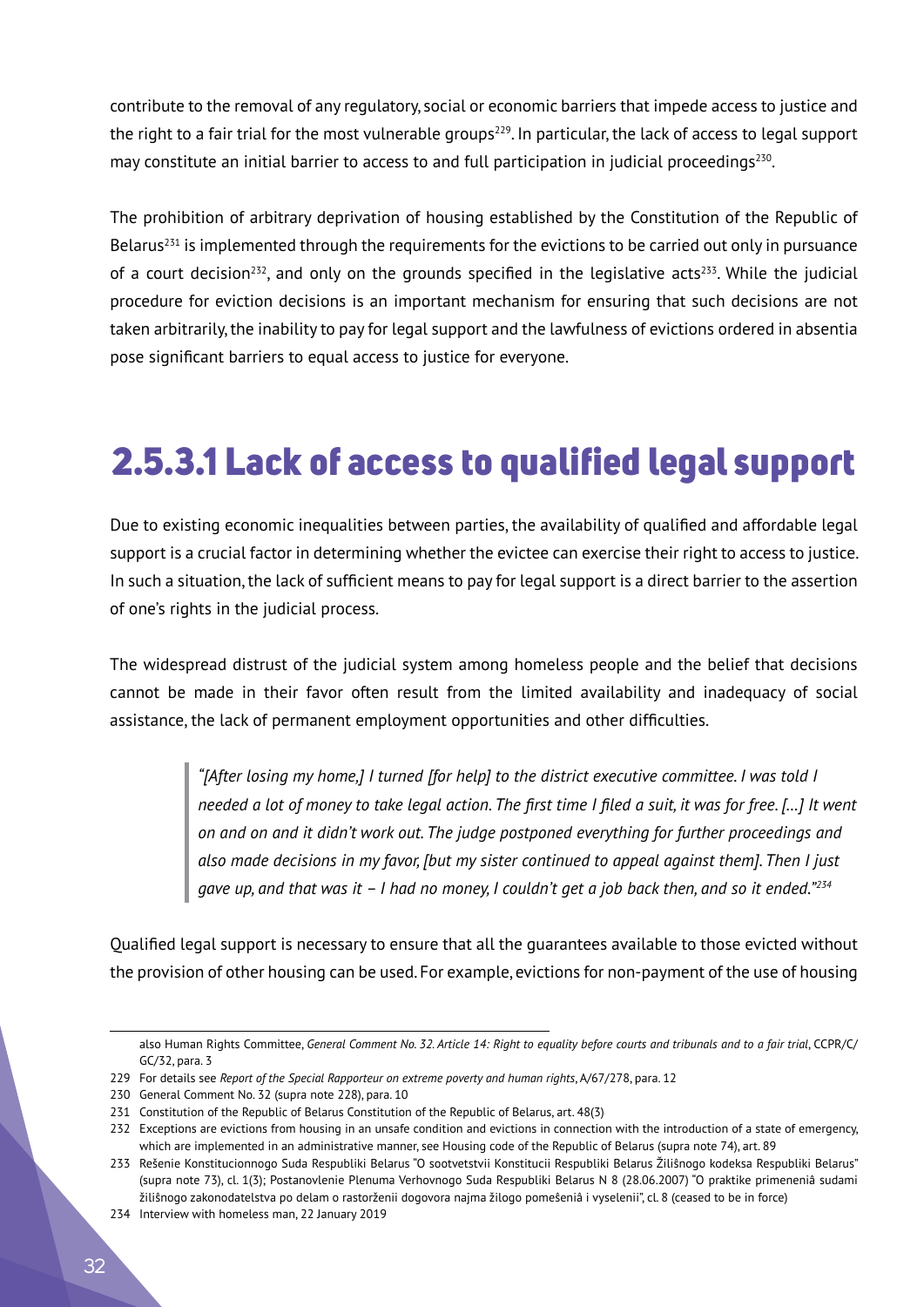are permitted only if there are no valid reasons for the inability to pay<sup>235</sup>. However, the burden to prove that such reasons exist lies solely on those being evicted<sup>236</sup>, which requires knowledge of the procedure, of the possibility of and rules for providing relevant evidence<sup>237</sup>. In other words, if those to be evicted cannot afford legal assistance, their lack of specialized knowledge can be a result of the unavailability of existing guarantees and inadequate representation of their interests in the judicial process. Similarly, the non-use of the possibility of appealing against an eviction decision may be contrary to the interests of the evicted person.

> *"The dormitory housing was provided by the construction company my father worked for. My*  father died, my mother died too, and I was left alone. It was difficult to find a job, I couldn't find a *job - I couldn't pay my rent for a year, and I was evicted by the court without being given another place to live."*<sup>238</sup>

The current procedure for providing free legal support does not presuppose its mandatory provision in cases of eviction without providing other housing and establishes rather narrow categories of people who are entitled to receive such support to a limited extent<sup>239</sup>.

#### 2.5.3.2 Eviction decisions ordered in absentia

*"My father died in 2015 and, according to his will, the apartment was given to my sister. […] There was a court hearing, but I wasn't summoned, I received no notification, and the court ordered my eviction without me present. I have been caring for my father for 8 years […], feeding him […] and now I've landed on the street. I petitioned the court: how could they [make the decision] without me? Nothing happened. […] What kind of system is this? How can the court make such a decision without me? […] If they had listened to me, if only I could have attended the hearing, then of course [the court wouldn't have made that decision]. Now I need a counter-suit, I need to challenge the will – I need money, and you know how much money that is."240*

<sup>235</sup> Housing code of the Republic of Belarus (supra note 74), art. 86(1)

<sup>236</sup> See, e.g., Opredelenie sudebnoj kollegii po graždanskim delam oblastnogo suda (25.04.2018); Opredelenie sudebnoj kollegii po graždanskim delam oblastnogo suda (07.04.2016) <Vyvod rajonnogo suda o naličii osnovanij dlâ vyseleniâ otvetčika iz žilogo pomeŝeniâ gosudarstvennogo žiliŝnogo fonda v obŝežitii podtveržden dostatočnymi i dostovernymi dokazatelstvami>; Rešenie rajonnogo suda (04.02.2016) <Nezavisimo ot naličiâ trudovyh otnošenij s organizaciej, predostavivšej žiloe pomeŝenie, podležat vyseleniû iz žilogo pomeŝeniâ gosudarstvennogo žiliŝnogo fonda v obŝežitii nanimatel i proživaûŝie sovmestno s nim členy ego semi,imeûŝie bez uvažitelnyh pričin šestimesâčnuû zadolžennost po plate za žiliŝno-kommunalnye uslugi i plate za polzovanie žilym pomeŝeniem> (KonsultantPlius)

<sup>237</sup> See, e.g., Opredelenie sudebnoj kollegii po graždanskim delam gorodskogo suda (02.07.2015) (KonsultantPlius)

<sup>238</sup> Interview with homeless man, 30 January 2019

<sup>239</sup> Zakon Respubliki Belarus N 334-Z (30.12.2011,revised 11.07.2017)"Ob advokature i advokatskoj deâtelnosti v Respublike Belarus", art. 28; Postanovlenie Prezidiuma Respublikanskoj kollegii advokatov N 49 (28.12.2004) "O nekotoryh voprosah okazaniâ besplatnoj ûridičeskoj pomoŝi"

<sup>240</sup> Interview with homeless man, 22 January 2019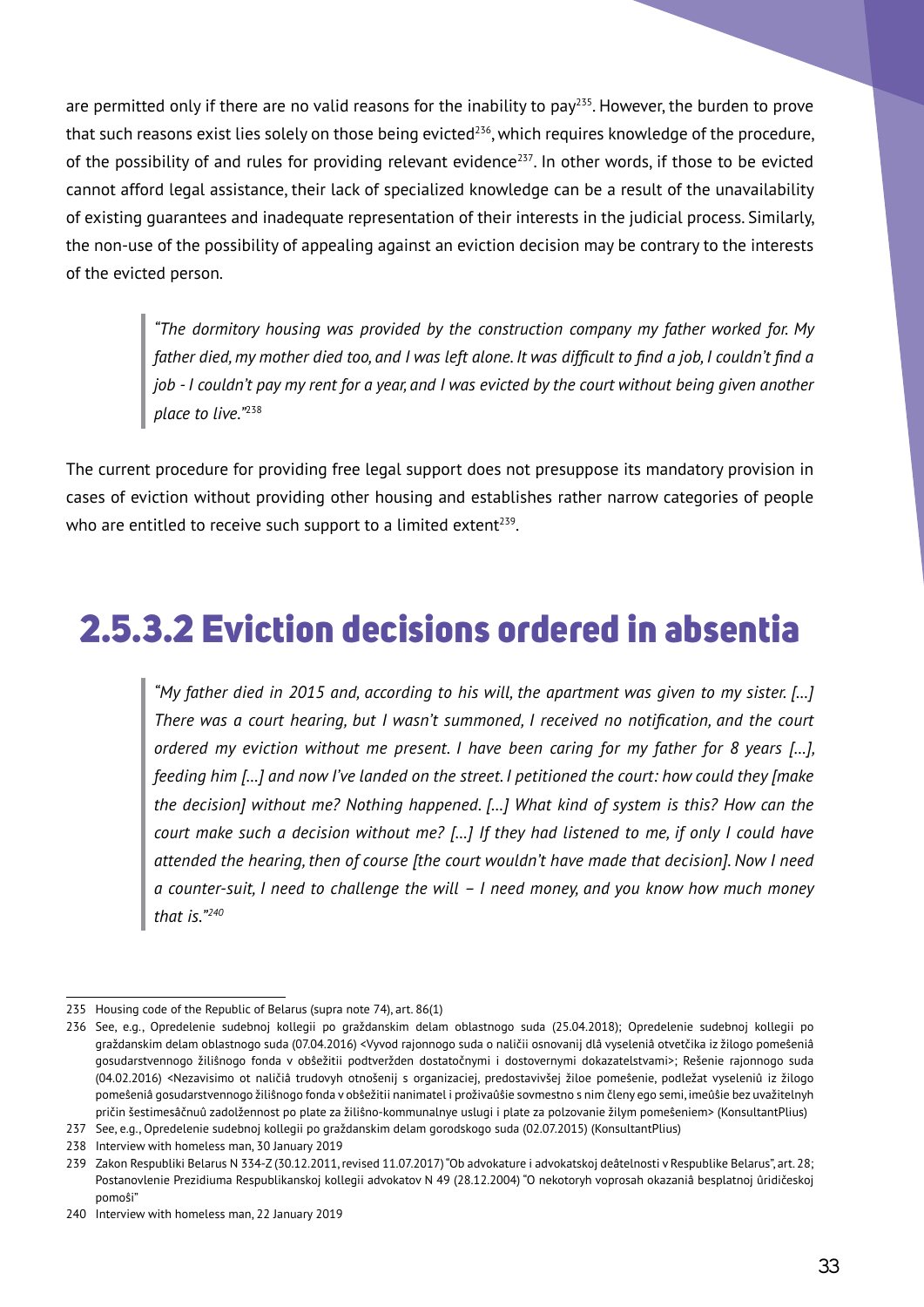According to the current rules of the Civil Procedure Code, judicial considerations of disputes on eviction without the provision of other housing can be held in absentia if the defendant was notified of the time and place of the court hearing, but failed to appear and did not provide valid reasons for their absence<sup>241</sup>. As a general rule, participants in the process are notified by registered letters, which are personally delivered to the addressee against a signed receipt<sup>242</sup>; in the absence of the recipient at the place of residence or work, the notification letter is handed over to adult family members living together with the addressee $243$ . When the court considers the case and renders a decision in absentia, the defendant has the right to submit an appeal against the decision<sup>244</sup>, explaining the circumstances which constitute a valid reason for the defendant's failure to appear at the hearing and about which the defendant was unable to report in time, as well as to provide "evidence that may affect the court decision"<sup>245</sup>.

While this order of proceedings may be a tool to ensure judicial protection of the rights of the plaintiff in the event of defendant's contumacy<sup>246</sup> and to meet the time limits for hearing of civil cases, the mechanism of its use may cause disproportionate harm to the person being evicted without the provision of other housing.

In particular, the rules for notifying participants in the proceedings of the time and place of the court hearing do not take into account the unstable situation in which people may be in the process of eviction: the virtual inability to reside at the place of registration; possible conflict with relatives, who are eligible recipients of notifications, the addressee of which is the person being evicted; lack of money to pay for communication facilities<sup>247</sup>.

The mechanism of reversal of court decisions made in absentia also cannot be seen as a generally available tool,as its use requires qualified legal support and places a significant burden on the defendant to prove not only the existence of valid reasons for failing to appear<sup>248</sup>, but also to provide evidence that could affect the decision taken in absentia.

<sup>241</sup> Code of civil procedure of the Republic of Belarus N 238-Z (11.01.1999, revised 08.11.2018), art. 334-1

<sup>242</sup> Ibid., art. 145(1)

<sup>243</sup> Ibid., art. 146(1)

<sup>244</sup> Ibid., art. 334-4

<sup>245</sup> Ibid., art. 334-6(3); Postanovlenie Plenuma Verhovnogo Suda Respubliki Belarus N 9 (21.12.2012, revised 27.09.2018) "O praktike rassmotreniâ sudami del v porâdke zaočnogo proizvodstva", cl. 11

<sup>246</sup> Postanovlenie Plenuma Verhovnogo Suda Respubliki Belarus N 9 (21.12.2012, revised 27.09.2018) "O praktike rassmotreniâ sudami del v porâdke zaočnogo proizvodstva", cl. 1

<sup>247</sup> On undelivered notifications see https://news.tut.by/society/455388.html?crnd=31399

<sup>248</sup> On potentially valid reasons for failing to appear, not provided by the defendant in a court procedure held in absentia, see https://realt. onliner.by/2018/03/01/dolgovaya-yama; see also https://spring96.org/ru/news/89338